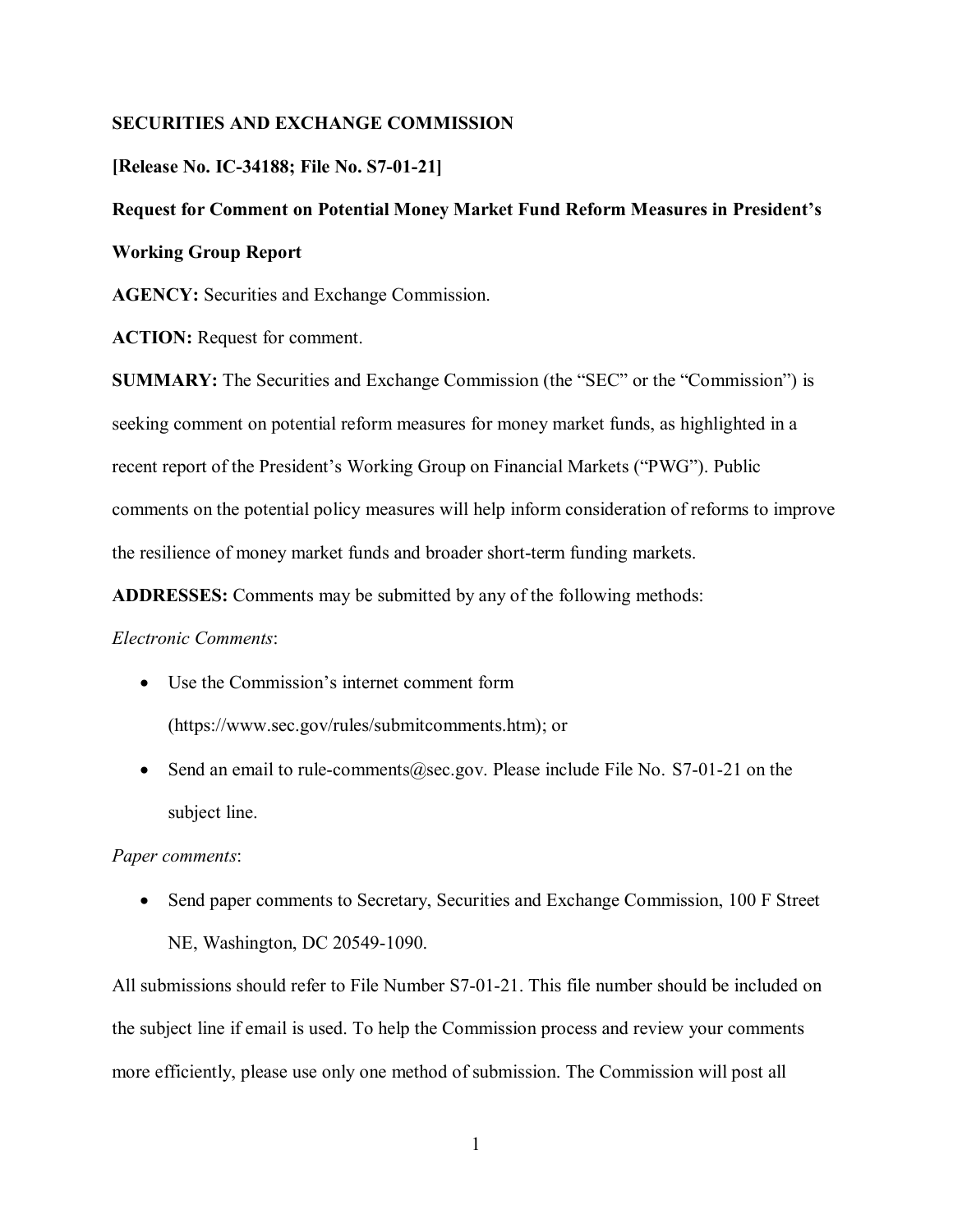comments on the Commission's website (http://www.sec.gov). Typically, comments are also available for website viewing and printing in the Commission's Public Reference Room, 100 F Street NE, Washington, DC 20549, on official business days between the hours of 10 a.m. and 3 p.m. Due to pandemic conditions, however, access to the Commission's public reference room is not permitted at this time. All comments received will be posted without change. Persons submitting comments are cautioned that we do not redact or edit personal identifying information from comment submissions. You should submit only information that you wish to make publicly available.

Studies, memoranda, or other substantive items may be added by the Commission or staff to the comment file during this request for comment. A notification of the inclusion in the comment file of any such materials will be made available on the Commission's website. To ensure direct electronic receipt of such notifications, sign up through the "Stay Connected" option at www.sec.gov to receive notifications by email.

**DATES:** Comments should be received on or before April 12, 2021.

**FOR FURTHER INFORMATION CONTACT:** Adam Lovell or Elizabeth Miller, Senior Counsels; Angela Mokodean, Branch Chief; Thoreau Bartmann, Senior Special Counsel; Viktoria Baklanova, Senior Financial Analyst; or Brian Johnson, Assistant Director, at (202) 551-6792, Division of Investment Management, Securities and Exchange Commission, 100 F Street NE, Washington, DC 20549-8549.

#### **SUPPLEMENTARY INFORMATION:**

**I. THE PRESIDENT'S WORKING GROUP REPORT**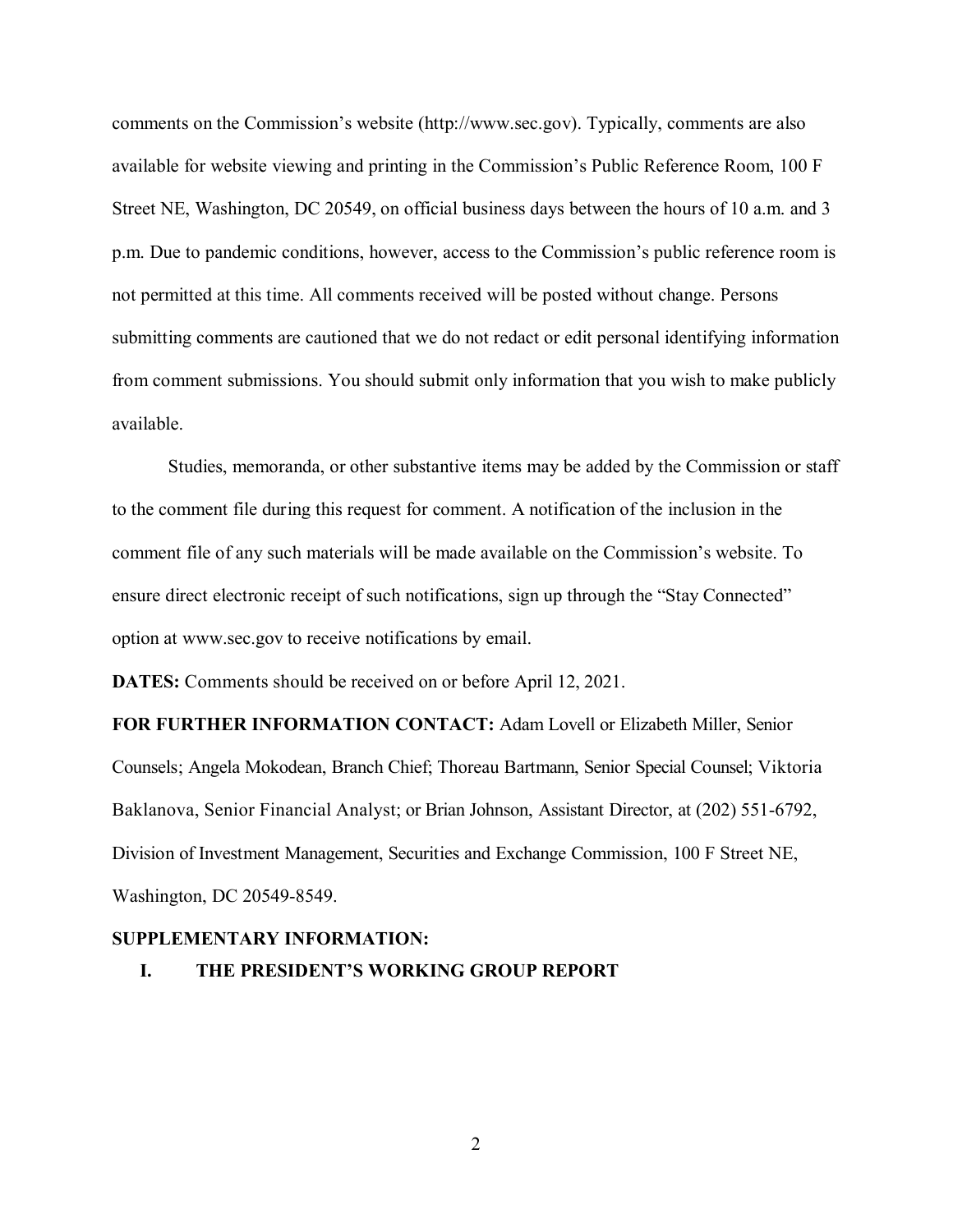The PWG has studied the effects of the growing economic concerns related to the COVID-19 pandemic in March 2020 on short-term funding markets and, in particular, on money market funds.<sup>[1](#page-2-0)</sup> The results of this study are included in the report issued on December 22, 2020 and attached to this release as an Appendix (the "Report").<sup>[2](#page-2-1)</sup> The Report provides an overview of prior money market fund reforms in 2010 and 2014, as well as how different types of money market funds have evolved since the 2008 financial crisis.<sup>[3](#page-2-2)</sup> The Report then discusses events in certain short-term funding markets in March 2020, focusing on money market funds. In reviewing the events of March 2020, the Report discusses significant outflows from prime and tax-exempt money market funds that occurred and how these funds experienced, and began to contribute to, general stress in short-term funding markets before the Federal Reserve, with the approval of the Department of the Treasury, established facilities to support short-term funding markets, including money market funds. The Report observes that these events occurred despite prior reform efforts to make money market funds more resilient to credit and liquidity stresses

 $\overline{\phantom{a}}$ 

<span id="page-2-0"></span><sup>1</sup> The PWG is chaired by the Secretary of the Treasury and includes the Chair of the Board of Governors of the Federal Reserve System, the Chair of the SEC, and the Chair of the Commodity Futures Trading Commission. For a detailed discussion of the structure and significance of short-term funding markets and the effects of the COVID-19 shock, as well as the effects of monetary and fiscal measures, *see* SEC staff report, "U.S. Credit Markets Interconnectedness and the Effects of COVID-19 Economic Shock," (October 2020) ("SEC Staff Interconnectedness Report"), *available at* https://www.sec.gov/files/US-Credit-Markets COVID-19 Report.pdf. The SEC Staff Interconnectedness Report also discusses the effects of the March 2020 market stress on money market funds, including heavy outflows from prime and tax-exempt money market funds and significant inflows for government money market funds.

<span id="page-2-1"></span><sup>&</sup>lt;sup>2</sup> The Report is also available at https://home.treasury.gov/system/files/136/PWG-MMF-report-final-Dec-2020.pdf.

<span id="page-2-2"></span><sup>3</sup> *See* Money Market Fund Reform, Investment Company Act Release No. 29132 (Feb. 23, 2010) [75 FR 10060 (Mar. 4, 2010)] (amending rule 2a-7 under the Investment Company Act of 1940 (the "Act") to, among other things, enhance transparency and reduce credit, liquidity, and interest rate risks of money market fund portfolios); Money Market Fund Reform; Amendments to Form PF, Investment Company Act Release No. 31166 (July 23, 2014) [79 FR 47736 (Aug. 14, 2014)] (amending rule 2a-7 under the Act to address risks stemming from investor runs, including a floating NAV requirement for all prime and taxexempt money market funds sold to institutional investors and the provision of new gate and fee tools for all prime and tax-exempt money market funds, including retail funds).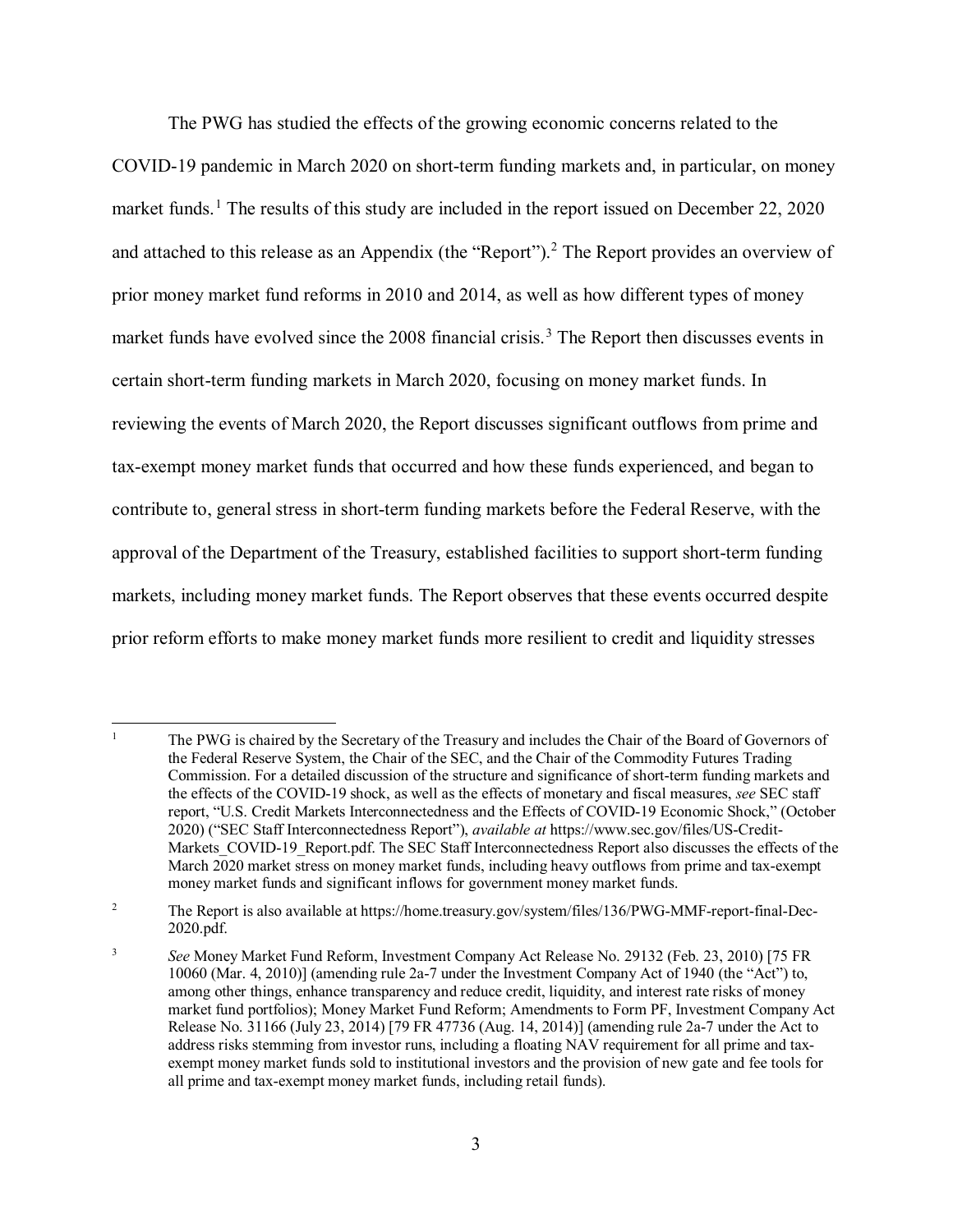and, as a result, less susceptible to redemption-driven runs. Accordingly, the Report concludes that the events of March 2020 show that more work is needed to reduce the risk that structural vulnerabilities in prime and tax-exempt money market funds will lead to or exacerbate stresses in short-term funding markets. The Report discusses various reform measures that policy makers could consider to improve the resilience of prime and tax-exempt money market funds and broader short-term funding markets. Many of the measures discussed in the Report could be implemented by the Commission under our existing statutory authority, while others may require coordinated action by multiple agencies or the creation of new private entities. [4](#page-3-0) Moreover, relevant money market funds could likely implement some of the potential reform measures fairly quickly, while other measures would involve longer-term structural changes.

#### **II. REQUEST FOR COMMENT**

 $\overline{a}$ 

The Commission requests comments on the Report. Comments received will enable the Commission and other relevant financial regulators to consider more comprehensively the potential policy measures the Report identifies and help inform possible money market fund reforms.<sup>[5](#page-3-1)</sup> Following the comment period, we anticipate conducting discussions with various stakeholders, interested persons, and regulators to discuss the options in the Report and the comments we receive.

We request comment on the potential policy measures described in the Report both individually and in combination. We also request comment on the effectiveness of previously-

<span id="page-3-0"></span><sup>&</sup>lt;sup>4</sup> For example, certain policy measures discussed in the Report, such as requiring prime and tax-exempt money market funds to be members of a private liquidity exchange bank, may require rulemaking by the Commission as well as regulatory action from the Federal Reserve or other banking regulators.

<span id="page-3-1"></span><sup>5</sup> A Commission staff statement also requested comment on the Report. *See* Staff Statement on the President's Working Group Report on Money Market Funds (Dec. 23, 2020), *available at*  https://www.sec.gov/news/public-statement/blass-pwg-mmf-2020-12-23. With the issuance of this Commission request for comment, commenters are encouraged to submit comments to File No. S7-01-21 by following the instructions at the beginning of this release.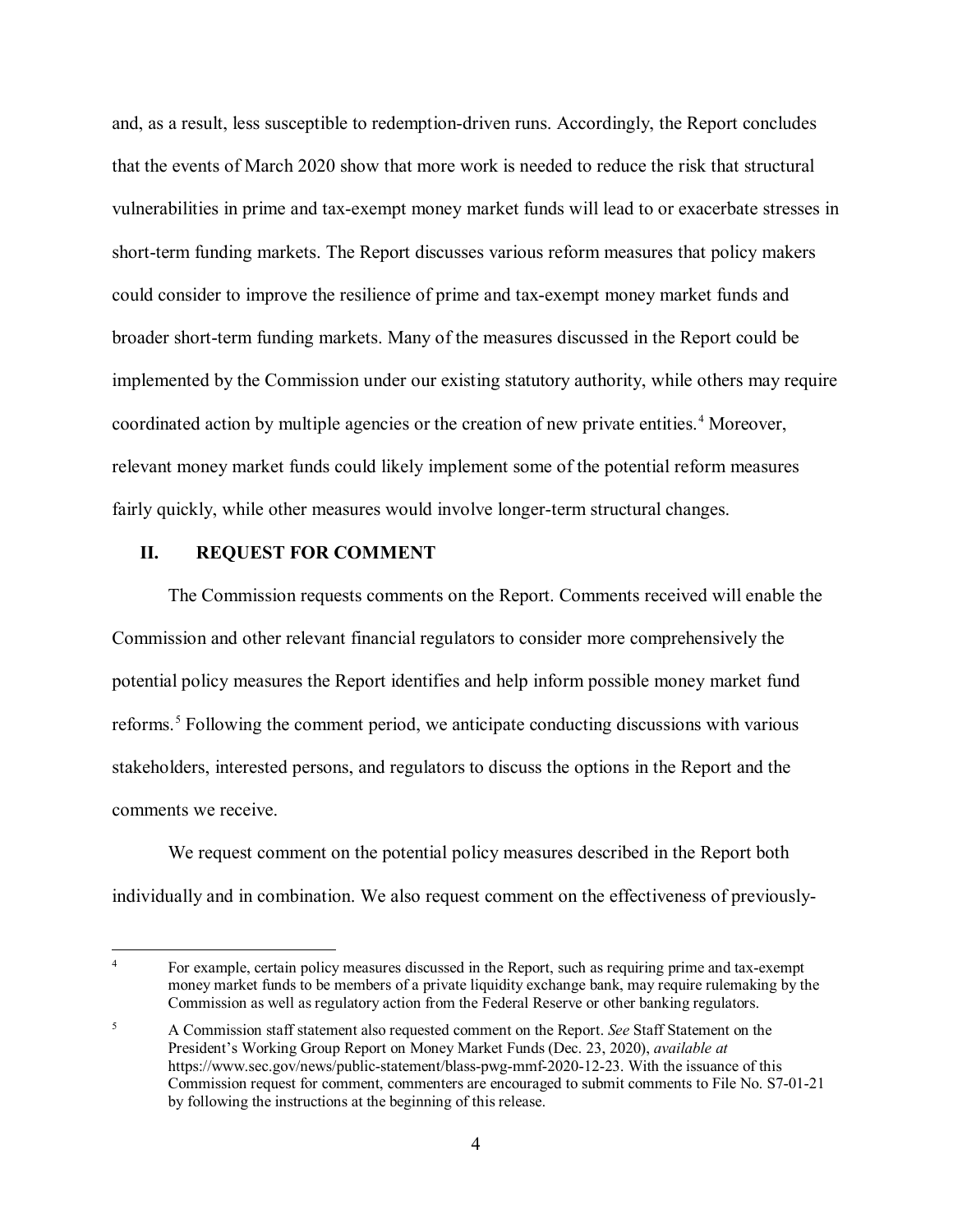enacted money market fund reforms, and the effectiveness of implementing policy measures described in the Report in addition to, or in place of, previously-enacted reforms. Commenters should address the effectiveness of the measures in: (1) addressing money market funds' structural vulnerabilities that can contribute to stress in short-term funding markets; (2) improving the resilience and functioning of short-term funding markets; and (3) reducing the likelihood that official sector interventions will be needed to prevent or halt future money market fund runs, or to address stresses in short-term funding markets more generally. Commenters also may address the potential impact of the measures on money market fund investors, fund managers, issuers of short-term debt, and other stakeholders. In addition, we are interested in comments on other topics commenters believe are relevant to further money market fund reform, including other approaches for improving the resilience of money market funds and short-term funding markets generally. We encourage commenters to submit empirical data and other information in support of their comments.

By the Commission.

Dated: February 4, 2021

Vanessa A. Countryman Secretary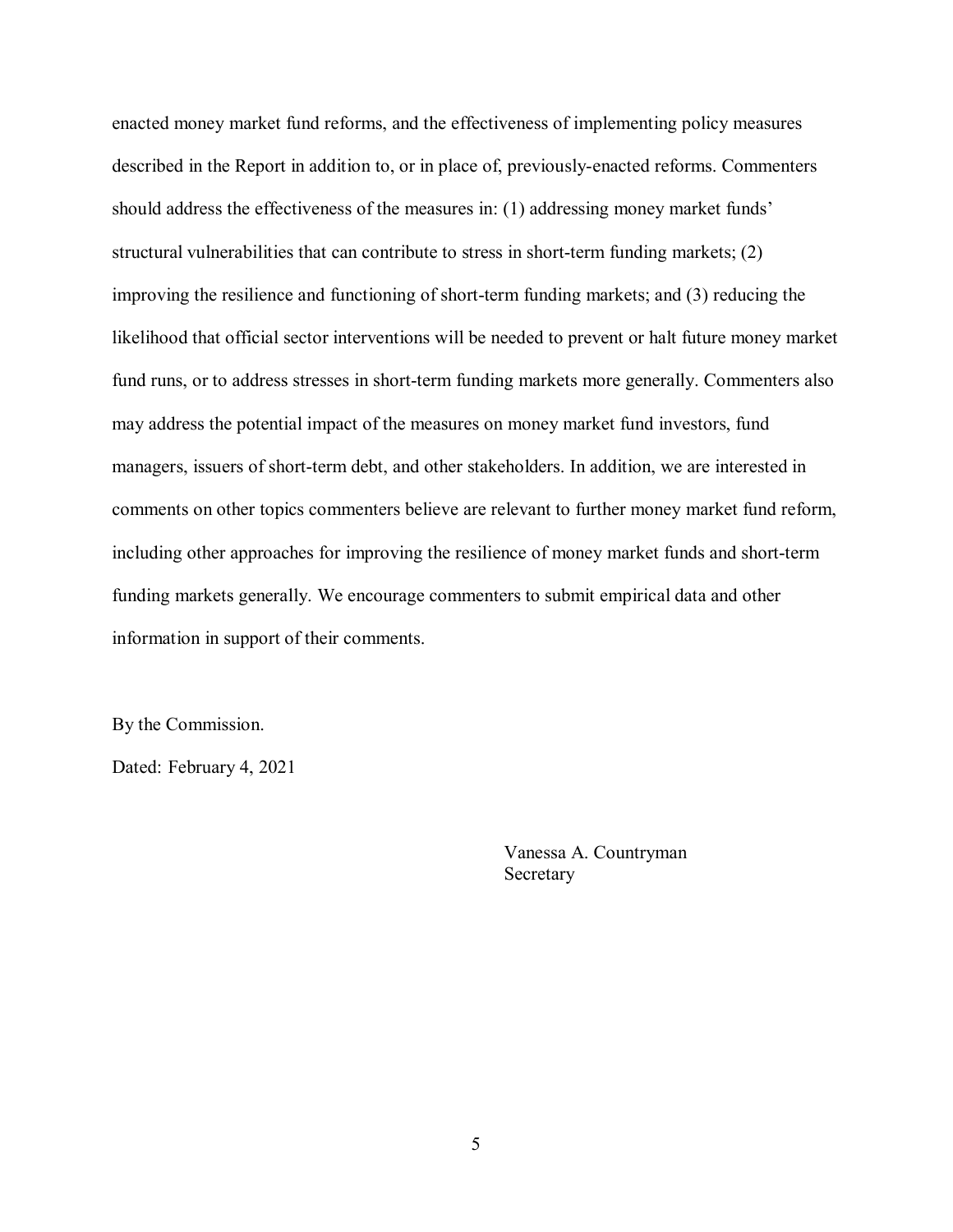# **Report of the President's Working Group on Financial Markets**

**Overview of Recent Events and Potential Reform Options for Money Market Funds**

**December 2020**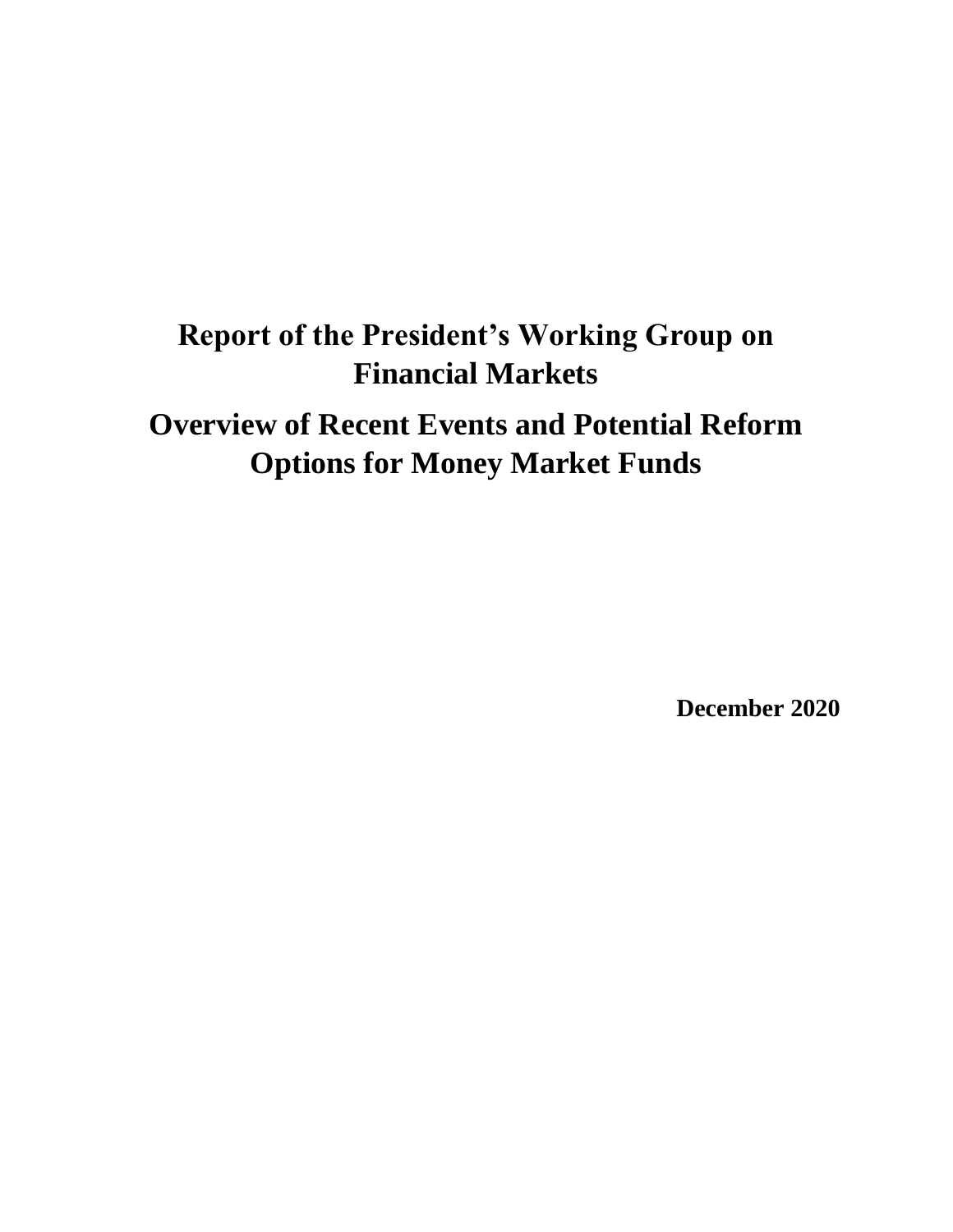# **Table of Contents**

| I. |           |                                                                                        |  |
|----|-----------|----------------------------------------------------------------------------------------|--|
| П. |           |                                                                                        |  |
|    | A.        | Money Market Funds — Structure, Asset Types, and Investor Characteristics 5            |  |
|    | <b>B.</b> |                                                                                        |  |
|    | C.        | State of the Money Market Fund Industry Following the 2008 Financial Crisis  8         |  |
|    |           |                                                                                        |  |
|    | A.        |                                                                                        |  |
|    | В.        | <b>Stresses on Prime and Tax-Exempt Money Market Funds and Other Money-Market</b>      |  |
|    |           |                                                                                        |  |
|    |           | IV. Potential Policy Measures to Increase the Resilience of Prime and Tax-Exempt Money |  |
|    |           | A. Removal of Tie between MMF Liquidity and Fee and Gate Thresholds  22                |  |
|    | <b>B.</b> |                                                                                        |  |
|    | C.        |                                                                                        |  |
|    | D.        |                                                                                        |  |
|    | Е.        |                                                                                        |  |
| F. |           |                                                                                        |  |
|    | G.        |                                                                                        |  |
|    | H.        |                                                                                        |  |
| I. |           |                                                                                        |  |
| J. |           |                                                                                        |  |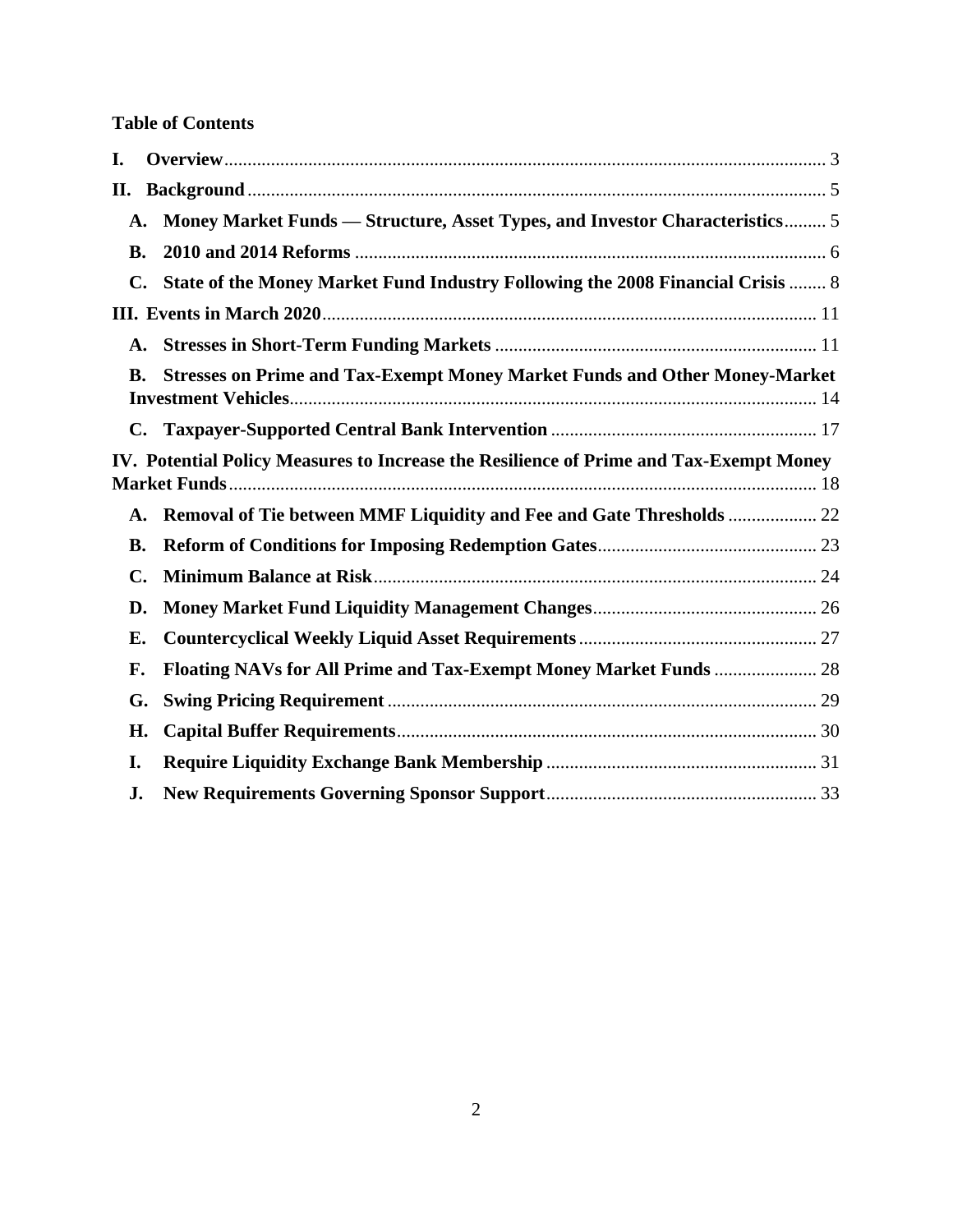# **I. Overview**

In March 2020, short-term funding markets came under sharp stress amid growing economic concerns related to the COVID-19 pandemic and an overall flight to liquidity and quality among investors. Instruments underlying these markets include short-term U.S. Treasury securities, short-term agency securities, short-term municipal securities, commercial paper ("CP"), and negotiable certificates of deposit issued by domestic and foreign banks ("NCDs"). Money market funds ("MMFs") are significant participants in these markets, facilitating investment by a broad range of individuals and institutions in the relevant short-term instruments. Because these short-term instruments tend to have relatively stable values and MMFs offer daily redemptions, investors in MMFs often expect to receive immediate liquidity with limited price volatility. However, in times of stress, these expectations may not match market conditions, causing investors to seek to liquidate their positions in MMFs. These investor actions, which are motivated by both the expectation-market condition mismatch and the structural vulnerabilities of MMFs, can amplify market stress more generally.<sup>1</sup>

The economic and public policy considerations raised by this dynamic among investors, MMFs, and short-term funding markets are multi-faceted and significant. The orderly functioning of short-term funding markets is essential to the performance of broader financial markets and our economy more generally. It is the role of financial regulators to identify and address market activities that have the potential to impair that orderly functioning. Crafters of public policy and financial regulation also must recognize that the broad availability of shortterm funding is critical to short-term funding markets and, for many decades, prime and taxexempt MMFs have been an important source of demand in these markets although their market share has decreased and assets shifted toward government MMFs in the past decade. In addition, the participation of retail investors in MMFs raises considerations of fairness and consumer confidence, particularly in times of unanticipated stress, that can affect regulatory and public policy responses.

These dynamics and policy considerations were brought into stark relief in March 2020. While government MMFs saw significant inflows during this time, the prime and tax-exempt MMF sectors faced significant outflows and increasingly illiquid markets for the funds' assets. As a result, prime and tax-exempt MMFs experienced, and began to contribute to, general stress in short-term funding markets in March 2020. For example, as pressures on prime and taxexempt MMFs worsened, two MMF sponsors intervened to provide support to their funds. It did

<sup>&</sup>lt;sup>1</sup> For a more detailed discussion of the structure and significance of short-term funding markets and the effects of the COVID-19 shock, as well as the effects of monetary and fiscal measures, *see* SEC staff report, "U.S. Credit Markets Interconnectedness and the Effects of COVID-19 Economic Shock," (October 2020) ("SEC Staff Interconnectedness Report"), *available at* [https://www.sec.gov/files/US-Credit-](https://www.sec.gov/files/US-Credit-Markets_COVID-19_Report.pdf)[Markets\\_COVID-19\\_Report.pdf;](https://www.sec.gov/files/US-Credit-Markets_COVID-19_Report.pdf) Board of Governors of the Federal Reserve System, "Financial Stability Report," (November 2020) at pp.13-14, *available at* [https://www.federalreserve.gov/publications/files/financial-stability-report-20201109.pdf.](https://www.federalreserve.gov/publications/files/financial-stability-report-20201109.pdf)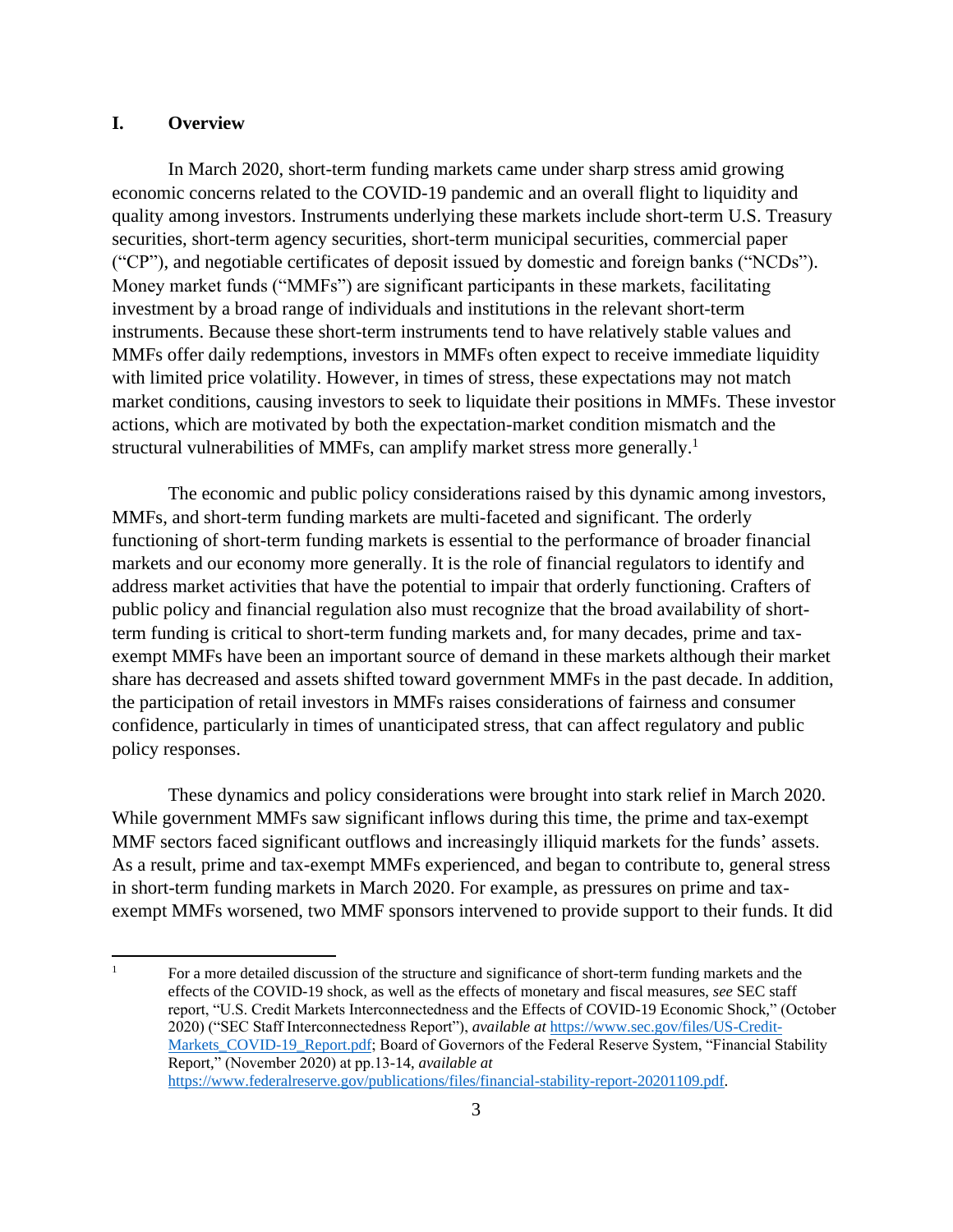not appear that these funds had idiosyncratic holdings or were otherwise distinct from similar funds and, accordingly, it was reasonable to conclude that other MMFs could need similar support in the near term. These events occurred despite multiple reform efforts over the past decade to make MMFs more resilient to credit and liquidity stresses and, as a result, less susceptible to redemption-driven runs. When the Federal Reserve quickly took action in mid-March by establishing, with Treasury approval, the Money Market Mutual Fund Liquidity Facility ("MMLF") and other facilities to support short-term funding markets generally and MMFs specifically, prime and tax-exempt MMF outflows subsided and short-term funding market conditions improved.<sup>2</sup>

Prime and tax-exempt MMFs have been supported by official sector intervention twice over the past twelve years. In September 2008, there was a run on certain types of MMFs after the failure of Lehman Brothers caused a large prime MMF that held Lehman Brothers short-term instruments to sustain losses and "break the buck." <sup>3</sup> During that time, prime MMFs experienced significant redemptions that contributed to dislocations in short-term funding markets, while government MMFs experienced net inflows. Ultimately, the run on prime MMFs abated after announcements of a Treasury guarantee program for MMFs and a Federal Reserve facility designed to provide liquidity to MMFs.<sup>4</sup> Subsequently, the Securities and Exchange Commission ("SEC") adopted reforms (in 2010 and 2014) that were designed to address the structural vulnerabilities that became apparent in 2008.

Because prime and tax-exempt MMFs again have shown structural vulnerabilities that can create or transmit stress in short-term funding markets, it is incumbent upon financial regulators to examine the events of March 2020 closely, and in particular the role, operation, and regulatory framework for these MMFs, with a view toward potential improvements. In addition,

<sup>&</sup>lt;sup>2</sup> The MMLF makes loans available to eligible financial institutions secured by high-quality assets the financial institution purchased from MMFs. The MMLF also received \$10 billion in credit protection from the Treasury's Exchange Stabilization Fund. Other relevant Federal Reserve facilities include, among others: (1) the Commercial Paper Funding Facility ("CPFF"), which provides a liquidity backstop to U.S. issuers of commercial paper; and (2) the Primary Dealer Credit Facility ("PDCF"), which provides funding to primary dealers in exchange for a broad range of collateral.

<sup>&</sup>lt;sup>3</sup> A number of other funds that suffered losses in 2008 avoided breaking the buck because they received sponsor support. *See* Money Market Fund Reform; Amendments to Form PF, Investment Company Act Release No. 31166 (July 23, 2014) [79 FR 47736 (Aug. 14, 2014)] ("SEC 2014 Reforms") at Section II.B.4, *available at* [https://www.sec.gov/rules/final/2014/33-9616.pdf;](https://www.sec.gov/rules/final/2014/33-9616.pdf) *See also* Steffanie A. Brady, Kenechukwu E. Anadu, and Nathaniel R. Cooper, "The Stability of Prime Money Market Mutual Funds: Sponsor Support from 2007 to 2011," Federal Reserve Bank of Boston Supervisory Research and Analysis Working Papers (2012), *available at* [https://www.bostonfed.org/publications/risk-and-policy](https://www.bostonfed.org/publications/risk-and-policy-analysis/2012/the-stability-of-prime-money-market-mutual-funds-sponsor-support-from-2007-to-2011.aspx)[analysis/2012/the-stability-of-prime-money-market-mutual-funds-sponsor-support-from-2007-to-](https://www.bostonfed.org/publications/risk-and-policy-analysis/2012/the-stability-of-prime-money-market-mutual-funds-sponsor-support-from-2007-to-2011.aspx)[2011.aspx.](https://www.bostonfed.org/publications/risk-and-policy-analysis/2012/the-stability-of-prime-money-market-mutual-funds-sponsor-support-from-2007-to-2011.aspx) For a description of the term "break the buck," *see* Section [II.A,](#page-9-0) below.

<sup>4</sup> For a more detailed discussion of the MMF-related events in 2008, *see* Report of the President's Working Group on Financial Markets, "Money Market Fund Reform Options," (October 2010) ("2010 PWG Report"), *available at* [https://www.treasury.gov/press-center/press](https://www.treasury.gov/press-center/press-releases/Documents/10.21%20PWG%20Report%20Final.pdf)[releases/Documents/10.21%20PWG%20Report%20Final.pdf.](https://www.treasury.gov/press-center/press-releases/Documents/10.21%20PWG%20Report%20Final.pdf)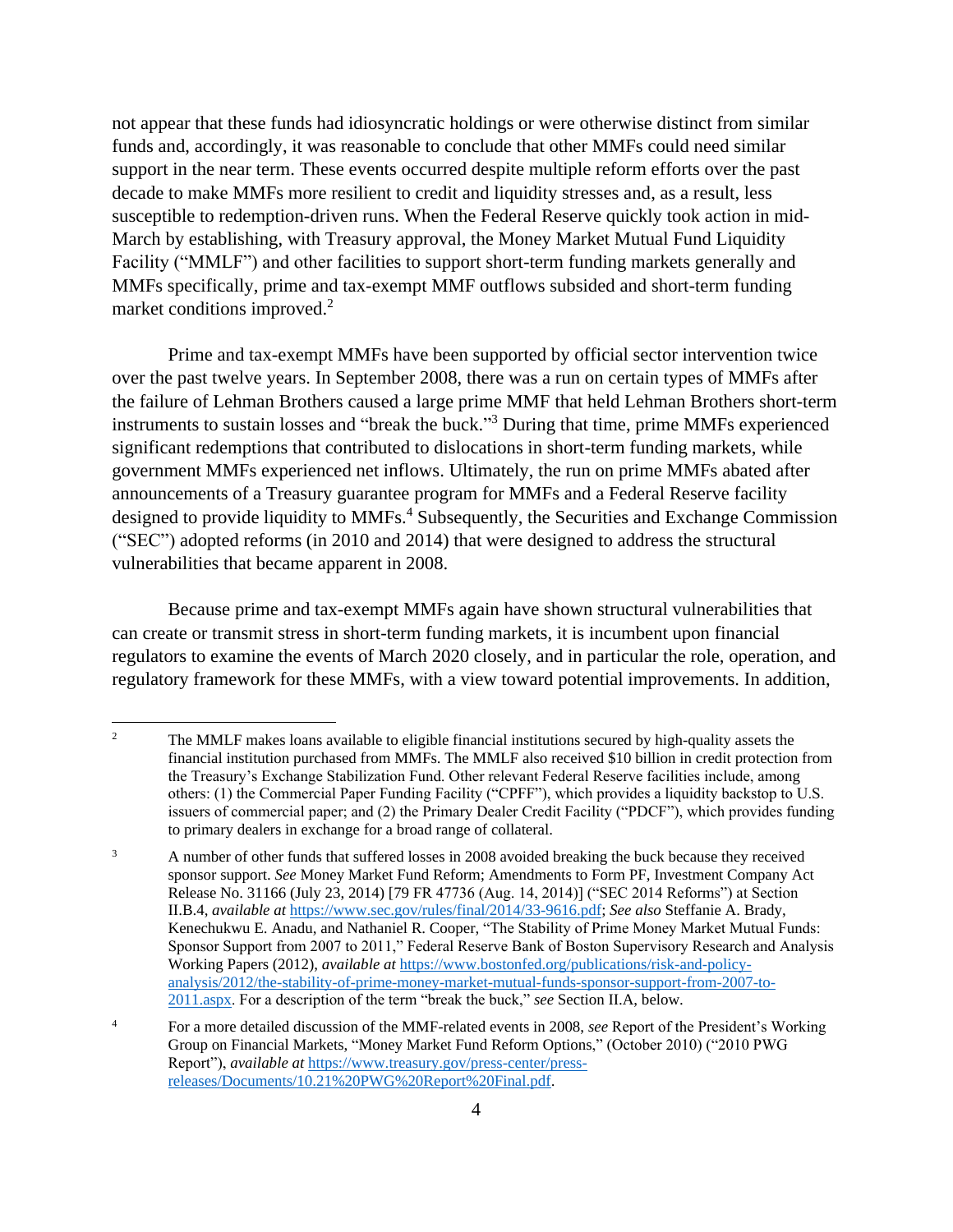absent regulatory reform or other action that alters market expectations, these prior official sector interventions may have the consequence of solidifying the perception among investors, fund sponsors, and other market participants that similar support will be provided in future periods of stress.

With that history and context, this report by the President's Working Group on Financial Markets ("PWG") begins the important process of review and assessment.<sup>5</sup> After providing background on MMFs and prior reforms, the report discusses events in certain short-term funding markets in March 2020, focusing on MMFs. The report then discusses various measures that policy makers could consider to improve the resilience of MMFs and broader short-term funding markets.<sup>6</sup> This report is meant to facilitate discussion. The PWG is not endorsing any given measure at this time.

#### <span id="page-9-0"></span>**II. Background**

#### **A. Money Market Funds — Structure, Asset Types, and Investor Characteristics**

MMFs are a type of mutual fund registered under the Investment Company Act of 1940 (the "Act") and regulated under rule 2a-7 of the Act. MMFs offer a combination of limited principal volatility, liquidity, and payment of short-term market returns, which make them a popular cash management vehicle for both retail and institutional investors. These funds also serve as an important source of short-term financing for businesses and financial institutions, as well as federal, state, and local governments.

Overall, MMFs tend to invest in short-term, high-quality debt instruments that typically are held to maturity and fluctuate very little in value under normal market conditions. However, from fund to fund, MMFs vary significantly. They hold different types of investments, serve investors of different types (*i.e.*, institutional and retail), and pursue different investment objectives. For example, tax-exempt MMFs hold short-term state and local government and municipal securities, while government MMFs almost exclusively hold obligations of the U.S. government, including obligations of the U.S. Treasury and federal agencies and instrumentalities, as well as repurchase agreements collateralized fully by government securities. Traditionally, prime MMFs invest mostly in private debt instruments, including CP and NCDs. With regard to investor characteristics, there are three types of MMFs: (1) retail MMFs, which are limited to retail investors; (2) publicly-offered institutional MMFs, which are held primarily by institutional investors and offered broadly to the public; and (3) non-publicly-offered

<sup>&</sup>lt;sup>5</sup> The PWG is chaired by the Secretary of the Treasury and includes the Chair of the Board of Governors of the Federal Reserve System, the Chair of the Securities and Exchange Commission, and the Chair of the Commodity Futures Trading Commission.

<sup>&</sup>lt;sup>6</sup> Given jurisdictional differences, this report is not intended to cover events in other jurisdictions or to suggest a uniform international approach to policy changes.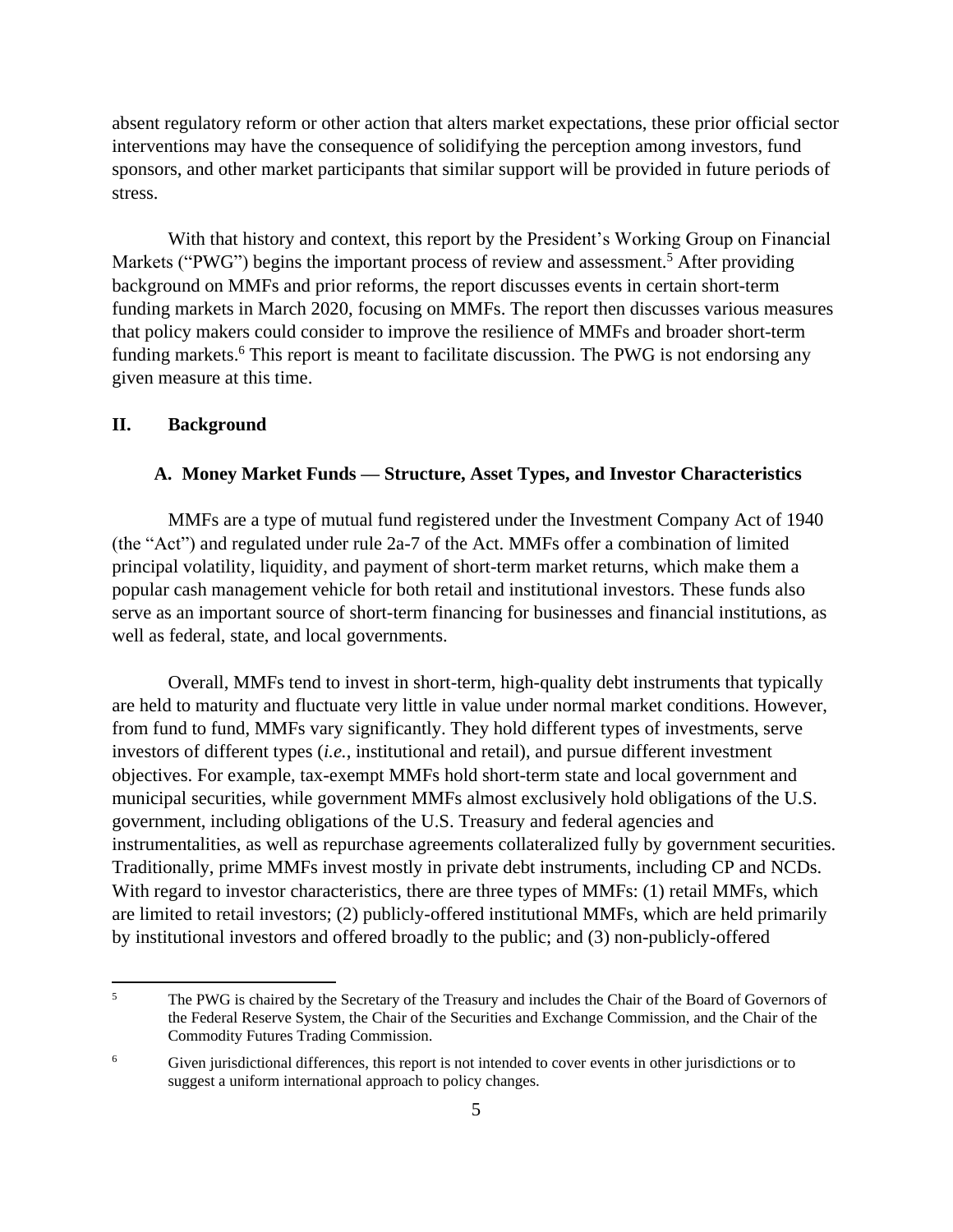<span id="page-10-0"></span>institutional MMFs. <sup>7</sup> Variations in portfolio holdings also correspond with investor-specific factors such as taxing jurisdictions and, to some extent, risk/return preferences.

Another significant difference among different types of MMFs is how they price the purchase and redemption of their shares. All government MMFs, as well as retail prime and retail tax-exempt MMFs, are permitted to price their shares at a stable net asset value ("NAV") per share (typically \$1.00) without regard to small variations in the value of the assets in their portfolios. These MMFs must periodically compare their stable NAV per share to the marketbased value per share of their portfolios (or "market-based price"). If the deviation between these two values exceeds one-half of one percent (50 basis points), the fund's board must consider what action, if any, to take, including whether to adjust the fund's share price. If the repricing is below the fund's \$1.00 share price, the event is commonly called "breaking the buck." In light of the importance investors place on a stable \$1.00 share price, such an action can lead to a loss of confidence in the fund and, if it is expected to extend beyond one fund, could lead to a loss of confidence in all similar funds. As discussed below, following the SEC's 2014 reforms, institutional prime and institutional tax-exempt MMFs are required to price their shares using a floating NAV, which reflects the market value of the fund's investments and any changes in that value, thus reducing the risk of an adverse signaling effect from "breaking the buck."

As investors commonly use MMFs for principal preservation and as a cash management tool, many MMF investors may have a low tolerance for losses and liquidity limitations. However, MMFs offer shareholder redemptions on at least a daily basis (and in some cases at a stable NAV), even though a potentially significant portion of portfolio assets may not be converted into cash in that timeframe without a reduction in value. When the MMF does have to sell portfolio assets at a discount, the fund's remaining shareholders generally bear those losses. These factors can lead to greater redemptions if investors believe they will be better off by redeeming earlier than other investors—a so-called "first mover" advantage—when there is a perception that the fund may suffer a loss in value or liquidity. Historically, amid periods of stress for MMFs, institutional investors, who may have large holdings and the resources to monitor risks carefully, have redeemed shares more rapidly and extensively than retail investors.

#### **B. 2010 and 2014 Reforms**

The SEC has implemented a number of reforms over the past decade aimed at making MMFs more resilient to credit and liquidity stresses and addressing structural vulnerabilities in MMFs that were evident in the 2008 financial crisis, particularly the substantial reforms the SEC adopted in 2010 and 2014.<sup>8</sup> The 2010 reforms focused on, among other things, enhancing

<sup>&</sup>lt;sup>7</sup> For example, funds not offered to the public include "central" funds that asset managers use for internal cash management.

<sup>8</sup> *See* Money Market Fund Reform, Investment Company Act Release No. 29132 (Feb. 23, 2010) [75 FR 10060 (Mar. 4, 2010)] ("SEC 2010 Reforms"), *available at* [https://www.sec.gov/rules/final/2010/ic-](https://www.sec.gov/rules/final/2010/ic-29132.pdf)[29132.pdf;](https://www.sec.gov/rules/final/2010/ic-29132.pdf) SEC 2014 Reforms.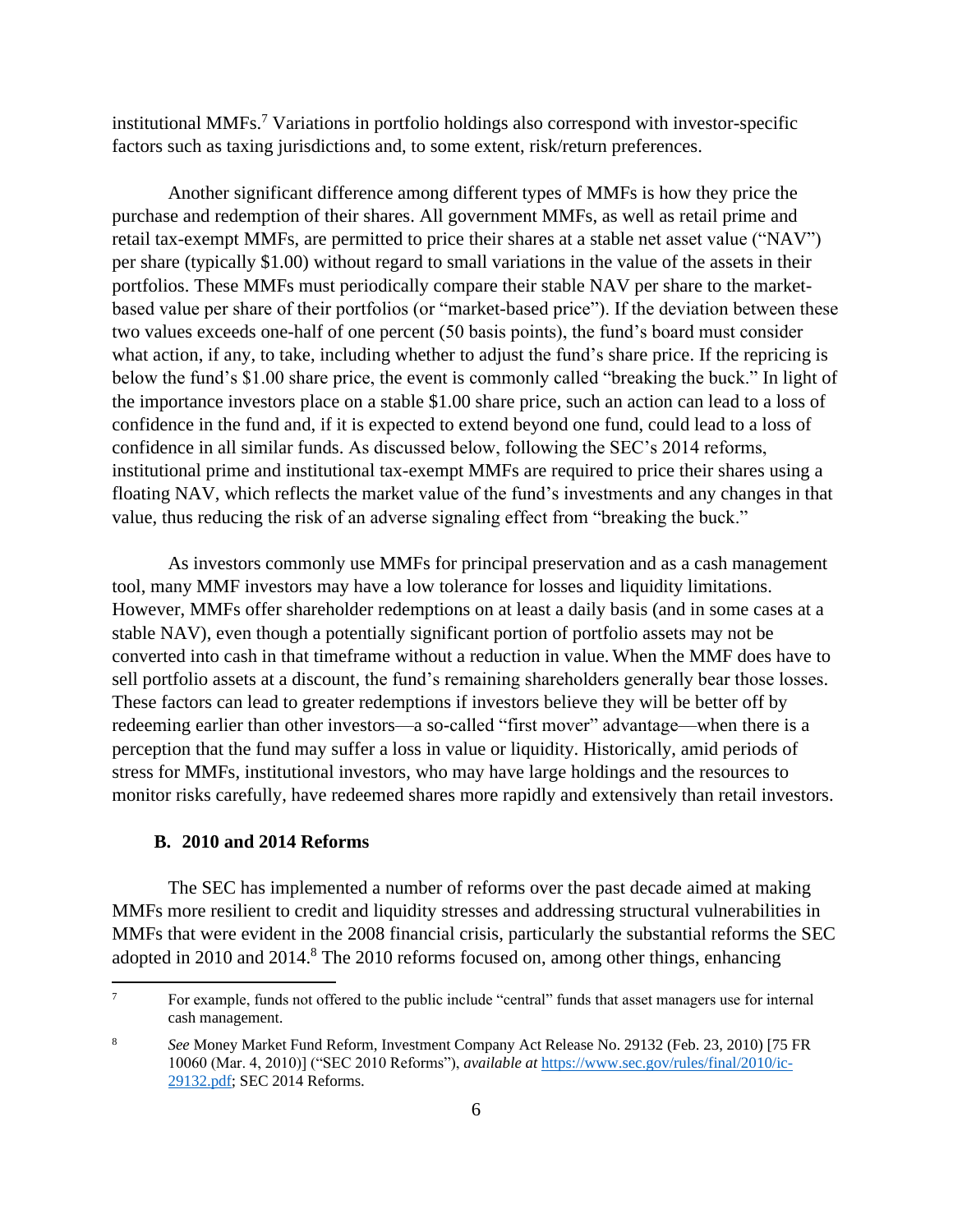transparency and reducing credit, liquidity, and interest rate risks of fund portfolios to make MMFs more resilient and, in the case of stable NAV funds, less likely to break the buck. For example, the amendments introduced new liquidity requirements: At the time an MMF acquires an asset, it must hold at least 10 percent of its total assets in daily liquid assets ("DLA") and at least 30 percent of its total assets in weekly liquid assets ("WLA").<sup>9</sup> These requirements are designed to work in combination and ensure that a MMF has the legal right to receive enough cash within one or five business days to satisfy redemption requests. To address credit risks, the amendments added a new 120-day limit on funds' portfolio weighted average life to limit exposure to credit spreads, as well as a reduction in the limit on funds' portfolio weighted average maturity from 90 days to 60 days to limit interest rate risk.<sup>10</sup> The 2010 reforms increased transparency by requiring MMFs to publicly disclose portfolio holdings each month. In addition, the amendments addressed other important issues such as stress testing, orderly fund liquidation, and repurchase agreements.

The SEC's subsequent 2014 reforms focused on the structural vulnerabilities that make MMFs susceptible to runs and provided tools intended to slow runs should they occur.<sup>11</sup> These reforms included a floating NAV requirement for all prime and tax-exempt MMFs sold to institutional investors as a means of mitigating first mover advantages for investors who redeem from these funds when the value of their assets decline. Under the floating NAV requirement, these MMFs must sell and redeem their shares at prices based on the current market-based value of the assets in their underlying portfolios rounded to the fourth decimal place (*e.g.*, \$1.0000).

Daily liquid assets are: cash; direct obligations of the U.S. government; certain securities that will mature (or be payable through a demand feature) within one business day; or amounts unconditionally due within one business day from pending portfolio security sales. *See* rule 2a-7(a)(8).

Weekly liquid assets are: cash; direct obligations of the U.S. government; agency discount notes with remaining maturities of 60 days or less; certain securities that will mature (or be payable through a demand feature) within five business days; or amounts unconditionally due within five business days from pending security sales. *See* rule 2a-7(a)(28).

[https://www.treasury.gov/initiatives/fsoc/Documents/Proposed%20Recommendations%20Regarding%20M](https://www.treasury.gov/initiatives/fsoc/Documents/Proposed%20Recommendations%20Regarding%20Money%20Market%20Mutual%20Fund%20Reform%20-%20November%2013,%202012.pdf) [oney%20Market%20Mutual%20Fund%20Reform%20-%20November%2013,%202012.pdf.](https://www.treasury.gov/initiatives/fsoc/Documents/Proposed%20Recommendations%20Regarding%20Money%20Market%20Mutual%20Fund%20Reform%20-%20November%2013,%202012.pdf)

<sup>&</sup>lt;sup>9</sup> All MMFs are subject to these DLA and WLA standards, except tax-exempt MMFs are not subject to DLA standards due to the nature of the markets for tax-exempt securities and the limited supply of securities with daily demand features. If a MMF's portfolio does not meet the minimum DLA or WLA standards, it is not in violation of rule 2a-7. However, it may not acquire any assets other than DLA or WLA until it meets these minimum standards.

<sup>10</sup> *See* SEC staff report, "Response to Questions Posed by Commissioners Aguilar, Paredes, and Gallagher," (November 2012) at pp. 18-30, *available at* [http://www.sec.gov/news/studies/2012/money-market-funds](http://www.sec.gov/news/studies/2012/money-market-funds-memo-2012.pdf)[memo-2012.pdf.](http://www.sec.gov/news/studies/2012/money-market-funds-memo-2012.pdf)

<sup>&</sup>lt;sup>11</sup> Prior to the 2014 reforms, the Financial Stability Oversight Council ("FSOC") proposed recommendations regarding MMF reforms to address structural vulnerabilities of MMFs that the SEC's 2010 reforms did not address. These proposed recommendations, which FSOC made pursuant to Section 120 of the Dodd-Frank Act, included alternatives on a floating NAV, a risk-based NAV buffer of 3 percent to provide explicit lossabsorption capacity, and a minimum balance at risk. *See* Financial Stability Oversight Council, "Proposed Recommendations Regarding Money Market Mutual Fund Reform," (November 2012) ("FSOC Proposed Recommendations"), *available at*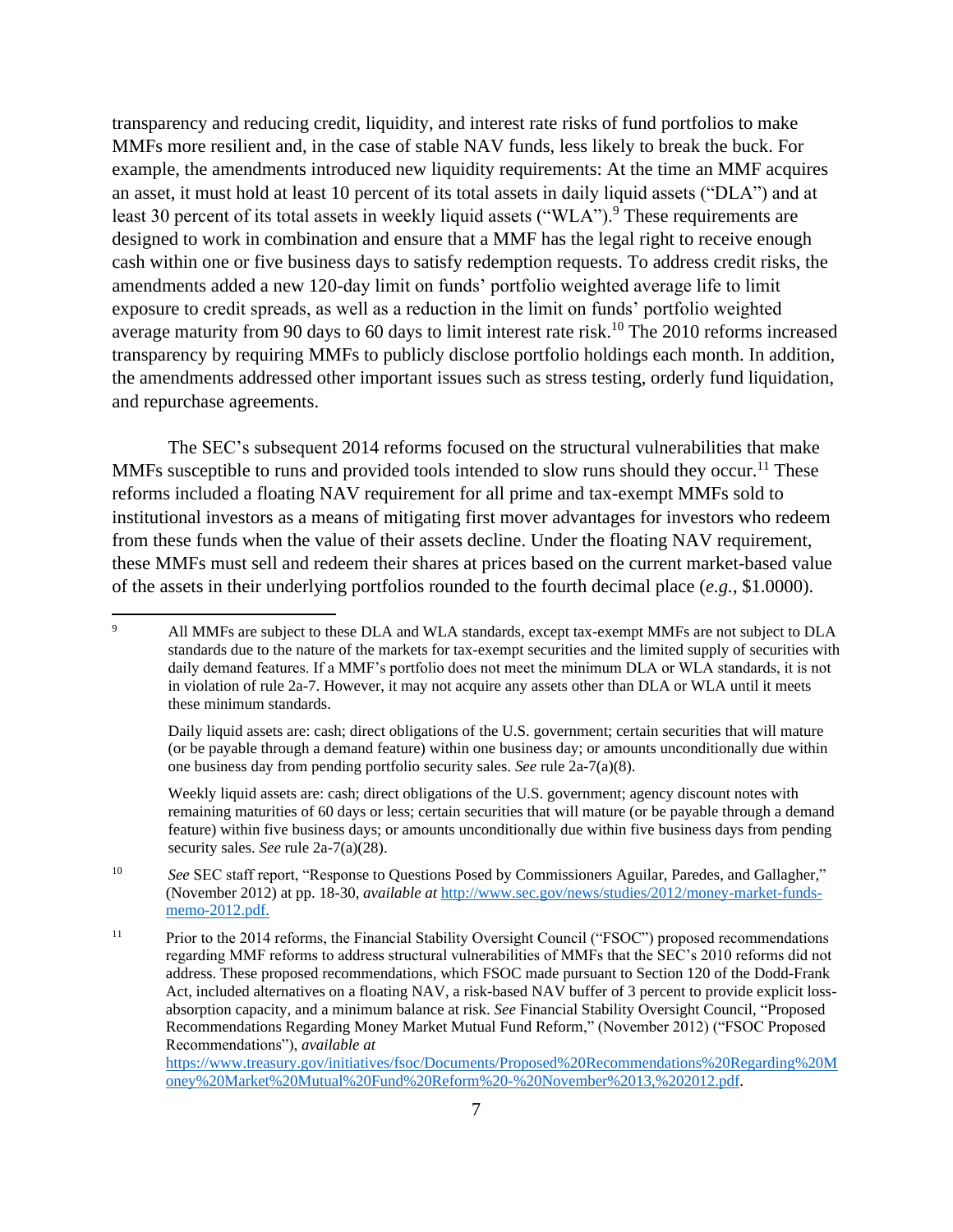Prior to the 2014 reforms, rule 2a-7 permitted these funds to maintain a stable NAV per share like all other MMFs.

In addition, to provide tools to slow an investor run should it occur, the 2014 reforms provided new fee and gate tools for all prime and tax-exempt MMFs, including retail funds.<sup>12</sup> Under the fee and gate provisions, boards of these MMFs are permitted to impose liquidity (redemption) fees of up to 2 percent or to temporarily suspend redemptions if the fund's WLA falls below the 30 percent minimum required. In addition, funds must impose a 1 percent liquidity fee if WLA falls below 10 percent of total assets, unless the fund's board determines that imposing the fee is not in the best interests of the fund. Liquidity fees provide investors continued access to cash redemptions but may reduce the incentive to redeem. Gates, on the other hand, stop redemptions altogether for up to ten business days but may cause investors to seek a first mover advantage and redeem in advance of the imposition of gates.

Further, the 2014 amendments enhanced transparency for MMF investors and provided information about important MMF events more uniformly and efficiently. For instance, the amendments required MMFs to promptly report certain significant events in filings with the SEC, including the imposition or removal of fees or gates, portfolio security defaults, the use of sponsor support, and a fall in a retail or government MMF's market-based price per share below \$0.9975. The 2014 reforms also generally required website disclosure of these events, as well as daily website disclosure of a fund's DLA, WLA, market-based NAV, and net flows. In addition, the reforms addressed MMF diversification and valuation practices.

# **C. State of the Money Market Fund Industry Following the 2008 Financial Crisis**

Since 2008, the composition of the MMF sector has changed substantially, and the industry continued to evolve through 2020. Chart 1 provides information about changes in net assets by type of MMF, while Chart 2 provides more detail about subcategories of prime and taxexempt MMFs (*i.e.*, retail and institutional funds). As of September 30, 2020, total industry net assets were \$4.9 trillion, down slightly from an all-time high of \$5.2 trillion in May 2020 (see Chart 1).

<sup>&</sup>lt;sup>12</sup> Government MMFs are permitted (but not required) to adopt fee and gate provisions.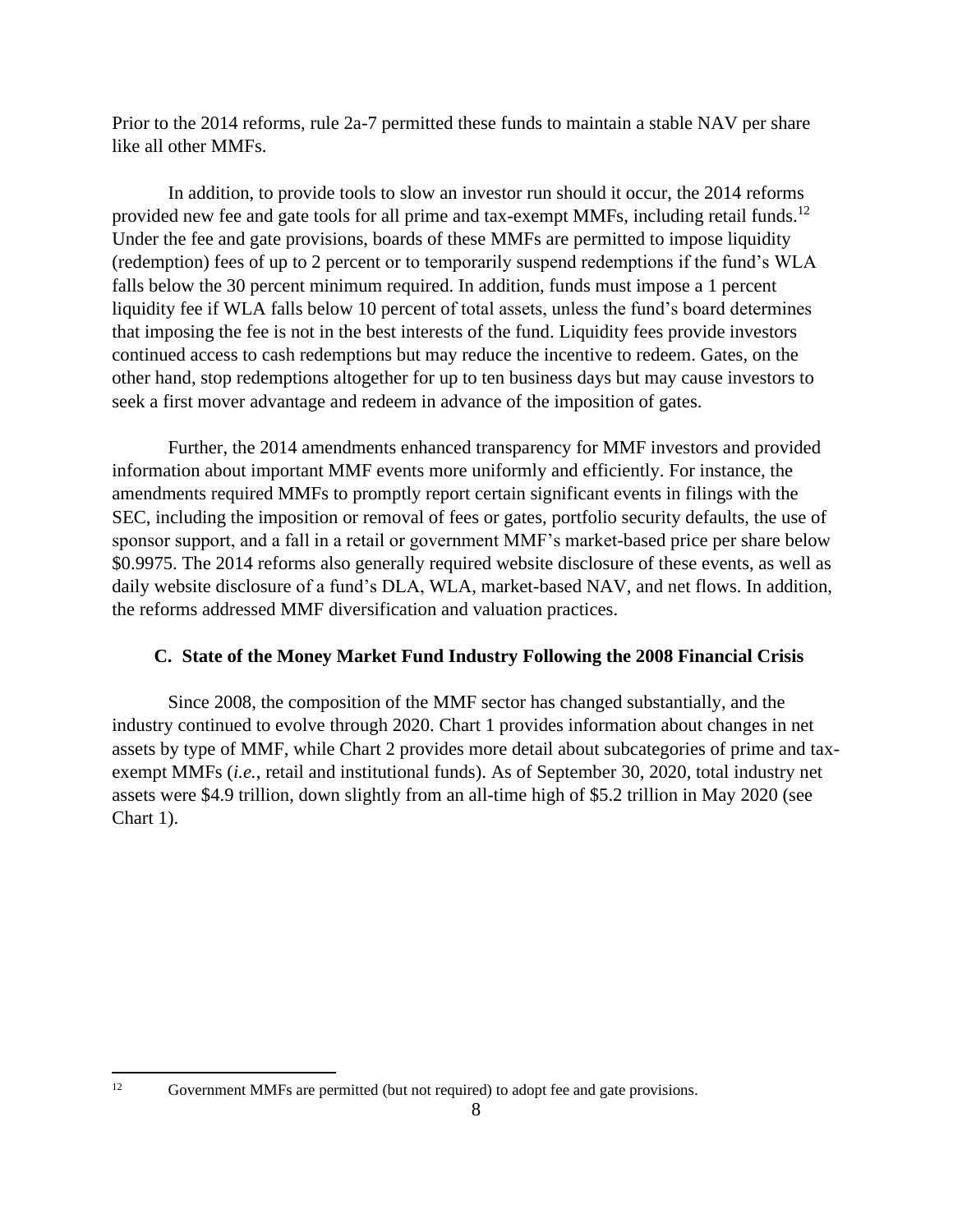**Chart 1**

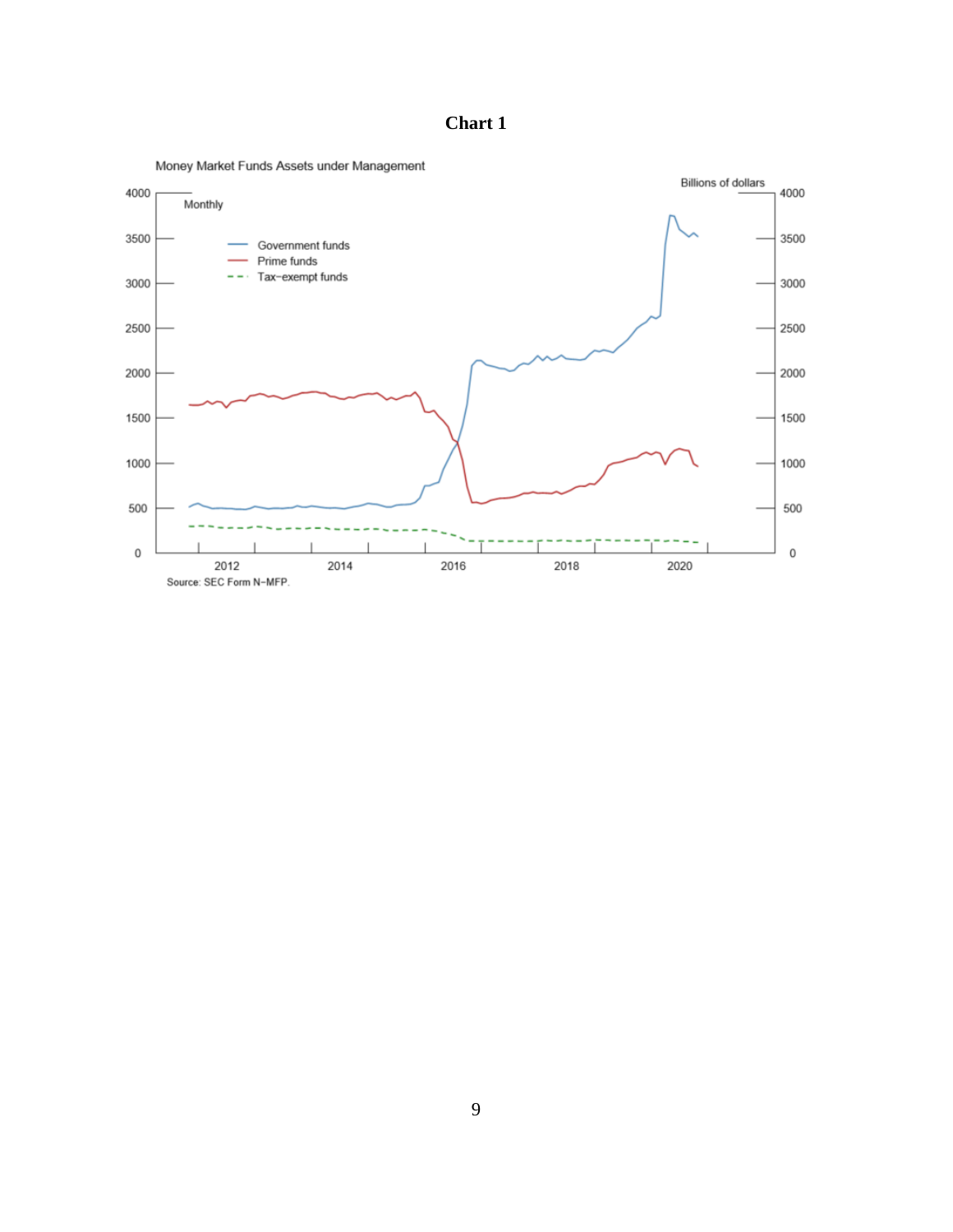#### <span id="page-14-0"></span>**Chart 2**<sup>13</sup>



Prime and Tax-Exempt MMF Assets under Management

The assets of government MMFs (the blue line in Chart 1), which were under \$1 trillion in August 2008, have grown considerably since then. Much of the growth occurred in 2016, when government MMF assets increased more than \$1 trillion as investors shifted money from prime and tax-exempt MMFs, which were required, starting in October 2016, to implement the more significant aspects of the 2014 reforms.<sup>14</sup> In March 2020, government MMF assets increased by \$840 billion to \$3.6 trillion, and their assets reached nearly \$4.0 trillion at the end of April. As of September 2020, government MMFs accounted for 77 percent of industry net assets.

The net assets of prime MMFs (the red line in Chart 1) contracted substantially in the year leading up to the October 2016 deadline for implementing the 2014 MMF reforms and were \$550 billion in December 2016. By February 2020, these funds' assets had recovered to \$1.1 trillion, but their assets fell \$125 billion on net in March. As of September 2020, prime MMFs accounted for around 20 percent of industry net assets.

<sup>13</sup> The 2014 amendments introduced a regulatory definition of a retail MMF (and implemented it in 2016). Because data on institutional and retail MMFs prior to October 2016 may not be entirely comparable with current statistics, Chart 2 does not include data on retail and institutional MMFs prior to October 2016. The drop in prime retail MMF assets in September 2020 is the result of a large prime retail MMF

converting to a government MMF.

<sup>&</sup>lt;sup>14</sup> The compliance date for the floating NAV requirement for institutional prime and institutional tax-exempt MMFs and for the fee and gate provisions for all prime and tax-exempt funds was October 14, 2016.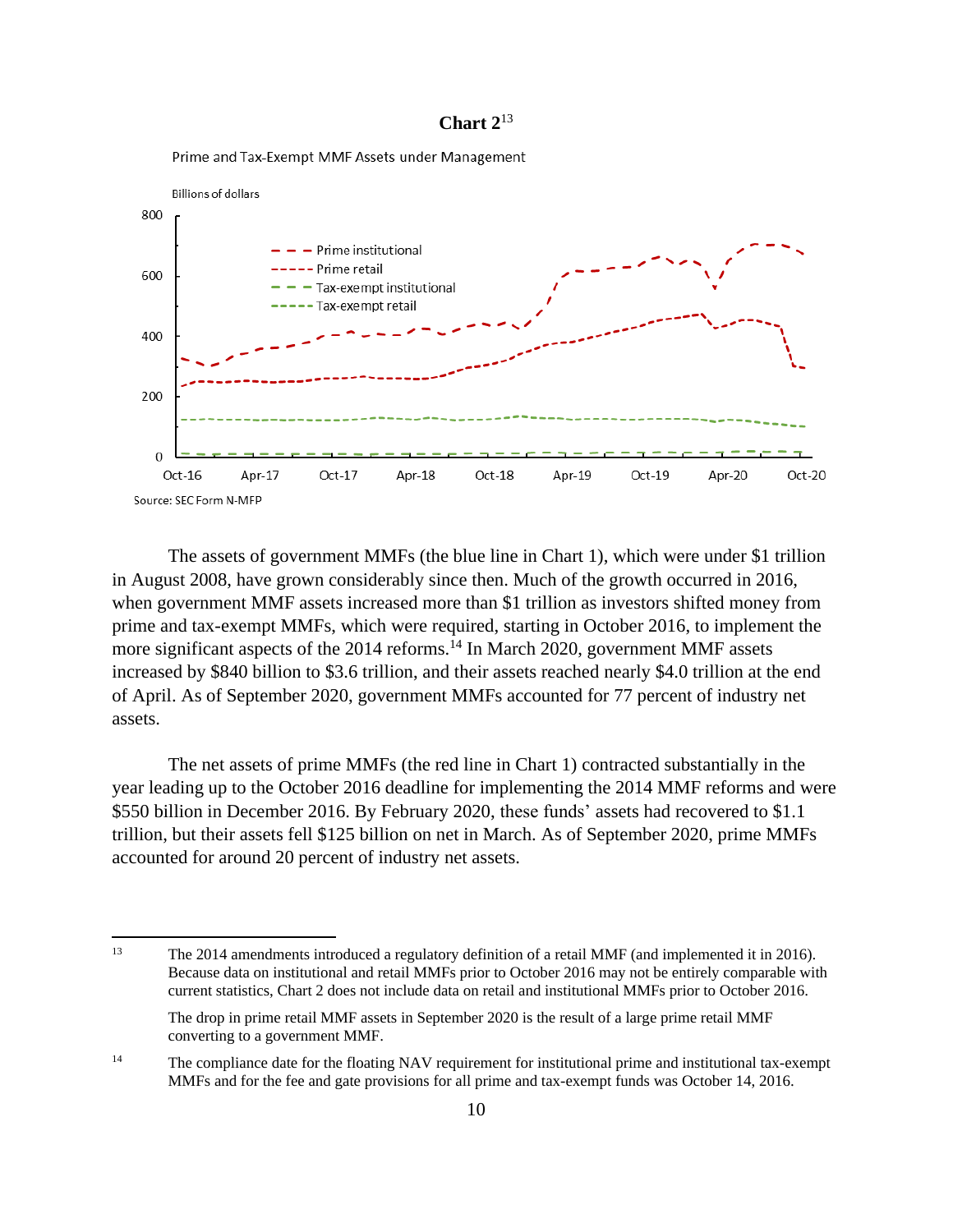Net assets in tax-exempt MMFs (the dashed green line in Chart 1) have also declined since 2008, when these funds had net assets exceeding \$500 billion. Tax-exempt funds' assets fell \$120 billion in the year before October 2016 and were about \$135 billion at the end of 2016. By February 2020, tax-exempt fund assets were about \$140 billion, and they declined \$9 billion in March 2020. The vast majority of tax-exempt MMF net assets are in retail funds (see Chart 2). Tax-exempt MMFs represent under three percent of total industry net assets as of September 2020.

#### **III. Events in March 2020**

Amid escalating concerns about the economic impact of the COVID-19 pandemic in March 2020, market participants sought to rapidly shift their holdings toward cash and shortterm government securities. This rapid shift in asset allocation preferences placed stress on various components of short-term funding markets, including prime and tax-exempt MMFs, the repo markets, the CP market, and short-term municipal securities markets (including the market for variable-rate demand notes ("VRDNs")). As discussed in more detail below, pressures on prime and tax-exempt MMFs again revealed structural vulnerabilities in MMFs that led to increased redemptions and, in turn, began to contribute to and increase the general stress in short-term funding markets.

#### **A. Stresses in Short-Term Funding Markets**

*Private short-term debt markets.* In markets for private short-term debt instruments, such as CP and NCDs, conditions began to deteriorate rapidly in the second week of March. Spreads for instruments held by MMFs began widening sharply (see Chart 3). Specifically, spreads to overnight indexed swaps ("OIS") for AA-rated nonfinancial CP reached new historical highs, while spreads for AA-rated financial CP and A2/P2-rated nonfinancial CP widened to the highest levels seen since the 2008 financial crisis. Along with widening spreads, new issuance of CP and NCDs declined markedly and shifted to short tenors. For instance, the share of CP issuance with overnight maturity climbed steadily to nearly 90 percent on March 23.

Pricing and liquidity concerns at MMFs were driven by, and began to contribute to, these market stresses. Widening spreads in short-term funding markets put downward pressure on the prices of assets in prime MMFs' portfolios, and redemptions from MMFs likely contributed to stress in these markets, as prime funds reduced their CP holdings disproportionately compared to other holders. At the end of February, prime MMFs offered to the public owned about 19 percent of outstanding CP.<sup>15</sup> From March 10 to March 24, these funds cut their CP holdings by \$35 billion. This reduction accounted for 74 percent of the \$48 billion overall decline in outstanding

<span id="page-15-0"></span><sup>15</sup> Total CP outstanding at the end of February 2020 was \$1.1 trillion (source: Federal Reserve). Holdings of publicly-offered prime funds are based on data from iMoneyNet. Total prime MMF holdings of CP, including internal funds that are not offered to the public, were 29 percent of outstanding CP at the end of February 2020 (source: SEC Form N-MFP).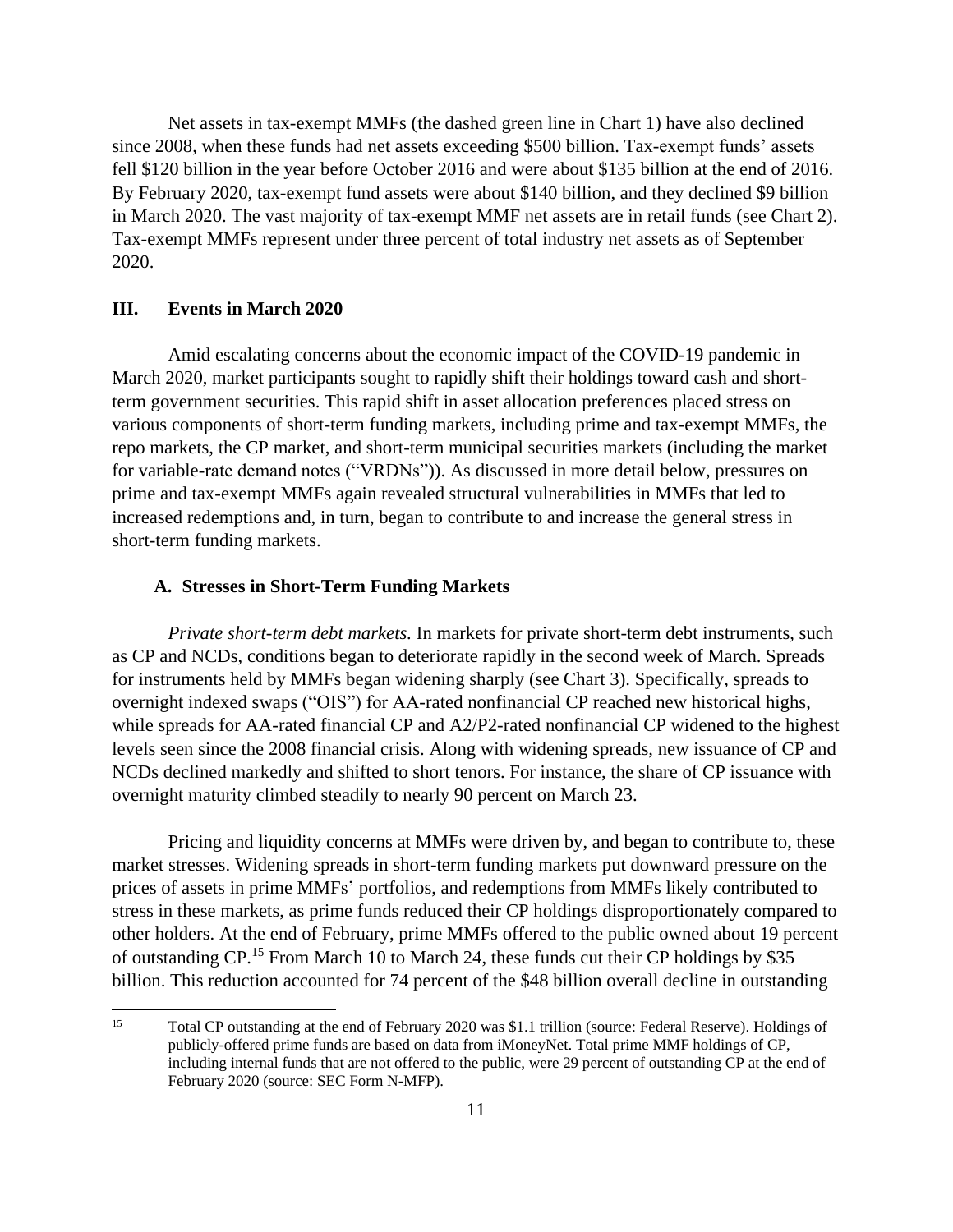CP over those two weeks.<sup>16</sup> In addition, MMFs with WLAs close to 30 percent were likely reluctant to purchase assets with maturities of more than 7 days that would not qualify as WLA to avoid going below the regulatory requirements.<sup>17</sup> Beyond MMFs, there were also other factors contributing to stress in CP markets, including outflows from other investment vehicles that invest in these markets (see below).

Some market participants have suggested that another contributing factor to stress in CP markets was that dealers in CP markets (as well as issuing dealers and banks) were experiencing their own liquidity pressures and limits on their willingness to intermediate in money markets.<sup>18</sup> Historically, however, because the vast majority of CP typically is held to maturity, dealers have not had a substantial role in making secondary markets in CP. This is also the case for other private short-term debt instruments that prime MMFs hold. Thus, there was no reason to expect dealers to take a materially increased intermediation role in these assets in March. There are also a large number of individual issues (*i.e.*, CUSIPs) in the private short-term debt markets, which adds complexity to intermediation.<sup>19</sup> In contrast to the private short-term debt markets, Treasury and agency securities markets have fewer CUSIPs, large daily trading volumes, and more liquid secondary markets, with primary dealers and others playing a large daily intermediation role in these markets.

<sup>16</sup> About \$6 billion of the reduction in MMF holdings of CP during this time was pledged as collateral to the MMLF.

<sup>&</sup>lt;sup>17</sup> Funds with WLAs below the 30 percent minimum threshold are prohibited from purchasing assets that are not WLAs, including CP and NCDs with maturities exceeding 7 days. On March 17 and 18, one prime MMF offered to institutional investors reported WLAs below 30 percent.

<sup>18</sup> For example, large customer sales increased dealers' inventories of Treasuries and mortgage-backed securities. Facing balance sheet constraints and internal risk limits amid the elevated volatility, dealers cut back on intermediation more generally.

<sup>19</sup> According to DTCC's Money Market Kinetics report as of March 31, 2020 (*available at* [https://www.dtcc.com/money-markets\)](https://www.dtcc.com/money-markets), the 12-month average of daily settlements for fixed and floating rate CP was approximately \$80 billion, although only a small share of this volume appears to have been secondary market transactions, and further analysis of secondary market activity is needed. As previously noted, there was approximately \$1.1 trillion of total CP outstanding at the end of February 2020.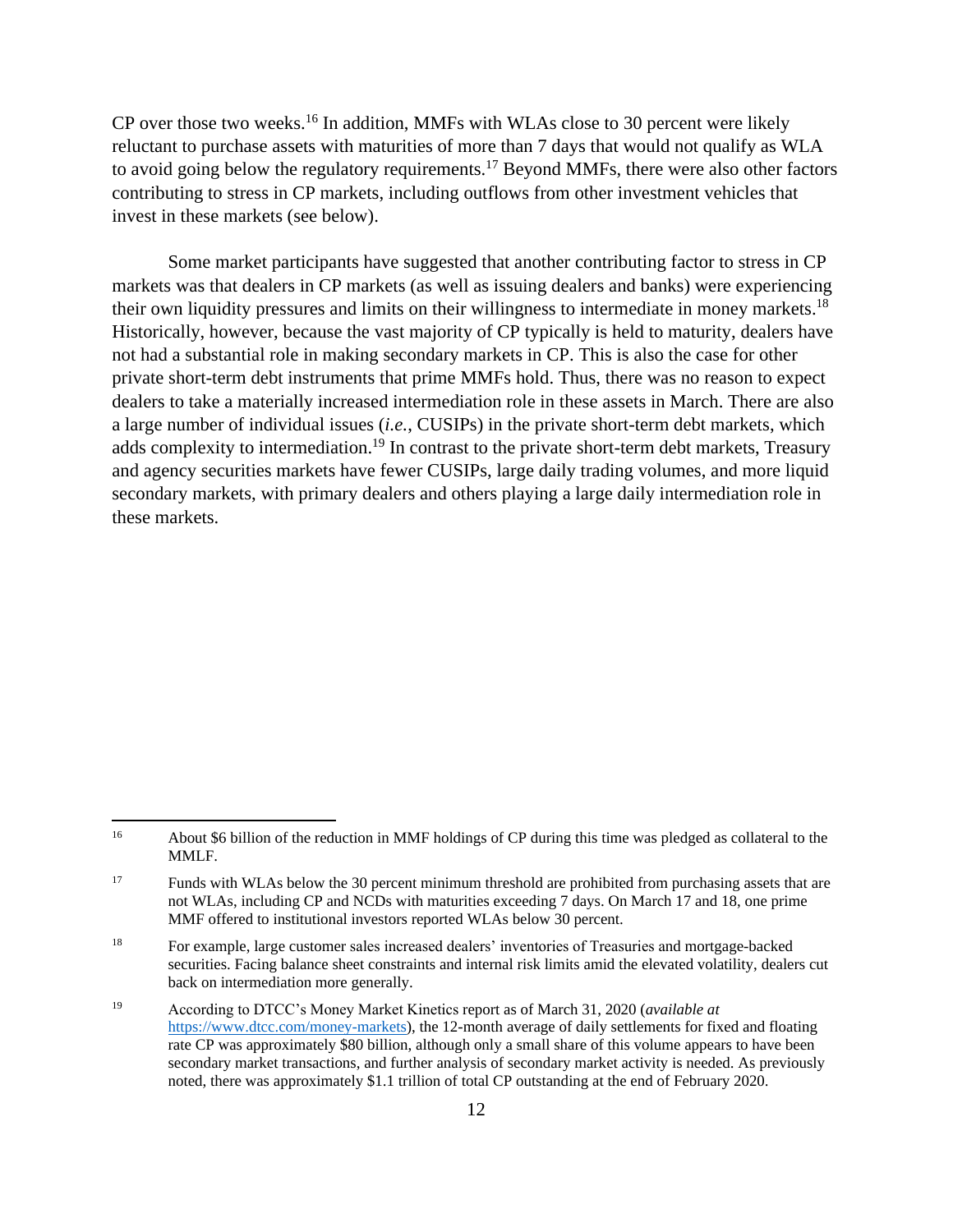#### **Chart 3**



Source: iMoneyNet; Bloomberg Finance L.P.; D|TCC Solutions LLC, an affiliate of the Depository Trust & Clearing Corporation *Short-term municipal debt markets.* Conditions in short-term municipal debt markets also worsened rapidly in mid-March. Similar to the relationship between the CP market and prime MMFs discussed above, stresses in short-term municipal markets contributed to pricing pressures and outflows for tax-exempt MMFs which, in turn, contributed to increased stress in municipal markets. Beginning on March 12, tax-exempt MMFs experienced unusually large redemptions, with outflows accelerating over the next week. In response, tax-exempt funds reduced their holdings of VRDNs by about 16 percent (\$15 billion) in the two weeks from March 9 to March 23, with primary dealer VRDN inventories nearly tripling in the week ending March 18. VRDNs have a demand or tender feature that allows tax-exempt MMFs to require the tender agent to repurchase the security at par plus accrued interest. When a tax-exempt MMF tenders a VRDN, a remarketing agent typically remarkets the VRDN to other investors at a higher yield (and thus a

The redemption stresses on tax-exempt MMFs likely contributed to worsening conditions in short-term municipal debt markets. The SIFMA 7-day municipal swap index yield, a benchmark weekly rate in these markets, shot up 392 basis points on March 18, as remarketing agents offered VRDNs at higher yields in response to tax-exempt MMFs putting back their notes to tender agents. The spike in the SIFMA index yield caused a drop in market-based NAVs of tax-exempt MMFs (which mostly have stable, rounded NAVs).

lower price).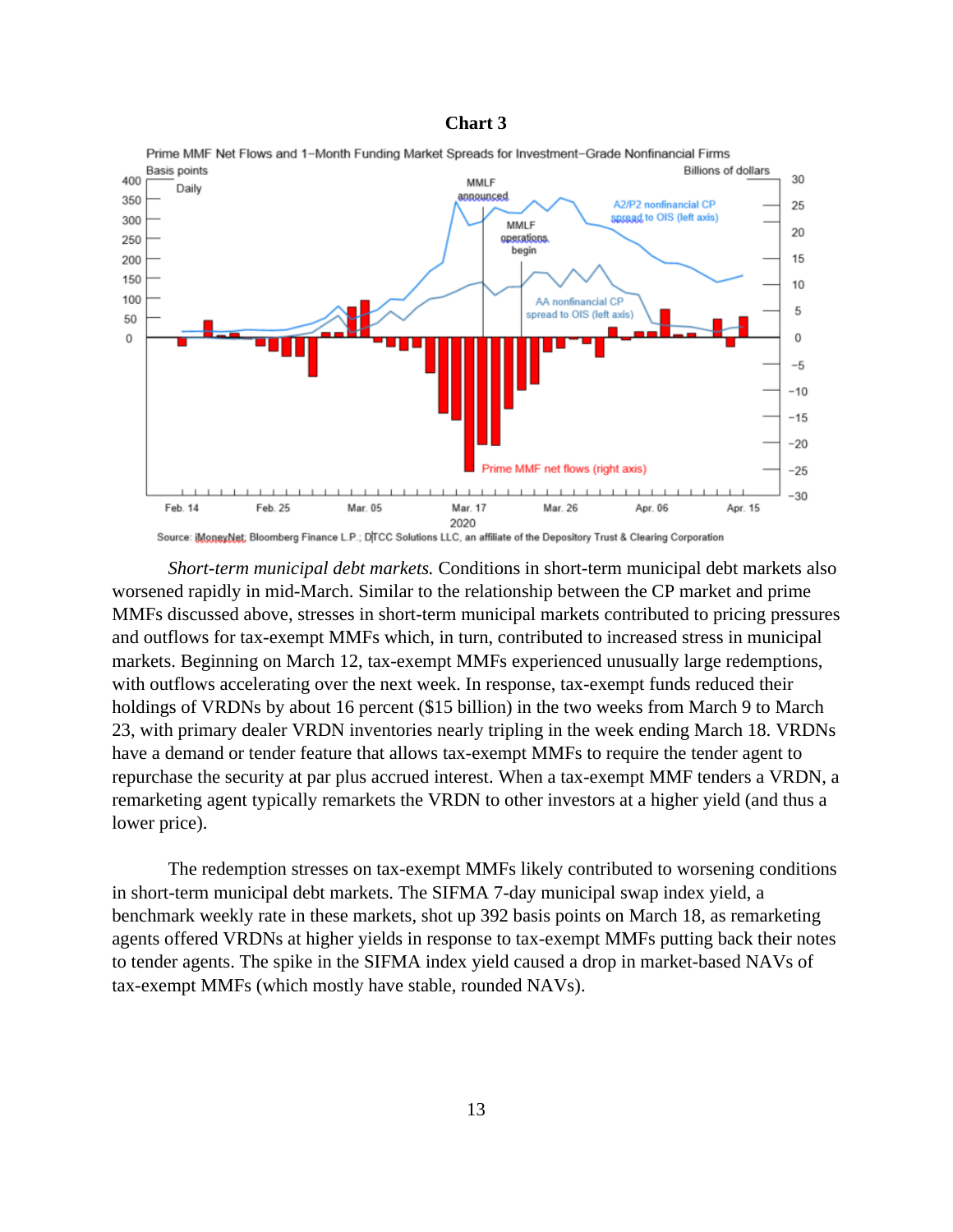# <span id="page-18-0"></span>**B. Stresses on Prime and Tax-Exempt Money Market Funds and Other Money-Market Investment Vehicles**

As part of the general deterioration in short-term funding market conditions, prime and tax-exempt MMFs experienced heavy redemptions beginning in the second week of March 2020. Outflows increased quickly, peaking on March 17 for prime funds (the day the Federal Reserve announced the CPFF) and on March 23 for tax-exempt funds (one business day after the Federal Reserve's MMLF was expanded to include tax-exempt securities).<sup>20</sup>

*Institutional prime fund outflows.* Among institutional prime MMFs offered to the public, outflows as a percentage of fund size exceeded those in the September 2008 crisis. However, the dollar amount of outflows from these funds was much smaller in March 2020, in part because their assets on the eve of the pandemic were less than one-quarter of their size on the eve of the 2008 crisis. Over the two-week period from March 11 to 24, net redemptions from publiclyoffered institutional prime funds totaled 30 percent (about \$100 billion) of the funds' assets, and these funds' outflows exceeded 5 percent of their assets on three consecutive days beginning on March 17. For comparison, in September 2008, the highest outflows from these funds over a two-week period were about 26 percent (about \$350 billion) of assets.<sup>21</sup>

A sizable portion of the institutional prime fund sector's assets are in funds that are not offered to the public.<sup>22</sup> These non-public funds had smaller outflows than their publicly-offered counterparts, indicating that, on average, the former do not demonstrate the same vulnerabilities as funds that are offered publicly to a broad range of unaffiliated institutional investors. This difference may be attributable to investor characteristics as much as or more than the nonpublic nature of the offering. Outflows from non-public institutional prime funds totaled 6 percent (\$17 billion) of assets from March 9 to March  $20.^{23}$ 

*Retail prime fund outflows.* Although outflows from retail prime MMFs as a share of assets in March exceeded retail prime MMF outflows during the 2008 crisis, the March outflows

<sup>&</sup>lt;sup>20</sup> The following discussion provides data on the size of the largest outflows from different types of MMFs during a given two-week (10 business day) period in March. These two-week periods do not necessarily coincide. For example, the two-week period for institutional prime funds begins two days before that for retail prime funds, in part because institutional prime funds experienced heavy redemptions earlier than retail prime funds. Using data for one-week periods provides qualitatively similar results. For comparison purposes, we also provide data on outflows for a standard two-week period from March 9 to March 20 for all types of MMFs, based on SEC Form N-MFP weekly data.

<sup>&</sup>lt;sup>21</sup> Data on daily MMF flows are from iMoneyNet. SEC Form N-MFP provides an official source of weekly flows data (for weeks ending on Fridays). For the two weeks from March 9 to 20, outflows from institutional prime funds that are offered to the public (as proxied by their presence in commercial databases) totaled \$90 billion (27 percent of assets). Form N-MFP weekly flows data are not available for the September 2008 crisis.

<sup>&</sup>lt;sup>22</sup> *See* footnote [7](#page-10-0) and accompanying text for an explanation of publicly-offered funds versus non-public funds.

<sup>23</sup> Source: SEC Form N-MFP.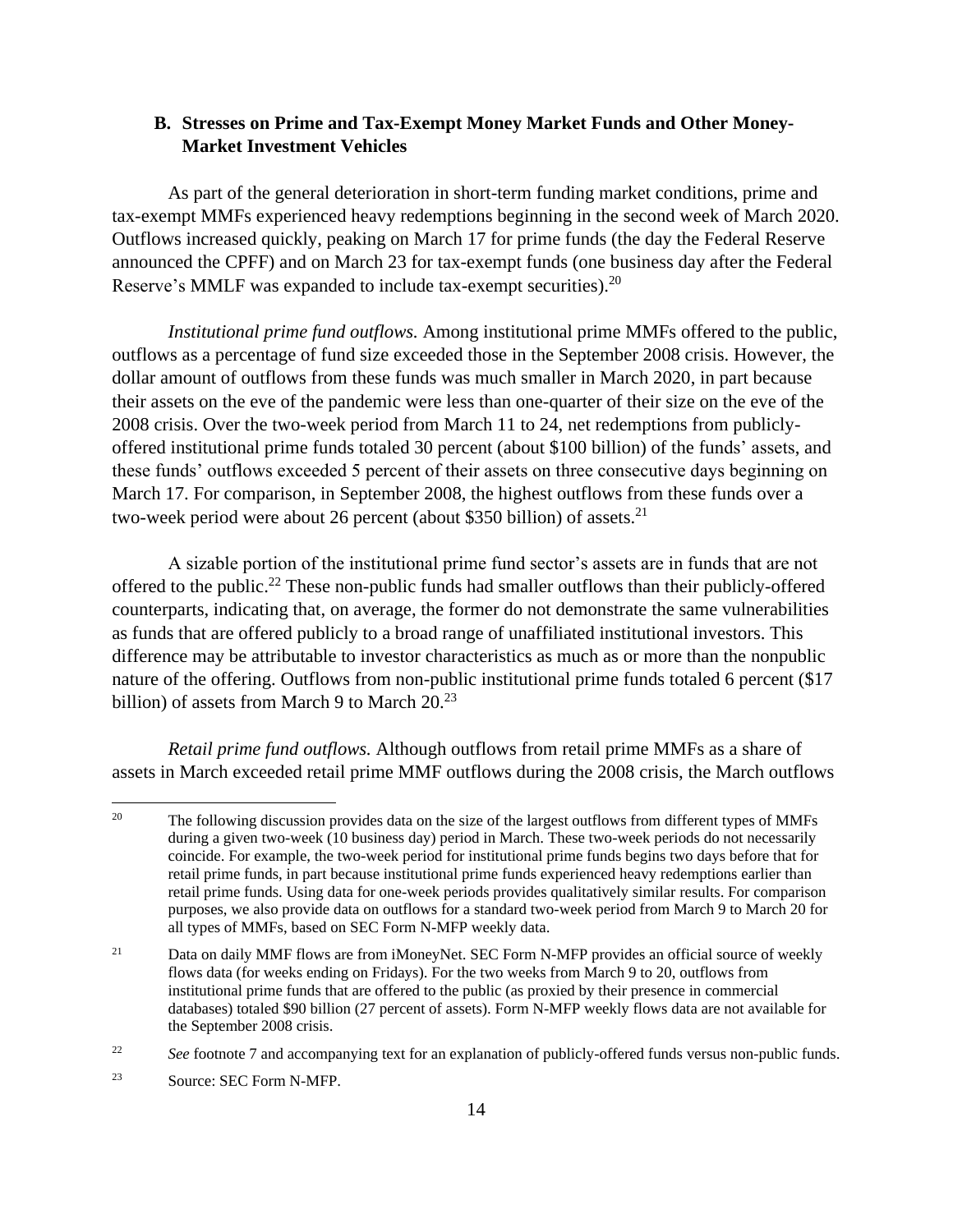from retail prime MMFs were smaller than outflows from institutional prime MMFs. The redemptions from retail prime MMFs in March began a couple of days after those for institutional funds. Net redemptions totaled 9 percent (just over \$40 billion) of assets over the two weeks from March 13 to 26.<sup>24</sup> In September 2008, the heaviest retail outflows over a twoweek period totaled 5 percent of assets. Retail prime funds had about 60 percent more assets in 2008 than in February 2020, so outflows were similar in dollar terms in both crises.<sup>25</sup> Some retail prime MMFs experienced declining market-based prices in March, but none of these funds reported a market-based price below \$0.9975. Moreover, retail prime MMF flows in March 2020 appear to have been unrelated to market-based prices, as funds with lower market-based prices did not experience larger outflows than other retail prime MMFs.

*Tax-exempt fund outflows and declining market-based prices.* Outflows from tax-exempt MMFs, which are largely retail funds, were 8 percent (\$11 billion) of assets during the two weeks from March 12 to 25.<sup>26</sup> In 2008, when tax-exempt MMF assets were more than four times larger than in February 2020, such funds had outflows of 7 percent (almost \$40 billion) of assets in one two-week period. In March, some retail tax-exempt MMFs also had declining marketbased prices. Although none of these funds broke the buck, one fund reported a market-based price below \$0.9975. As with retail prime MMFs, there does not appear to have been a relationship between a decline in a particular retail tax-exempt MMF's market-based price and the size of its outflows.

*Declining WLAs and relation to fees and gates.* As prime funds experienced heavy redemptions, their WLAs declined, and some funds' WLAs (which must be disclosed publicly each day) approached or fell below the 30 percent minimum threshold that SEC rules require. Investor redemptions, which may have been further exacerbated by declining WLAs, can put additional pressure on fund liquidity during times of stress. As previously noted, when a fund's WLA falls below 30 percent, the fund can impose fees or gates on redemptions. Market participants reported concerns that the imposition of a fee or gate by one fund, as well as the perception that a fee or gate would be imposed by one fund, could spark widespread redemptions from other funds, leading to further stresses in the underlying markets. Although one institutional prime fund (with assets that declined from \$3.8 billion at the end of February to \$1.5 billion at the end of March) had WLAs below the 30 percent minimum, it did not impose a fee or gate in March.

<sup>&</sup>lt;sup>24</sup> Source: iMoneyNet daily data. Similarly, data from SEC Form N-MFP show retail prime fund outflows of 7 percent of assets (\$33 billion) over the two week period from March 9 to 20.

<sup>&</sup>lt;sup>25</sup> *See* footnote [13](#page-14-0) (explaining that data on institutional and retail MMFs prior to 2016 may not be entirely comparable with current statistics).

<sup>&</sup>lt;sup>26</sup> Source: iMoneyNet daily data. Similarly, data from SEC form N-MFP show tax-exempt fund outflows of 8 percent of assets (\$11 billion) over the two weeks from March 9 to 20.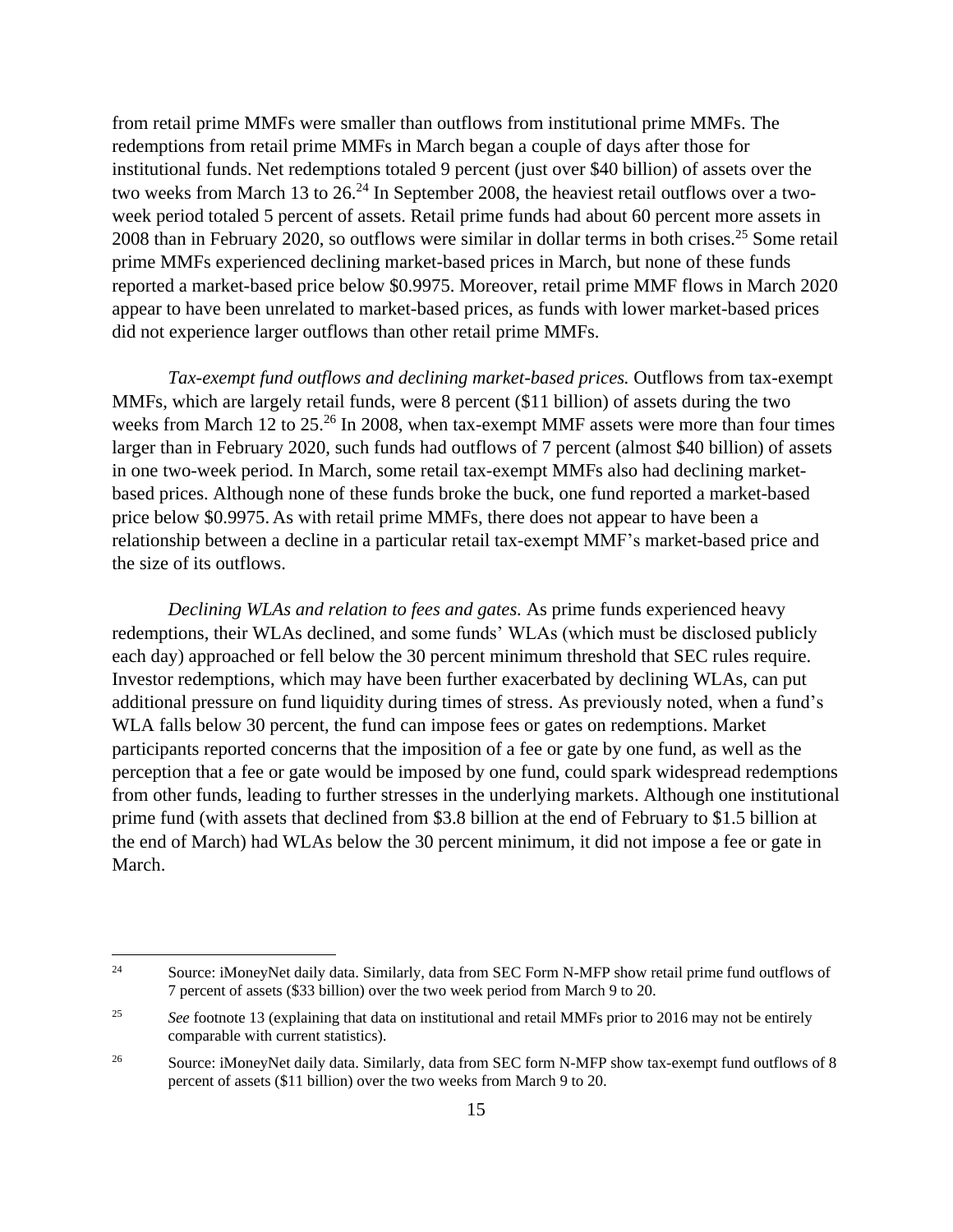<span id="page-20-0"></span>Preliminary research indicates that prime fund outflows accelerated as WLAs declined, suggesting that the potential imposition of a fee or gate when a fund's WLA drops below 30 percent encouraged institutional investors to redeem before that threshold was crossed.<sup>27</sup> Additionally, some market participants and observers have suggested that investors' potential motivation to redeem as a MMF moves toward the 30 percent threshold is primarily driven by concerns about gates, rather than liquidity fees, because MMF investors have a low tolerance for being unable to access cash on demand.

*Sponsor support.* As strains on prime and tax-exempt MMFs worsened, two fund sponsors provided support for their funds. They did so by purchasing securities from three prime institutional MMFs and making a capital contribution to one tax-exempt fund.

*Other investment vehicles that invest in securities and other instruments similar to MMFs.* Other investment vehicles that invest in instruments held by MMFs also experienced outflows and stress in March. Short-term investment funds ("STIFs") operated by banks, which have assets of about \$300 billion, had outflows in March and experienced related stress.<sup>28</sup> Ultrashort corporate bond mutual funds, which had assets of \$200 billion in February 2020, had outflows of \$33 billion (16 percent of assets) in March.<sup>29</sup> In addition, in the two weeks from March 12 to 25, outflows from European dollar-denominated MMFs investing in assets similar to U.S. prime MMFs (so-called offshore MMFs, which are largely domiciled in Ireland and Luxembourg), totaled 25 percent (about \$95 billion) of assets.<sup>30</sup>

*Prime and tax-exempt MMFs' role in short-term funding markets' stress.* Short-term funding markets are interconnected with other market segments, and stress in one market can lead to stress in others. Prime and tax-exempt MMFs were not the sole contributors to the pressures in short-term funding markets.<sup>31</sup> However, it appears that MMF actions were

<sup>27</sup> *See* Lei Li, Yi Li, Marco Macchiavelli, and Xing (Alex) Zhou, "Runs and Interventions in the Time of COVID-19: Evidence from Money Funds," working paper (2020), *available at* [https://papers.ssrn.com/sol3/papers.cfm?abstract\\_id=3607593.](https://papers.ssrn.com/sol3/papers.cfm?abstract_id=3607593)

<sup>&</sup>lt;sup>28</sup> The Office of the Comptroller of the Currency ("OCC"), which oversees national banks operating STIFs, issued an interim final rule and an administrative order allowing STIFs to extend their dollar-weighted average portfolio maturity and dollar-weighted average portfolio life maturity to alleviate pressure on STIF management's ability to comply with these maturity limits in light of stressed market conditions. *See* Short-Term Investment Funds, 85 FR 16888 (Mar. 25, 2020), *available at* [https://www.occ.gov/news](https://www.occ.gov/news-issuances/federal-register/2020/85fr16888.pdf)[issuances/federal-register/2020/85fr16888.pdf.](https://www.occ.gov/news-issuances/federal-register/2020/85fr16888.pdf)

<sup>29</sup> Source: Morningstar data.

<sup>30</sup> Source: iMoneyNet data.

<sup>&</sup>lt;sup>31</sup> For example, leveraged non-bank entities, such as hedge funds using Treasury collateral and real estate investment trusts using agency mortgage-backed security collateral, may have also contributed to pressure in short-term funding markets. *See, e.g.*, FSOC Annual Report 2020 at p.5, *available at* [https://home.treasury.gov/system/files/261/FSOC2020AnnualReport.pdf.](https://home.treasury.gov/system/files/261/FSOC2020AnnualReport.pdf)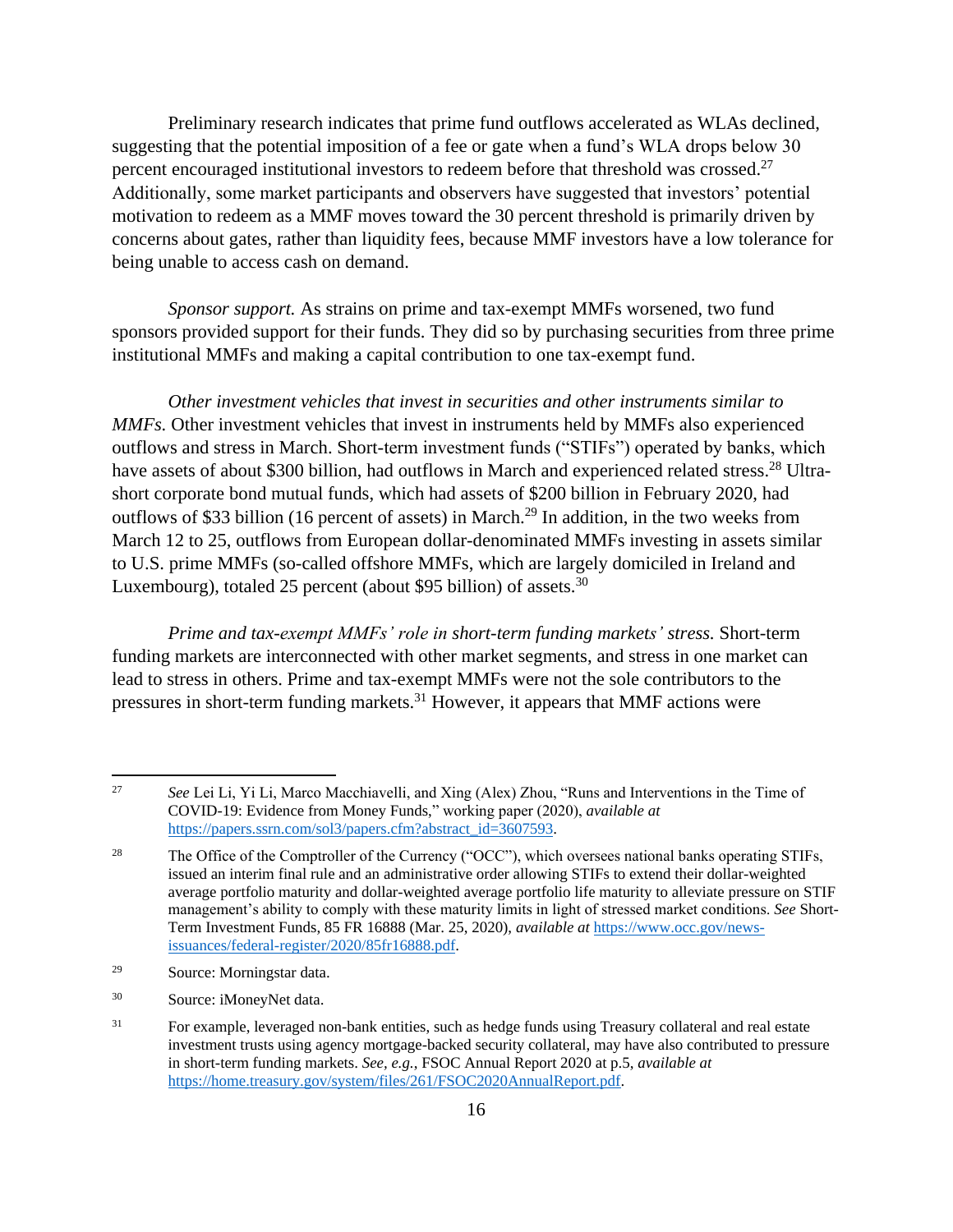particularly significant relative to market size. For example, as noted above, prime funds reduced their CP holdings disproportionately compared to other holders.<sup>32</sup>

#### **C. Taxpayer-Supported Central Bank Intervention**

On March 18, 2020, the Federal Reserve, with the approval of the Secretary of the Treasury, authorized the MMLF, which began to operate on March 23.<sup>33</sup> The MMLF provides non-recourse loans to U.S. depository institutions and bank holding companies to finance their purchases of specified eligible assets from MMFs under certain conditions. The non-recourse nature of the loan protects the borrower from any losses on the asset pledged to secure the MMLF loan. The Federal Reserve, along with the OCC and Federal Deposit Insurance Corporation ("FDIC"), also took steps to neutralize the effects of purchasing assets through the MMLF on risk-based and leveraged capital ratios and liquidity coverage ratio requirements of financial institutions to facilitate participation in the facility.<sup>34</sup> The MMLF program, in combination with other programs, was intended to stabilize the U.S. financial system by allowing MMFs to raise cash to meet redemptions and to foster liquidity in the markets for the assets held by MMFs, including the markets for CP, NCDs, and short-term municipal securities.<sup>35</sup> The Department of the Treasury provided \$10 billion of credit protection to the Federal Reserve in connection with the MMLF from the Treasury's Exchange Stabilization Fund.<sup>36</sup> MMLF utilization ramped up quickly to a peak of just over \$50 billion in early April, or about 5 percent of net assets in prime and tax-exempt MMFs at the time.

Outflows from prime MMFs abated fairly quickly after the Federal Reserve's announcement of programs and other actions to support short-term funding markets and the flow of credit to households and businesses more generally, including its initial announcement of the

<sup>32</sup> *See* paragraph accompanying footnot[e 15.](#page-15-0)

<sup>33</sup> Information about the MMLF is available on the Federal Reserve's website at [https://www.federalreserve.gov/monetarypolicy/mmlf.htm.](https://www.federalreserve.gov/monetarypolicy/mmlf.htm) The Federal Reserve Bank of Boston operates the MMLF.

<sup>34</sup> *See* Regulatory Capital Rule: Money Market Mutual Fund Liquidity Facility, 85 FR 16232 (March 23, 2020), *available at* [https://www.federalregister.gov/documents/2020/03/23/2020-06156/regulatory-capital](https://www.federalregister.gov/documents/2020/03/23/2020-06156/regulatory-capital-rule-money-market-mutual-fund-liquidity-facility)[rule-money-market-mutual-fund-liquidity-facility;](https://www.federalregister.gov/documents/2020/03/23/2020-06156/regulatory-capital-rule-money-market-mutual-fund-liquidity-facility) Liquidity Coverage Ratio Rule: Treatment of Certain Emergency Facilities, 85 FR 26835 (May 6, 2020), *available at* [https://www.federalregister.gov/documents/2020/05/06/2020-09716/liquidity-coverage-ratio-rule](https://www.federalregister.gov/documents/2020/05/06/2020-09716/liquidity-coverage-ratio-rule-treatment-of-certain-emergency-facilities)[treatment-of-certain-emergency-facilities.](https://www.federalregister.gov/documents/2020/05/06/2020-09716/liquidity-coverage-ratio-rule-treatment-of-certain-emergency-facilities)

<sup>&</sup>lt;sup>35</sup> The MMLF would not have worked in isolation, and other programs and monetary policy responses would not have worked as well without the MMLF. *See* SEC Staff Interconnectedness Report; Marco Cipriani *et al*., "Municipal Debt Markets and the COVID-19 Pandemic," (June 29, 2020), *available at* [https://libertystreeteconomics.newyorkfed.org/2020/06/municipal-debt-markets-and-the-covid-19](https://libertystreeteconomics.newyorkfed.org/2020/06/municipal-debt-markets-and-the-covid-19-pandemic.html) [pandemic.html.](https://libertystreeteconomics.newyorkfed.org/2020/06/municipal-debt-markets-and-the-covid-19-pandemic.html)

<sup>&</sup>lt;sup>36</sup> The CARES Act also temporarily removed restrictions on Treasury's authority to use the Exchange Stabilization Fund to guarantee money market funds. *See* section 4015 of the CARES Act. This authority has not been used.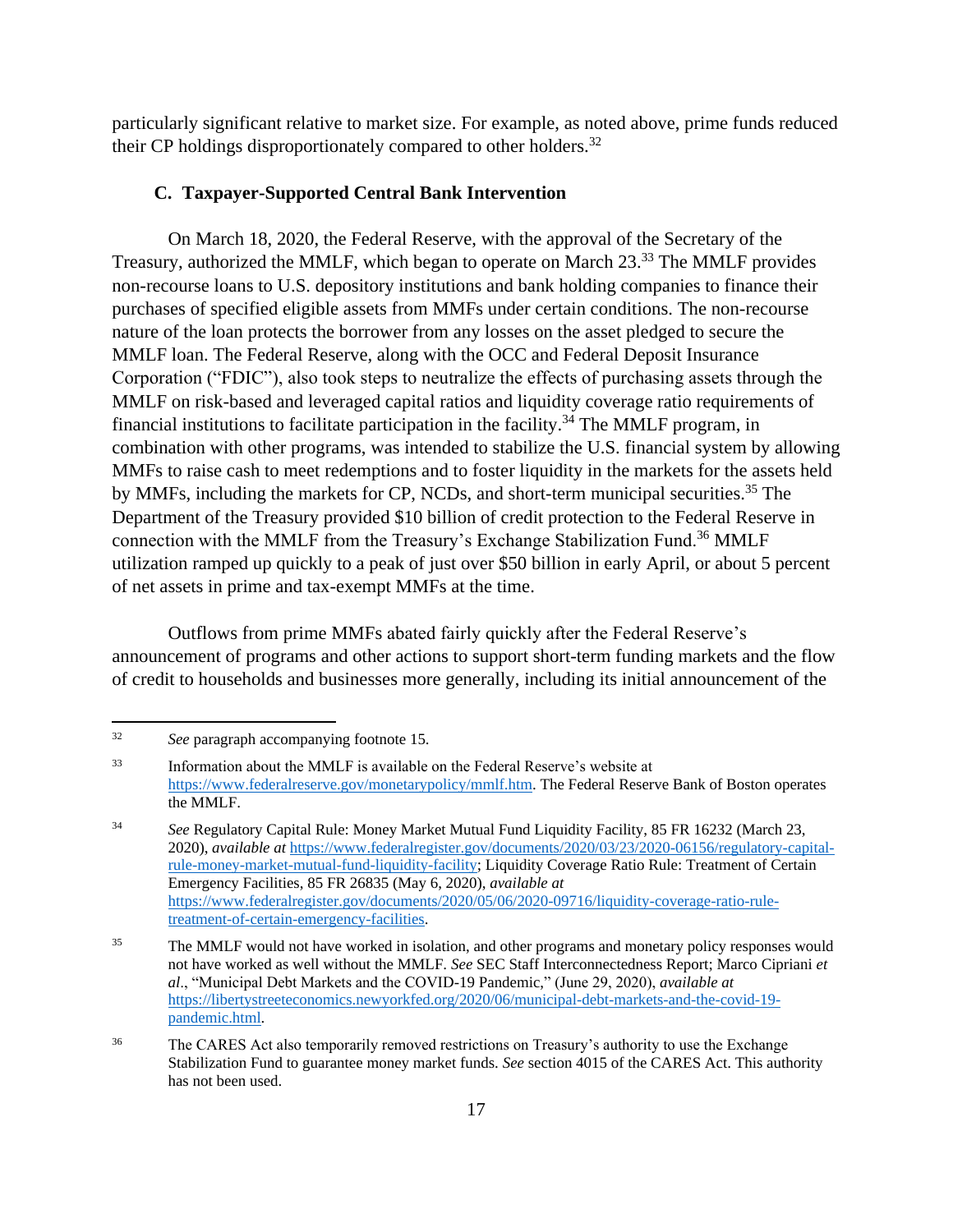MMLF on March 18.<sup>37</sup> Overall market conditions also began to improve. For example, in the CP market, the share of CP issuance with overnight maturity began to fall on March 24 and spreads to OIS for most types of term CP started narrowing a few days later. After the expansion of the MMLF to include municipal securities on March 20 (and VRDNs on March 23), tax-exempt MMF outflows eased and conditions in short-term municipal debt markets improved. Beyond the MMLF, several other Federal Reserve actions and announcements in March likely contributed to these improved conditions. For example, the Federal Open Market Committee lowered the target range for the federal funds rates twice in March by a total of 150 basis points. A large increase in open market purchases of Treasury securities and agency mortgage-backed securities was announced on March 15, and establishments of the PDCF and the CPFF were announced on March 17.

While stress affected a variety of money market instruments and investment vehicles, the broad policy responses from the Federal Reserve, including the availability of secondary market liquidity for MMFs through the MMLF, appeared to have had the intended broad calming effect on short-term funding markets. For instance, although European dollar-denominated MMFs are not eligible to participate in the MMLF, outflows from these funds abated shortly after the MMLF began operations. The resulting stability in short-term funding markets, along with the fiscal stimulus provided by the CARES Act and the expectation of continued accommodative monetary policy, facilitated stability in the capital markets more generally.

# **IV. Potential Policy Measures to Increase the Resilience of Prime and Tax-Exempt Money Market Funds**

While many of the post-2008 MMF reforms added stability to MMFs, the events of March 2020 show that more work is needed to reduce the risk that structural vulnerabilities in prime and tax-exempt MMFs will lead to or exacerbate stresses in short-term funding markets. The following discussion sets forth potential policy measures that could address the risks prime and tax-exempt MMFs pose to short-term funding markets. This report is meant to facilitate discussion. The PWG is not endorsing any given measure at this time.

<sup>37</sup> *See, e.g.*, "Federal Reserve Issues FOMC Statement" (March 15, 2020), *available at* [https://www.federalreserve.gov/newsevents/pressreleases/monetary20200315a.htm;](https://www.federalreserve.gov/newsevents/pressreleases/monetary20200315a.htm) "Federal Reserve Actions to Support the Flow of Credit to Households and Businesses" (March 15, 2020), *available at* [https://www.federalreserve.gov/newsevents/pressreleases/monetary20200315b.htm;](https://www.federalreserve.gov/newsevents/pressreleases/monetary20200315b.htm) "Federal Reserve Board Announces Establishment of a Commercial Paper Funding Facility (CPFF) to Support the Flow of Credit to Households and Businesses" (March 17, 2020), *available at* [https://www.federalreserve.gov/newsevents/pressreleases/monetary20200317a.htm;](https://www.federalreserve.gov/newsevents/pressreleases/monetary20200317a.htm) "Federal Reserve Board Announces Establishment of a Primary Dealer Credit Facility (PDCF) to Support the Credit Needs of Households and Businesses" (March 17, 2020), *available at* [https://www.federalreserve.gov/newsevents/pressreleases/monetary20200317b.htm;](https://www.federalreserve.gov/newsevents/pressreleases/monetary20200317b.htm) "Federal Reserve Board Broadens Program of Support for the Flow of Credit to Households and Businesses by Establishing a Money Market Mutual Fund Liquidity Facility (MMLF)" (March 18, 2020), *available at* [https://www.federalreserve.gov/newsevents/pressreleases/monetary20200318a.htm.](https://www.federalreserve.gov/newsevents/pressreleases/monetary20200318a.htm)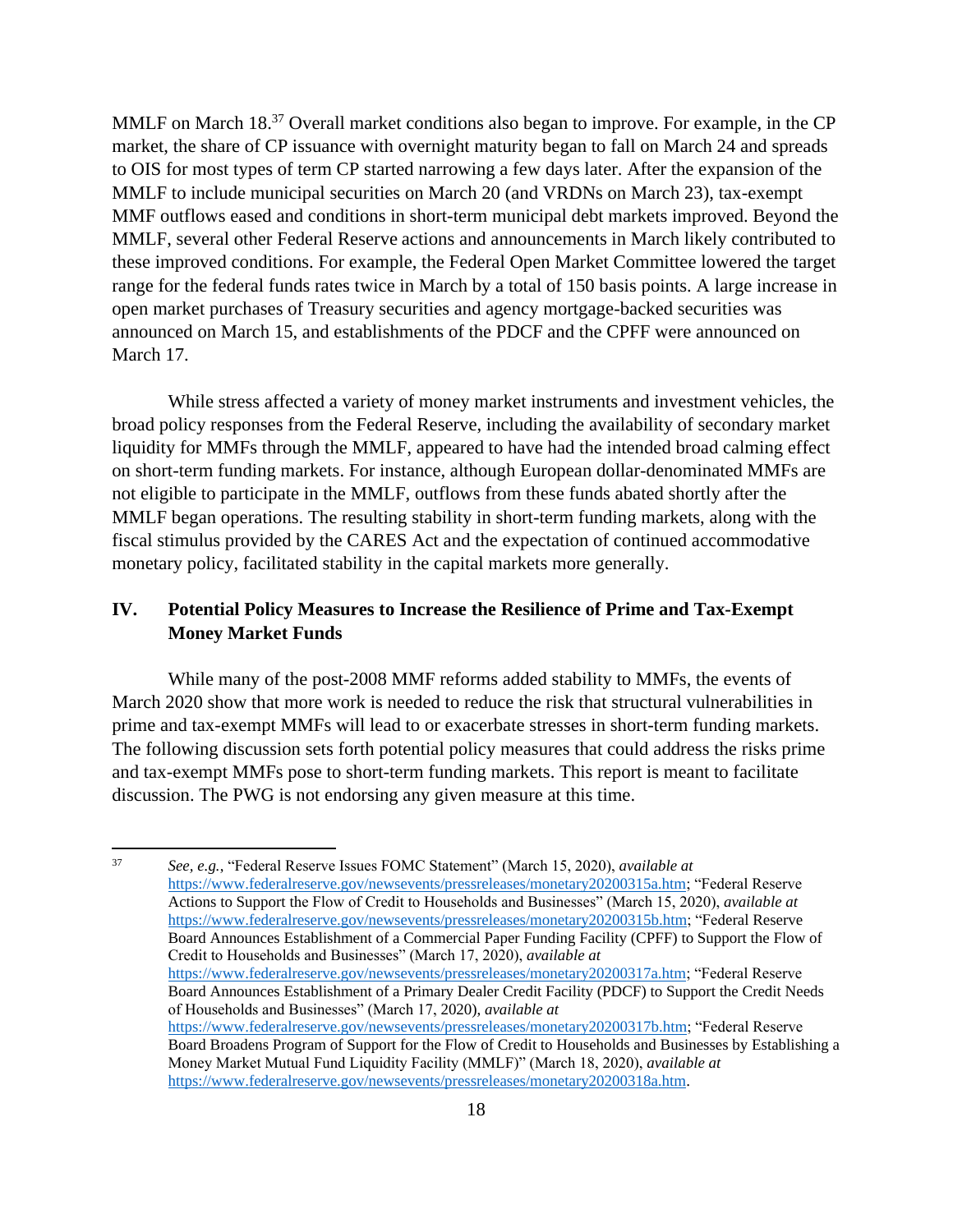These potential policy measures differ in terms of the scope and breadth of regulatory changes they would require. For example, many of the potential reforms would apply only to prime and tax-exempt MMFs, while reforms such as swing pricing could apply to mutual funds more generally. Moreover, some potential reforms would involve targeted amendments to SEC rules, which relevant MMFs could likely implement fairly quickly, while others would involve longer-term structural changes or may require coordinated action by multiple agencies. The different measures are not necessarily mutually exclusive, nor are they equally effective at mitigating the vulnerabilities of prime and tax-exempt MMFs. Policy makers could combine certain measures within a single set of reforms. Some policy measures listed below have been raised for consideration previously, including in the PWG's October 2010 report on MMF reform options and the FSOC's 2012 proposed recommendations on MMF reform, and warrant renewed consideration in light of recent MMF stresses.

This report focuses on reform measures for MMFs only. It is important to recognize MMFs' role in the market events in March 2020 and to examine measures that would address concerns and structural vulnerabilities specific to MMFs. Although they are beyond the scope of this report, and as discussed generally above, there were other stresses in short-term funding markets in March 2020 that may have contributed to the pressure on MMFs.

As discussed in more detail below, the potential policy measures for prime and taxexempt MMFs explored in this report are:

- Removal of Tie between MMF Liquidity and Fee and Gate Thresholds;
- Reform of Conditions for Imposing Redemption Gates;
- Minimum Balance at Risk ("MBR");
- Money Market Fund Liquidity Management Changes;
- Countercyclical Weekly Liquid Asset Requirements;
- Floating NAVs for All Prime and Tax-Exempt Money Market Funds;
- Swing Pricing Requirement;
- Capital Buffer Requirements;
- Require Liquidity Exchange Bank ("LEB") Membership; and
- New Requirements Governing Sponsor Support.

**Overarching goals for MMF reform***.* As a threshold matter, it should be recognized that the various policy reforms, individually and in combination, should be evaluated in terms of their ability to effectively advance the overarching goals of reform. That is:

- First, would they effectively address the MMF structural vulnerabilities that contributed to stress in short-term funding markets?
- Second, would they improve the resilience and functioning of short-term funding markets?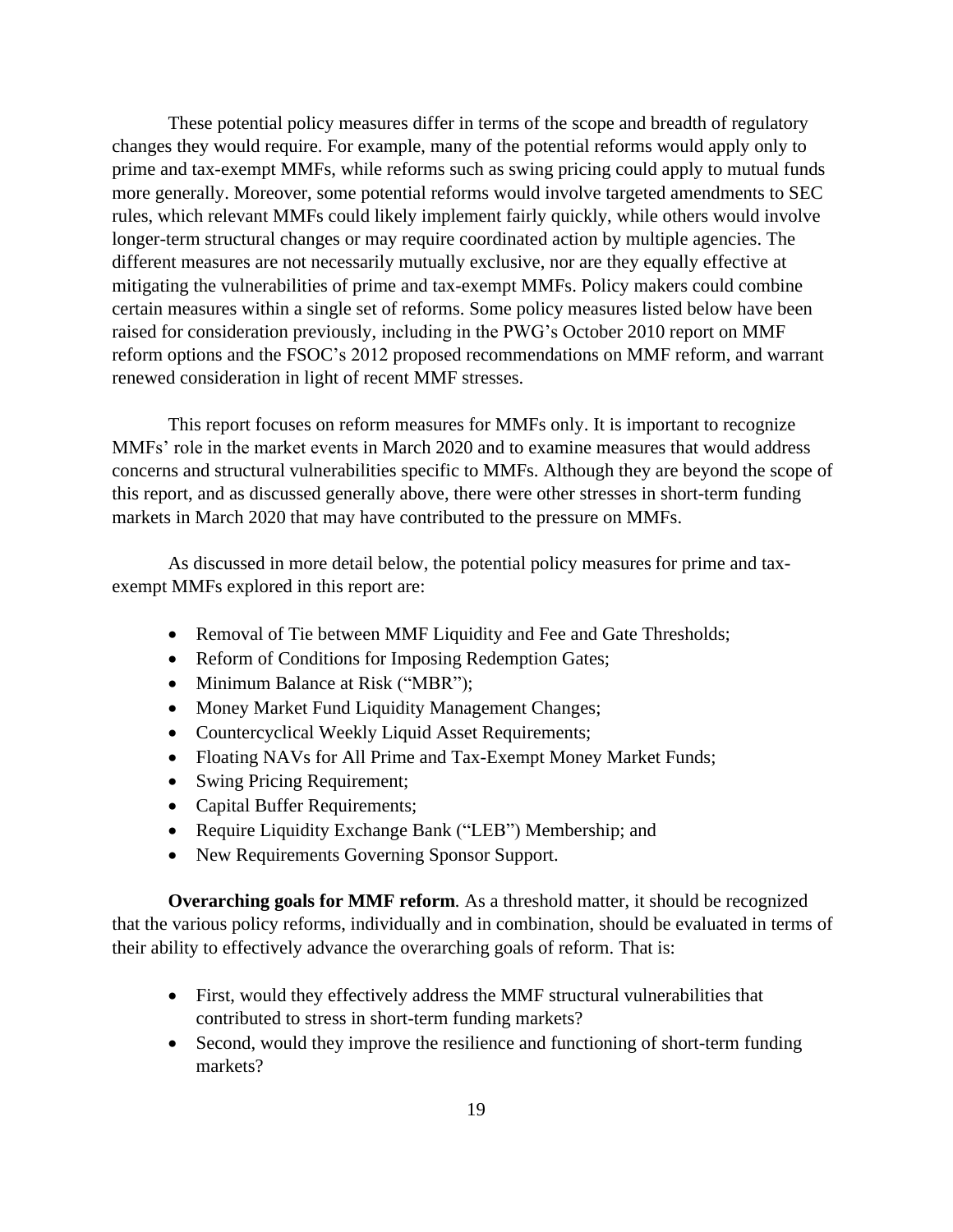• Third, would they reduce the likelihood that official sector interventions and taxpayer support will be needed to halt future MMF runs or address stresses in short-term funding markets more generally?

**Assessment of the MMF reform options.** An assessment of the effectiveness of reform options in achieving these goals should take into account: (a) how each option would address MMF structural vulnerabilities and contribute to the overarching goals; (b) the effect of each option on short-term funding markets and the MMF sector more broadly, including through its effects on the resilience, functioning, and stability of short-term funding markets, as well as whether the reform option would trigger the growth of existing investment strategies and products, or the development of new strategies and products, that could either exacerbate or mitigate market vulnerabilities; and (c) potential drawbacks, limitations, or challenges specific to each reform option. The reform options considered in this report seek to achieve the goals in different ways. For example, some are intended to address the liquidity-related stresses that were evident in March 2020, while others also touch on potential credit-related concerns. This menu of options reflects the possibility that future financial stress events may affect the liquidity of short-term investments, their credit quality, or both.

#### **(a) How the reform options would seek to achieve the goals**.

- **1) Internalize liquidity costs of investors' redemptions, particularly in stress periods.** Some options would impose a cost on redeeming investors that rises as liquidity stress increases to reflect the costs of redemptions for the fund. These options, particularly swing pricing and the MBR, could reduce or eliminate firstmover advantages for redeeming investors and protect investors who do not redeem.
- **2) Decouple regulatory thresholds from consequences such as gates, fees, or a sudden drop in NAV.** Some options, such as those that revise fee and gate thresholds or introduce the floating NAV for retail prime and tax-exempt MMFs, could eliminate or diminish the importance of thresholds (such as 30 percent WLA or an NAV of \$0.995) that may spur investor redemptions. By diminishing the importance of thresholds, these options could also give MMFs greater flexibility, for example, to tap their own liquid assets to meet redemptions.
- **3) Improve MMFs' ability to use available liquidity in times of stress.** In March 2020, some prime and tax-exempt MMFs may have avoided using their liquid assets to meet redemptions. Options such as countercyclical WLA requirements or revisions to fee and gate thresholds could make MMFs more comfortable in deploying their liquid assets in times of stress.
- **4) Commit private resources ex ante to enable MMFs to withstand liquidity stress or a credit crisis.** When prime and tax-exempt MMFs have encountered serious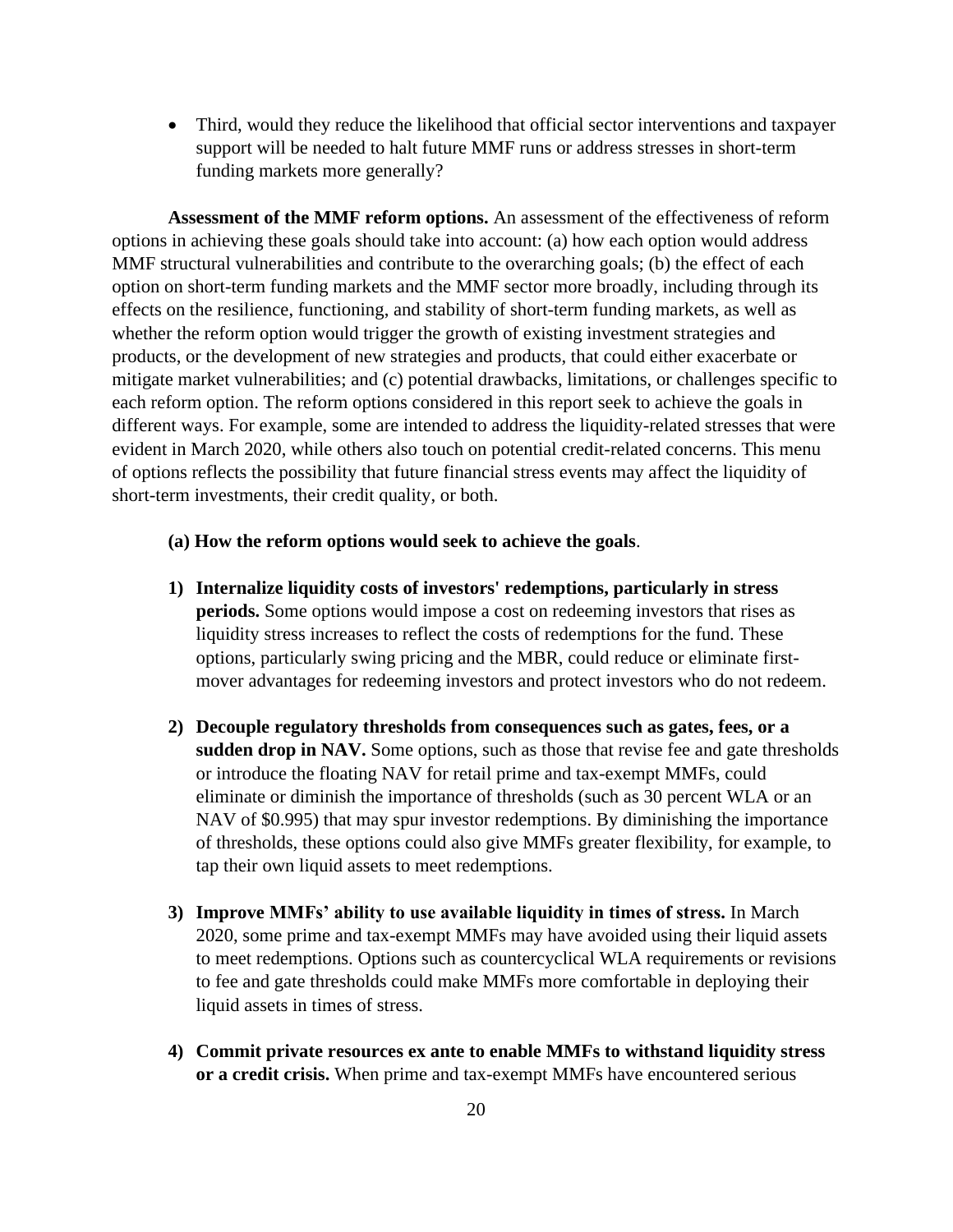strains, official sector interventions have followed quickly. Options such as capital buffers, explicit sponsor support, and the LEB could provide committed private resources to supply liquidity or absorb losses and thus reduce the likelihood that official sector support would be needed to calm markets.

- **5) Further improve liquidity and portfolio risk management.** Changes to liquidity management requirements could include raising required liquid-asset buffers. Other options could motivate more conservative risk management by explicitly making fund sponsors or others responsible for absorbing any heightened liquidity needs or losses in their MMFs.
- **6) Clarify that MMF investors, rather than taxpayers, bear market risks**. Government support has repeatedly provided emergency liquidity to prime and taxexempt funds and also has obscured the risks of liquidity and credit shocks for MMFs. Some options, such as the floating NAV for retail prime and tax-exempt MMFs, swing pricing, and the MBR could make risks to investors more apparent.

**(b) Effects on short-term funding markets.** The reform options are intended to reduce the structural vulnerabilities of MMFs, which could make them a more stable source of shortterm funding for financial institutions, businesses, and state and local governments. This would improve the stability and resilience of short-term funding markets.

At the same time, some of the reform options would likely diminish the size of prime and tax-exempt MMFs, which would also affect the functioning of short-term funding markets. A shrinkage of MMFs could reduce the supply of short-term funding for financial institutions, businesses, and state and local governments. Making prime and tax-exempt MMFs less desirable as cash-management vehicles also could cause investors to move to less regulated and less transparent mutualized cash-management vehicles that are also susceptible to runs that cause stress in short-term funding markets.

A reduction in the size of prime and tax-exempt MMFs may not necessarily be inappropriate if, for example, the growth of these funds has reflected in part the effects of implicit taxpayer subsidies and other externalities (that is, broader economic costs of runs that are not borne by investors or the funds). In addition, if these MMFs remain run prone, a reduction in the size of the industry could mitigate the effects of future runs from these funds on short-term funding markets.

The aftermath of the 2014 MMF reforms provides a precedent for the consequences of a substantial reduction in the size of prime and tax-exempt funds, although a future experience could differ. In the year before the October 2016 implementation deadline for those reforms, aggregate prime MMF assets shrank by \$1.2 trillion (69 percent) and tax-exempt MMF assets declined about \$120 billion (47 percent). Nonetheless, to the extent that spreads for instruments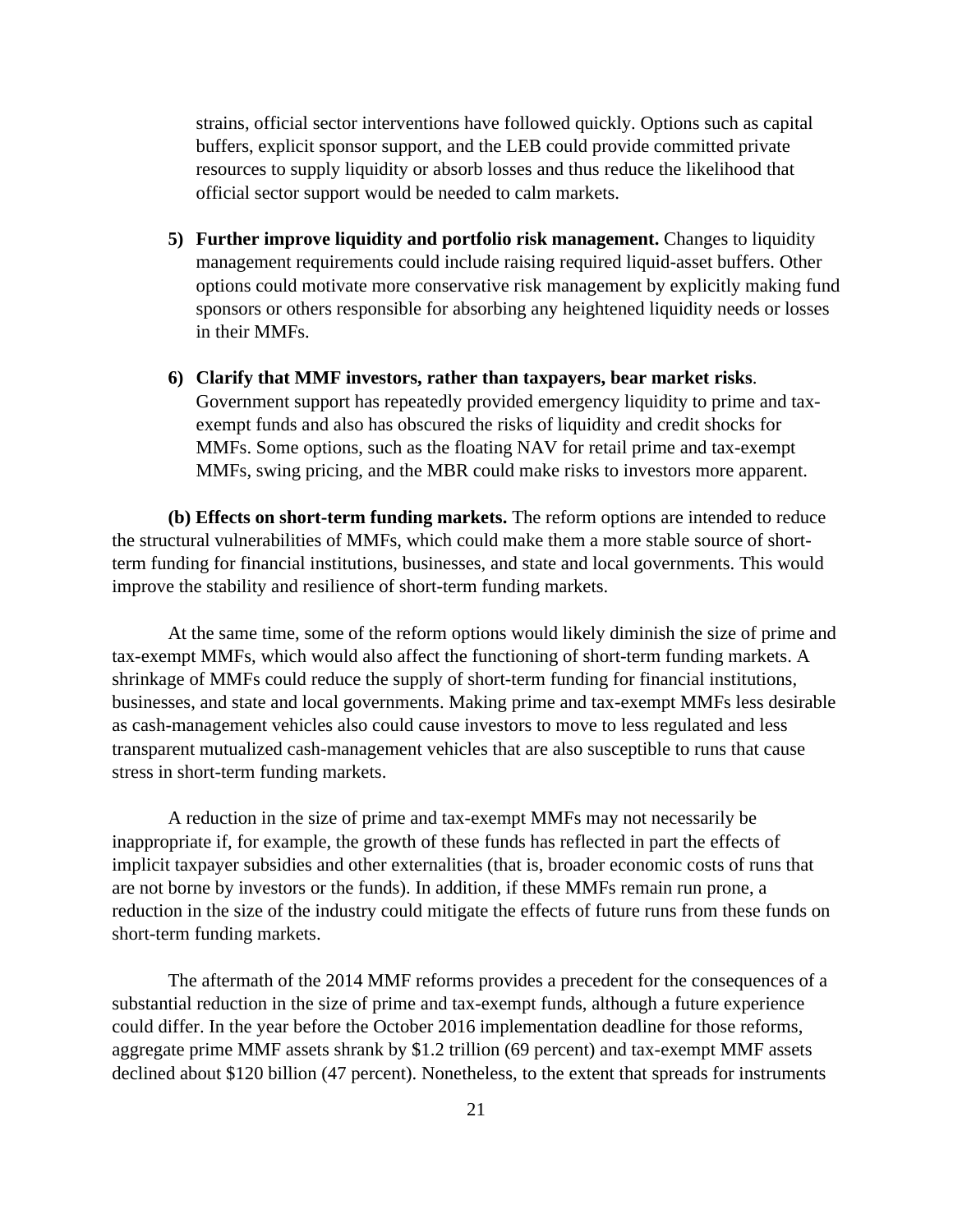held by these MMFs were affected, they generally widened only temporarily, and investor migration to other mutualized cash-management vehicles was largely limited to shifts to government MMFs. (Over the next three years, prime MMFs regained about half of the 2015- 2016 decline.)

These considerations are important, because some of the reform options could reduce the size of the prime and tax-exempt fund sectors by:

- *Reducing attractiveness of prime and tax-exempt MMFs for investors.* The costs associated with some options, such as capital buffers and LEB membership, may reduce the funds' yields. The MBR would limit the liquidity of their shares in some circumstances. The floating NAV requirement and swing pricing would make NAVs more volatile and MMF shares less cash-like. And investors may view some policies, such as swing pricing and the MBR, as unfamiliar, restrictive, and complicated.
- *Increasing costs associated with MMF sponsorship.* Some options, such as the introduction of capital buffers, required LEB membership, and explicit sponsor support, could raise operating costs for sponsors. Other options, such as swing pricing and MBR, may also have sizable implementation costs. Increased costs and operational complexity could lead to increased concentration and a reduction in the overall size of the MMF industry.

**(c) Potential drawbacks, limitations, and challenges specific to each option.** Evaluation of the reform options also should take into account potential drawbacks, limitations, and challenges of each option, such as implementation challenges or limits on an option's ability to achieve the desired goals. The report discusses these considerations for each option below.

Several specific policy options are described below, along with a high-level analysis of the potential benefits and drawbacks of each option.

## **A. Removal of Tie between MMF Liquidity and Fee and Gate Thresholds**

Liquidity fees and redemption gates are intended to give MMF boards tools to stem heavy redemptions by imposing a fee to reduce shareholders' incentives to redeem or by stopping redemptions altogether for a period of time. Currently, MMF boards have discretion to impose fees or gates when WLAs fall below 30 percent of total assets and generally must impose a fee of 1 percent if WLAs fall below 10 percent, unless the board determines that such a fee would not be in the best interest of the fund or that a lower or higher (up to 2 percent) liquidity fee is in the best interests of the fund.

Definitive thresholds for permissible imposition of liquidity fees and redemption gates may have the unintended effect of triggering preemptive investor redemptions as funds approach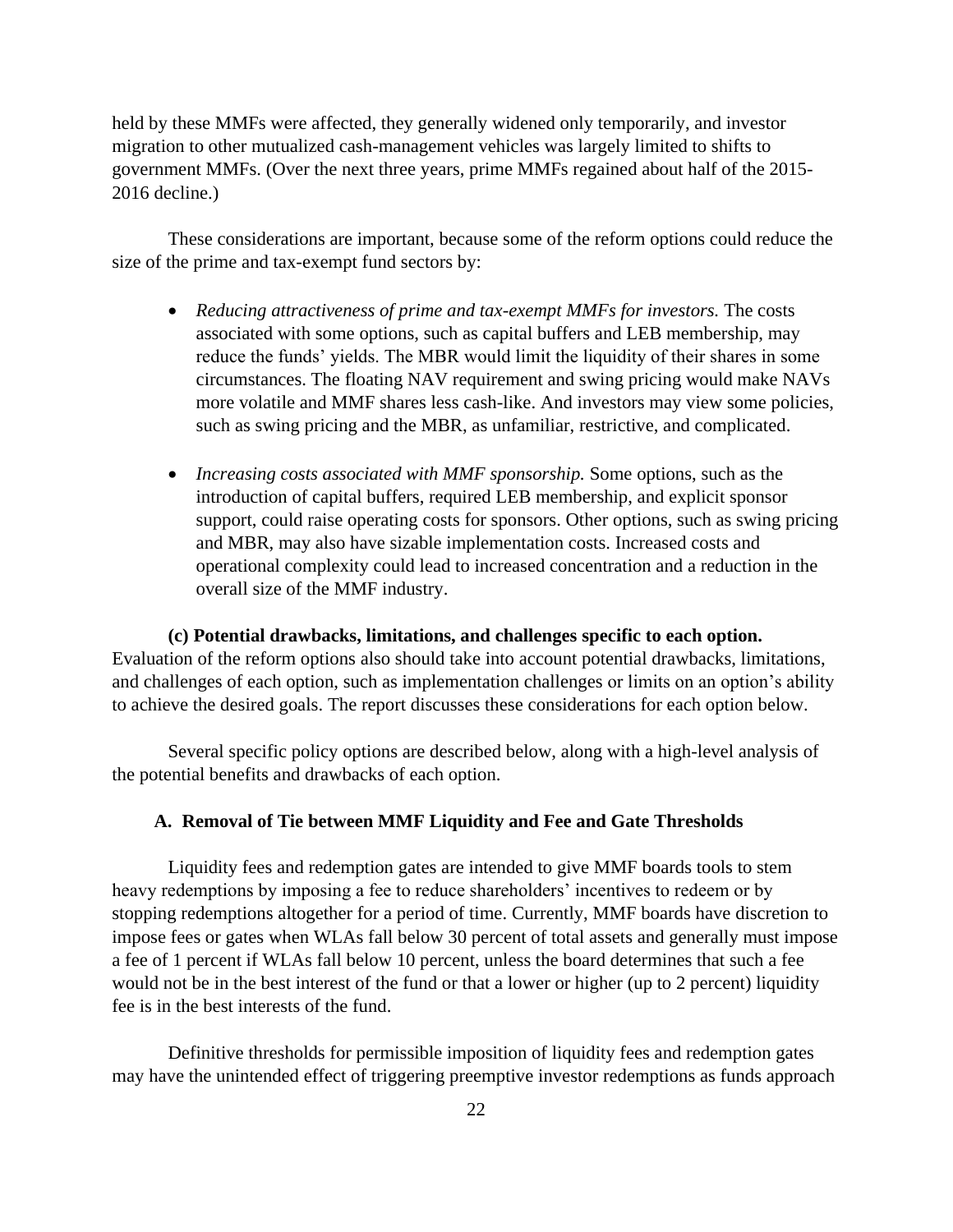the relevant thresholds. Some preliminary research suggests that redemptions accelerated in March 2020 from funds with declining WLAs.<sup>38</sup> Removing the tie between the 30 percent and 10 percent WLA thresholds and the imposition of fees and gates is one possible reform. Fund boards could be permitted to impose fees or gates when doing so is in the best interest of the fund, without reference to any specific level of liquidity.

# *Potential benefits:*

- Removing the tie between the WLA thresholds and funds' ability to impose gates and fees would reduce the salience of these thresholds and could diminish the incentive for preemptive runs.
- This may improve the usability of WLA buffers by making MMFs more comfortable in deploying their liquid assets in times of stress.

# *Potential drawbacks, limitations, and challenges:*

- While this option would remove a focal point that may trigger runs, it would do little otherwise to mitigate run incentives.
- If MMFs maintain fewer liquid assets (by holding WLA levels closer to 30 percent) as a result of this change, the funds may be less equipped to manage significant redemptions without engaging in fire sales.
- Permitting funds to impose fees or gates without reference to a specific threshold may cause broader contagion if investors fear the imposition of fees or gates in other funds that otherwise would have been seen as safe.

# **B. Reform of Conditions for Imposing Redemption Gates**

Reforming rules regarding redemption gates to reduce the likelihood that gates may be imposed could diminish investors' incentives to engage in preemptive runs. For example, funds could be required to obtain permission from the SEC or notify the SEC prior to imposing gates. Alternatively, fund boards could be required to consider liquidity fees before gates, making it less likely that gates would be imposed. Another option could be to lower the WLA threshold at which gates could be imposed to, for example, 10 percent.

Gate rules also could be reformed to make gates "soft" or "partial." With soft gates, for example, if redemptions on a particular day exceed a certain amount, a fund could reduce each investor's redemption pro rata to bring total redemptions below that amount, with remaining redemption amounts deferred to the next business day (and continuing daily deferrals until all redemption requests are satisfied). This affords investors at least some liquidity, in contrast to the complete curtailment of liquidity when a fund suspends all redemptions.

<sup>38</sup> *See* footnote [27,](#page-20-0) above.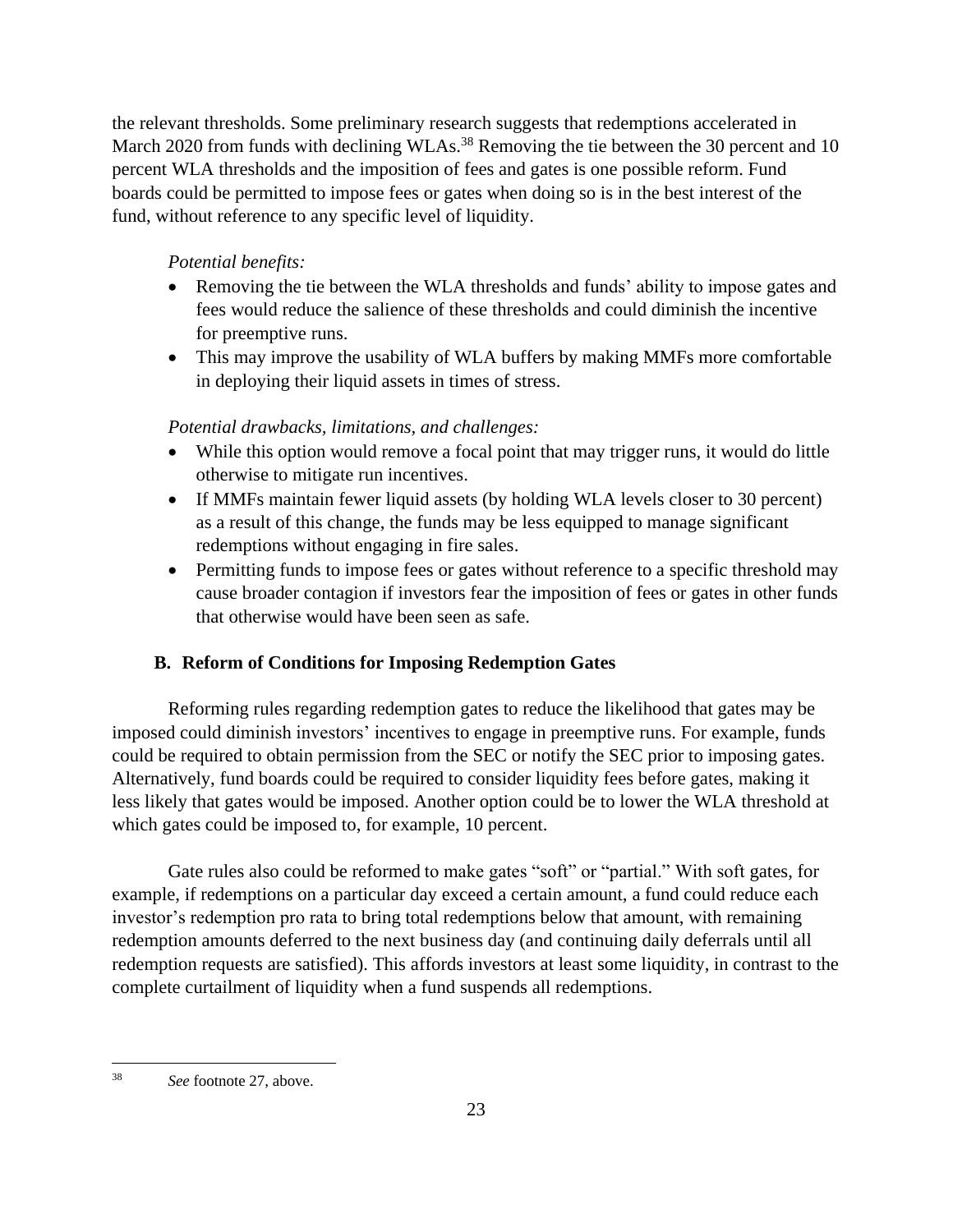- Reforming the rules around gates might reduce concerns that gates will be imposed immediately upon a breach of the 30 percent WLA requirement and reduce the salience of that threshold, particularly if investors are more concerned about gates than fees.
- Gates could still be imposed, but only in very dire conditions when runs on funds are likely anyway.
- This may improve the usability of WLA buffers by making MMFs more comfortable in deploying their liquid assets in times of stress.
- A "soft" or "partial" gate could reduce disruptions caused by the imposition of a gate by allowing shareholders to redeem a portion of shares as normal, with a portion held for a limited time to help the fund slow the rate of redemptions during stress periods without engaging in fire sales.

#### *Potential drawbacks, limitations, and challenges:*

- If thresholds remain, they could still be focal points for runs on MMFs.
- While this option could reduce the salience of a threshold that may trigger runs, it would do little otherwise to mitigate run incentives.
- Reducing the likelihood that a gate may be imposed could reduce the potential utility of gates as a tool to slow investor redemptions.
- Providing the SEC a role in granting permission for imposition of gates may result in less timely action than the current framework involving the MMF's board, particularly if multiple MMFs seek SEC permission in a short period of time, which could allow runs to continue or accelerate. Absent a threshold, it could be challenging to develop objective criteria in advance for quickly approving or denying such requests in a consistent and appropriate manner amid a fast-moving crisis.
- If MMFs maintain fewer liquid assets (by holding WLA levels closer to 30 percent) as a result of this change, the funds may be less equipped to manage significant redemptions without engaging in fire sales.
- Like other gates, a "soft" (or "partial") gate may spur preemptive runs, but a soft gate may be less effective at slowing runs than a full gate, as investors can continue to redeem even after a soft gate has been imposed.
- "Soft" or "partial" gates could introduce accounting and administrative complexities.

# **C. Minimum Balance at Risk**

An MBR is a portion of each shareholder's recent balances in a MMF that would be available for redemption only with a time delay to ensure that redeeming investors still remain partially invested in the fund over a certain time period. As such, even if the investor redeems all of her available shares, she would still share in any losses incurred by the fund during that timeframe. A "strong form" of MBR would also put a portion of redeeming investors' MBRs first in line to absorb any losses, which creates a disincentive to redeem. The size of the MBR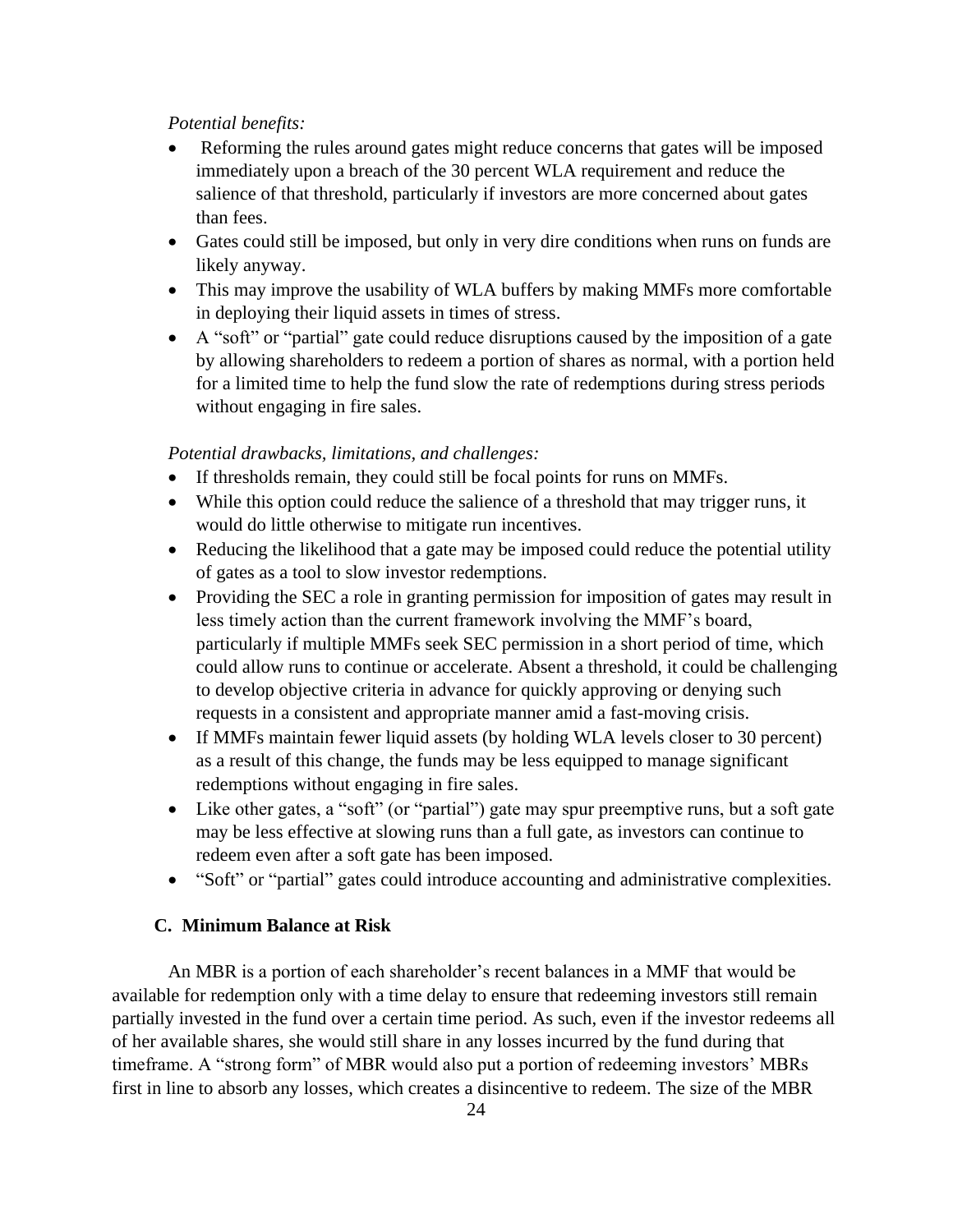would be a specified fraction of the shareholder's maximum recent balance (less an exempted amount). An MBR mechanism could be used in a floating NAV fund to allocate losses only under certain rare circumstances, such as when the fund suffers a large drop in NAV or is closed.

#### *Potential benefits:*

- A properly calibrated "strong" MBR could reduce the vulnerability of MMFs to runs.
- A strong MBR can internalize the liquidity costs of investors' redemptions and thus reduce or eliminate the first-mover advantage for redeeming investors. It would do so by subordinating a portion of their shares to put them at greater risk if the fund suffers a loss. This can weigh against incentives to redeem in a stress event, so it can be particularly helpful as liquidity costs rise.<sup>39</sup>
- The disincentive to redeem created by an MBR strengthens mechanically as stresses increase and put subordinated shares at greater risk. Hence, the MBR does not create a threshold effect that might spur redemptions.
- Under a strong form of MBR, the subordinated shares of redeeming investors provide extra loss absorption to protect the investments of non-redeeming investors.
- An MBR could provide more transparency to shareholders regarding their risk, as shareholders' account information could include their balances and the size of their MBRs.

## *Potential drawbacks, limitations, and challenges:*

- The MBR could present implementation and administration challenges. For example, MMFs, intermediaries, and service providers would need to update systems to: (1) compute the MBR on an ongoing basis for each shareholder account and update the allocation of unrestricted, holdback, or subordinated holdback shares for each account to reflect any additional subscriptions or redemptions and the passage of time; and (2) prevent a shareholder from redeeming holdback or subordinated holdback shares in transaction processing systems. <sup>40</sup> In addition, a "strong form" of MBR may create the need to convert existing MMF shares or issue new subordinated shares to comply with typical state law limitations on allocating losses to a subset of shares in a single share class.
- An MBR mechanism may have different and unequal effects on investors in stable NAV and floating NAV MMFs. During the holdback period, investors in a stable

<sup>39</sup> *See, for example,* FSOC Proposed Recommendations; Patrick E. McCabe, Marco Cipriani, Michael Holscher, and Antoine Martin, "The Minimum Balance at Risk: A Proposal to Mitigate the Systemic Risks Posed by Money Market Funds," Brookings Papers on Economic Activity (Spring 2013), *available at*  [https://www.brookings.edu/wp-content/uploads/2016/07/2013a\\_mccabe.pdf.](https://www.brookings.edu/wp-content/uploads/2016/07/2013a_mccabe.pdf)

<sup>&</sup>lt;sup>40</sup> Many MMF investors hold their shares through intermediaries (such as broker-dealers, banks, trust companies, and retirement plan administrators) that establish omnibus accounts with the fund. An intermediary's omnibus account aggregates shares held on behalf of its underlying clients or beneficiaries, and the fund does not have access to information about these underlying clients or beneficiaries. As a result, intermediaries would be involved in implementing MBR reforms.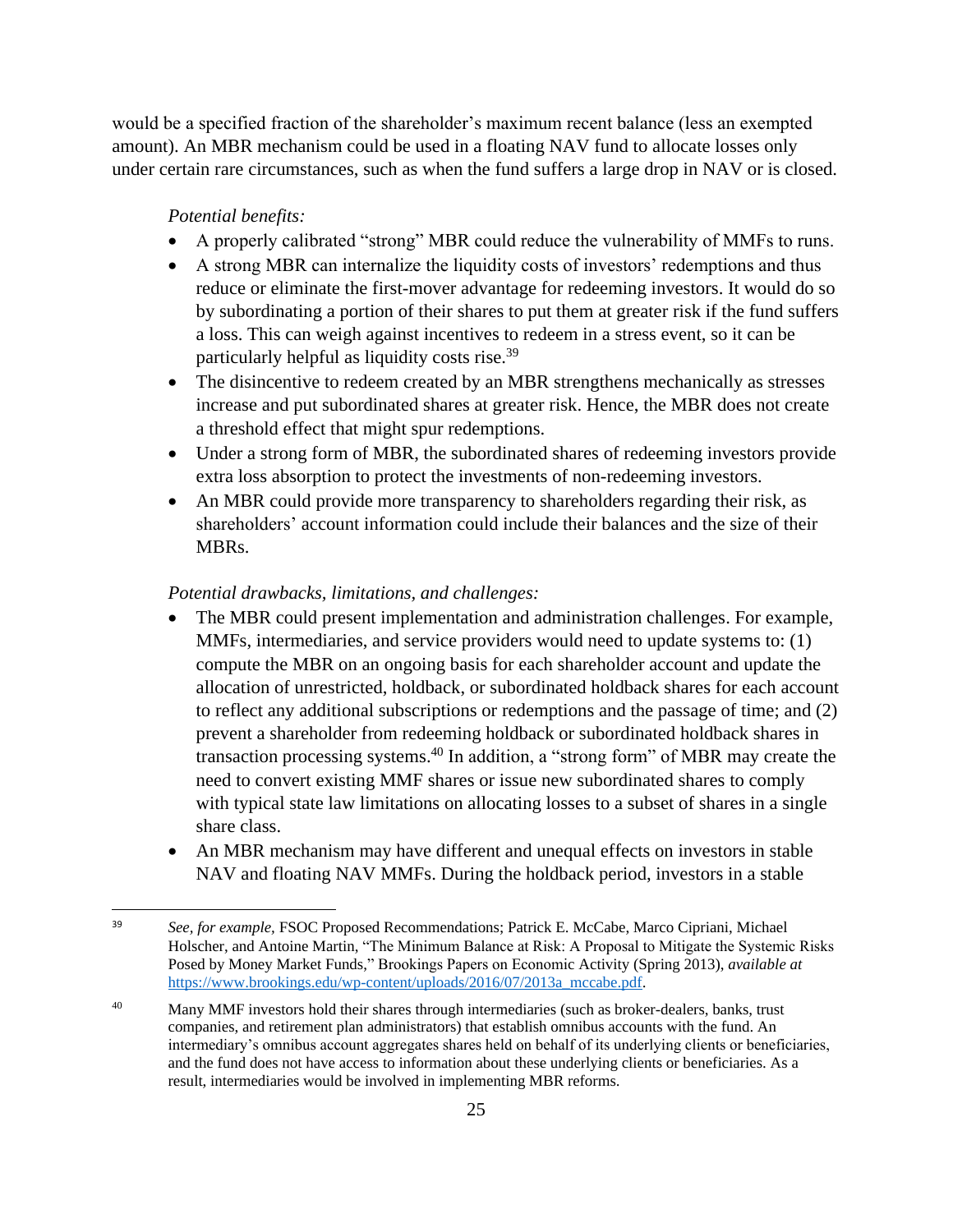NAV MMF would only experience losses if the fund breaks the buck, but investors in a floating NAV MMF are always exposed to changes in the fund's NAV and would continue to be exposed to such risk for any shares held back.

- The MBR is an unfamiliar concept in the fund industry that may result in investor discomfort or confusion, particularly when it is first introduced.
- Calibrating the appropriate size for an MBR could be a challenge; an MBR that is too small may not create sufficient disincentives to redeem in stress events, but one that is too large would unnecessarily reduce the liquidity of the fund's shares.

# **D. Money Market Fund Liquidity Management Changes**

MMFs currently are subject to daily and weekly liquid asset requirements and must disclose the amount of daily and weekly liquid assets each day on the fund's website. Changes to liquidity management requirements could include a new category of liquidity requirements. For example, instead of focusing solely on daily and weekly liquid assets, creating an additional category for assets with slightly longer maturities (*e.g.*, biweekly liquid assets) could strengthen funds' near-term portfolio liquidity when short-term funding markets become stressed.

As another alternative, an additional threshold, such as a WLA threshold of 40 percent, could be set to augment current liquidity buffers. If a fund's WLAs fell below this threshold, penalties such as requiring the escrow of fund management fees until the level of WLA is restored could be imposed on fund managers, rather than investors. This effectively would require funds to maintain a larger amount of WLAs than currently required.

### *Potential benefits:*

- An additional tier of liquidity may make MMFs more resilient to significant redemptions by ensuring they maintain assets that will soon become WLAs. Additional liquidity requirements also could limit "barbell" strategies (where a fund offsets its short-term assets with riskier longer-term assets that enhance returns but increase the riskiness of the fund's portfolio).
- Rules to penalize fund managers first for having inadequate portfolio liquidity have the potential to diminish the salience of WLA thresholds to investors by ensuring that initial consequences for crossing the thresholds are not imposed directly on investors.

### *Potential drawbacks, limitations, and challenges:*

- Requiring funds to purchase additional near-term liquid assets or maintain larger WLAs to avoid penalties might encourage funds to take greater risks in the less liquid parts of their portfolios, particularly in a low interest rate environment, absent other measures to constrain this behavior.
- Imposing the escrow of fees or other penalties on fund managers if WLAs do not meet a new higher minimum requirement could further diminish the usability of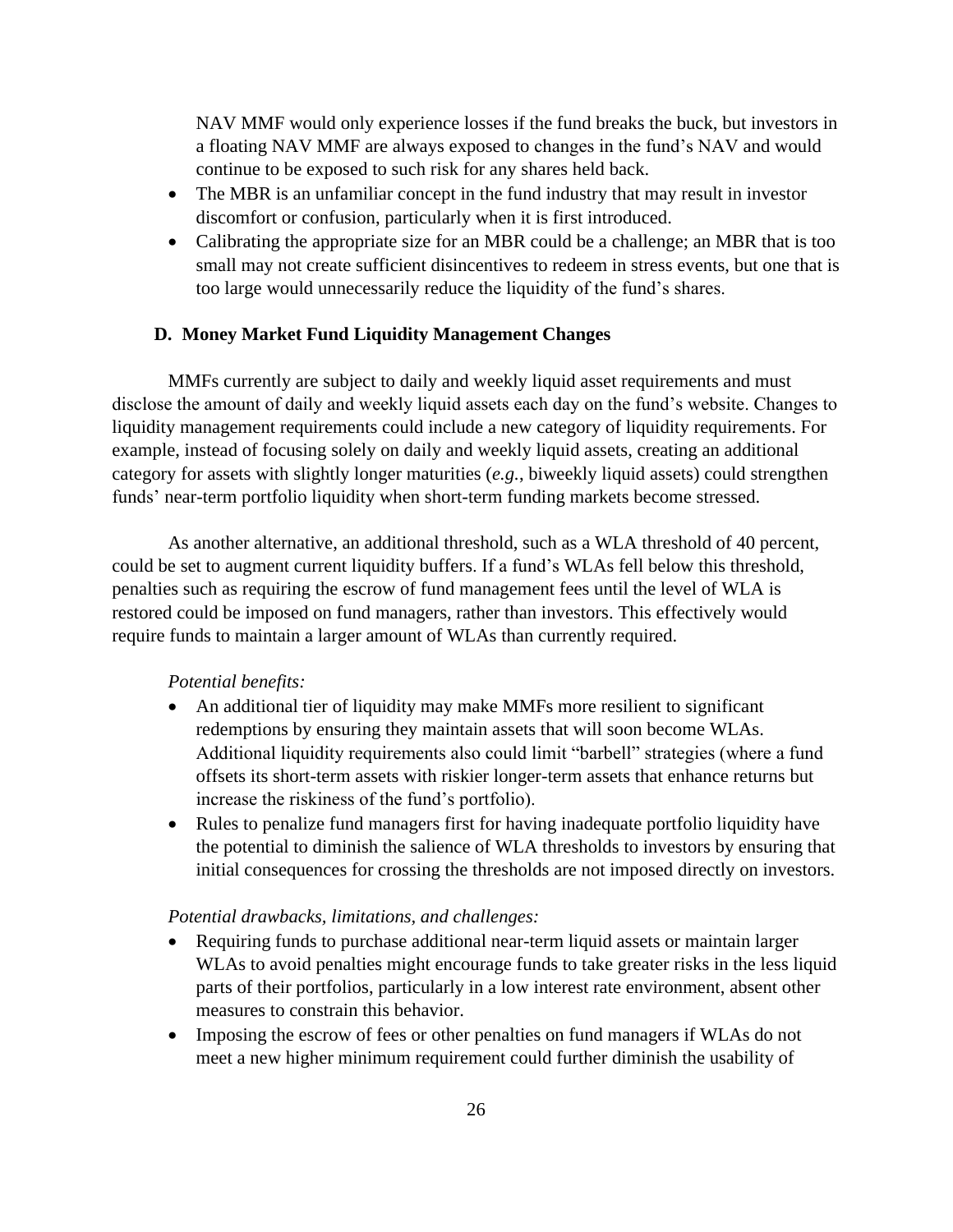WLA buffers by making MMFs less comfortable in deploying their liquid assets in times of stress.

- Further increases in liquid asset requirements may provide funds only a little extra time during a run, as institutional prime fund outflows exceeded 5 percent of assets per day at the height of the run in March 2020.
- Additional liquid asset requirements for MMFs could heighten roll-over risks for issuers of short-term debt that may see more demand for issuance in shorter tenors. In addition, to the extent that new investors would replace MMFs in the tenors outside the near-term liquidity requirements, transparency regarding the nature of these investors may be lower.
- It is not clear whether the required escrow of fees or other penalties could be imposed on fund managers in a way that would not also affect MMF investors (*e.g.*, fund managers may respond by reducing the amount of fees they waive).

#### *Additional considerations:*

• Funds that purchase additional near-term liquid assets or maintain larger WLAs to avoid penalties may generate lower yield compared to similar investment products, which may reduce investor demand for such funds. As noted above, a reduction in the size of the prime and tax-exempt MMF sectors could affect the resilience and functioning of short-term funding markets in a variety of ways.

#### **E. Countercyclical Weekly Liquid Asset Requirements**

During the market stress in March 2020, prime and tax-exempt MMFs that were close to the 30 percent WLA threshold may have avoided using their liquid assets to meet redemptions. MMFs' incentives to maintain WLAs well above the 30 percent minimum, even in the face of significant outflows, may include the desires to avoid: (1) prohibitions on purchasing assets that are not WLAs; (2) raising investor concerns about the potential imposition of fees or gates; and (3) potential scrutiny resulting from public disclosure of low WLA amounts. A countercyclical WLA requirement could reduce some or all of these concerns. Under this approach, minimum WLA requirements could automatically decline in certain circumstances, such as when net redemptions are large or when the SEC provides temporary relief from WLA requirements. Any thresholds linked to a fund's minimum WLA requirements (*e.g.*, fee or gate thresholds) would also move with the minimum.

#### *Potential benefits:*

- A countercyclical WLA requirement could reduce the salience of the 30 percent WLA threshold and may lessen redemption pressures when a fund is near that threshold.
- This may improve the usability of WLA buffers by making MMFs more comfortable in deploying their liquid assets in times of stress.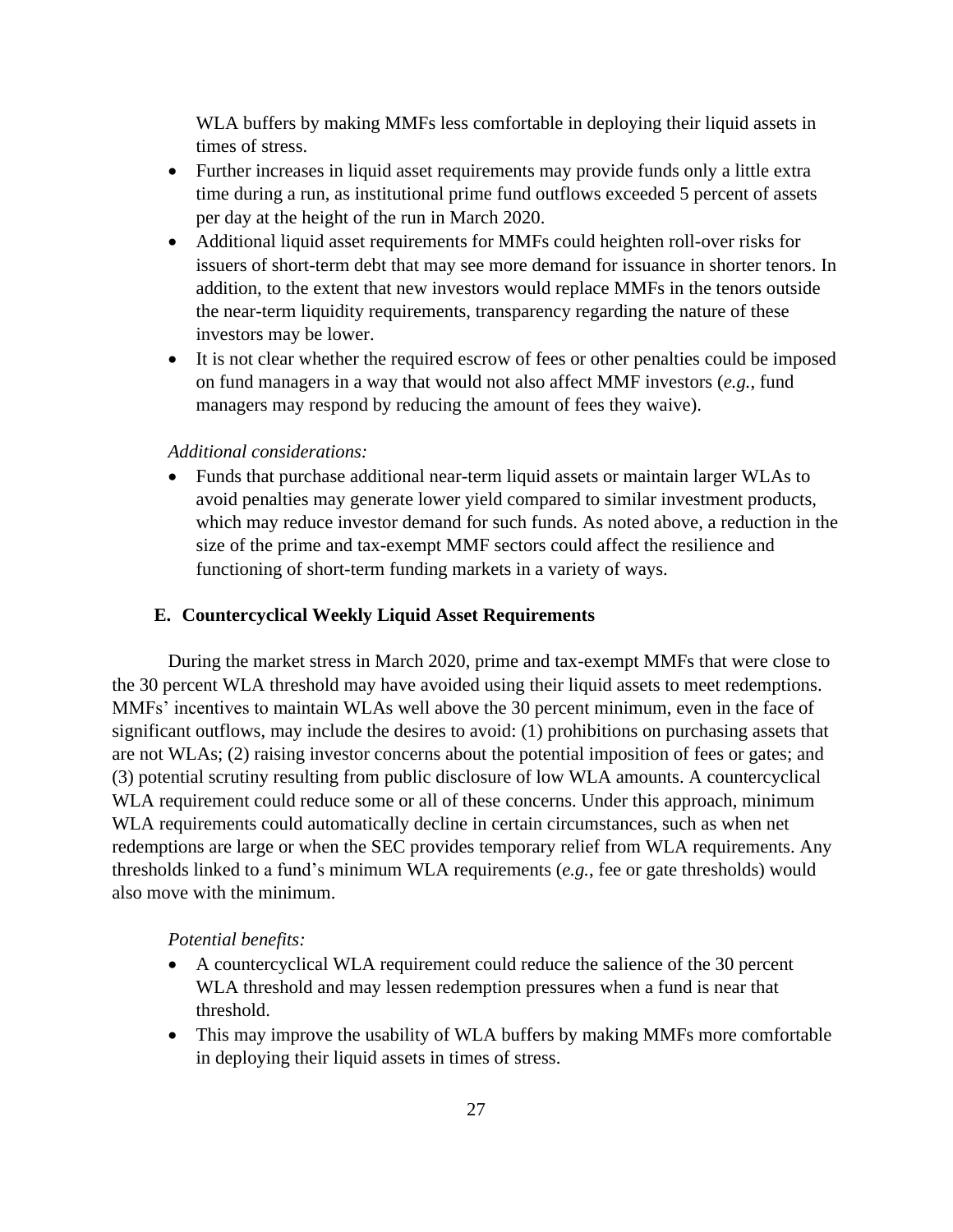# *Potential drawbacks, limitations, and challenges:*

- Funds that reduce WLAs in stress events would be less equipped to manage additional redemptions without engaging in fire sales.
- Even if the WLA threshold is reduced, threshold effects may still motivate investors to redeem. In addition, investors may still prefer to redeem from funds that are approaching or breaching the standard 30 percent threshold, and reduced WLA minimums may in fact call attention to potential stress and prompt greater investor outflows.
- The benefits of this change for funds' use of liquid assets may be modest, as current rules do not preclude funds from using WLAs to meet redemptions or prohibit funds from allowing their WLAs to fall below 30 percent.
- Appropriately calibrating a countercyclical WLA requirement, including determining whether it would be an automatic mechanism or one that the SEC has to adjust in a crisis, could be challenging.

# **F. Floating NAVs for All Prime and Tax-Exempt Money Market Funds**

Retail prime MMFs and retail tax-exempt MMFs currently can use a rounded NAV and value portfolio assets at their amortized cost, which permits the funds to sell and redeem shares at a stable share price (*e.g.*, \$1.00) without regard to small variations in the value of the securities in their portfolios. A floating NAV requirement would ensure that these MMFs instead sell and redeem their shares at a price that reflects the market value of a fund's portfolio and any changes in that value. This would be consistent with floating NAV requirements that currently apply to institutional prime and institutional tax-exempt MMFs. Although this option would only affect retail MMFs, those funds had large outflows in March 2020, and outflows likely would have continued or worsened without official sector intervention.<sup>41</sup>

#### *Potential benefits:*

- The floating NAV eliminates the salience of a MMF's NAV dropping more than 0.5 percent (\$0.995). Unlike stable NAV funds, MMFs with floating NAVs cannot "break the buck."
- Stable NAVs can create an incentive to redeem when MMF portfolios assets lose value because redeeming investors can receive more for their shares than they are worth, while losses are concentrated among non-redeeming investors. In contrast, a floating NAV mitigates that incentive to redeem as losses are spread across all shareholders on a *pro rata* basis whether they redeem or not. Thus, a floating NAV

<sup>&</sup>lt;sup>41</sup> Retail prime MMFs and tax-exempt MMFs were under stress during March 2020, with one tax-exempt MMF receiving sponsor support, although stress among retail funds was less severe than that for institutional prime MMFs. *See* Section [III.B,](#page-18-0) above (explaining that outflows from retail prime funds totaled 9 percent (or just over \$40 billion) of assets during the two weeks from March 13 to 26, and outflows from tax-exempt MMFs—which are largely retail funds—were 8 percent (\$11 billion) of assets during the two weeks from March 12 to 25).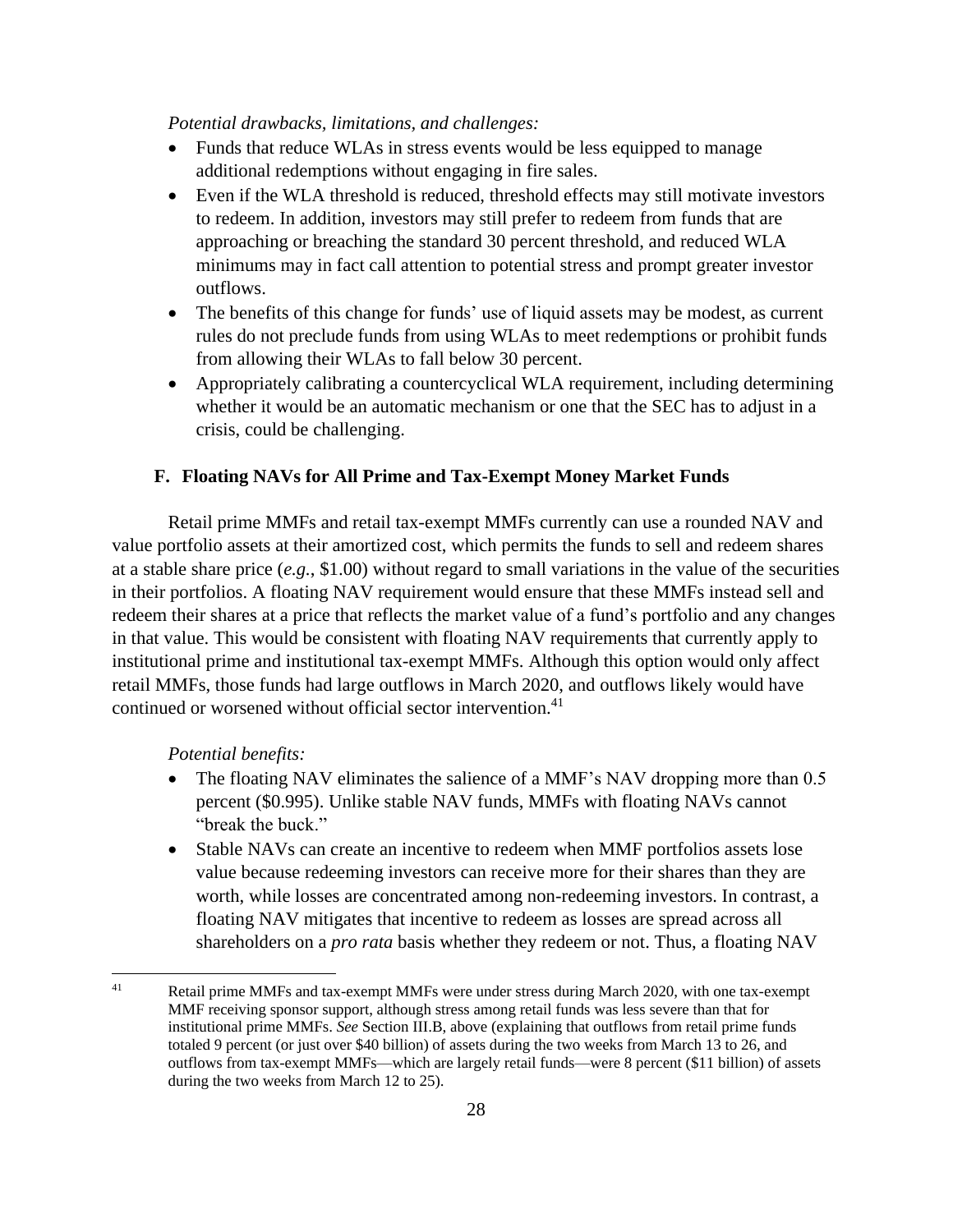requirement may decrease retail prime and tax-exempt MMFs' vulnerabilities to runs by mitigating the first mover advantage for redeeming investors.

• Floating NAVs make portfolio risks more transparent by making fluctuations in share values readily observable, which could better align investors' expectations with the risks of portfolio holdings.

#### *Potential drawbacks, limitations, and challenges:*

- A floating NAV requirement would not affect institutional MMFs, which have historically been the most vulnerable to runs but already have floating NAVs.
- Institutional prime MMFs with floating NAVs still experienced runs in March; floating NAVs do not prevent runs.

## *Additional considerations:*

• Floating NAVs could result in a reduction in the size of retail prime and retail taxexempt MMF sectors by making retail MMF shares less cash-like, which could reduce investor demand. As noted above, a reduction in the size of the prime and taxexempt MMF sectors could affect the resilience and functioning of short-term funding markets in a variety of ways.

# **G. Swing Pricing Requirement**

Under current rules, MMF investors redeeming their shares in a prime or tax-exempt fund typically do not incur the costs associated with this redemption activity. Instead, these costs are largely borne by other investors in the fund, and this contributes to a first-mover advantage for those who redeem quickly in a crisis. Swing pricing effectively allows a fund to impose the costs stemming from redemptions directly on redeeming investors by adjusting the fund's NAV downward when net redemptions exceed a threshold.<sup>42</sup> That is, when the NAV "swings" down, redeeming investors receive less for their shares. A swing pricing requirement could help ensure that redeeming shareholders bear liquidity costs throughout market cycles (*i.e.*, not only in times of market stress). In the United States, an optional swing pricing framework is permissible for certain mutual funds, but not for MMFs. Although swing pricing is largely untested for MMFs, it has been helpful for other types of non-U.S. mutual funds.<sup>43</sup>

<sup>&</sup>lt;sup>42</sup> If a fund has net inflows above the swing threshold, swing pricing would instead adjust the fund's NAV upward.

<sup>43</sup> *See, for example,* Jin, Dunhong, Marcin Kacperczyk, Bige Kahraman, and Felix Suntheim, "Swing Pricing and Fragility in Open-end Mutual Funds," IMF Working Paper WP/19/227 (2019); Association of the Luxembourg Fund Industry, Swing Pricing Update 2015 (Dec. 2015) ("ALFI Survey 2015") at 21, *available at* [http://www.alfi.lu/sites/alfi.lu/files/ALFI-Swing-Pricing-Survey-2015-FINAL.pdf.](http://www.alfi.lu/sites/alfi.lu/files/ALFI-Swing-Pricing-Survey-2015-FINAL.pdf)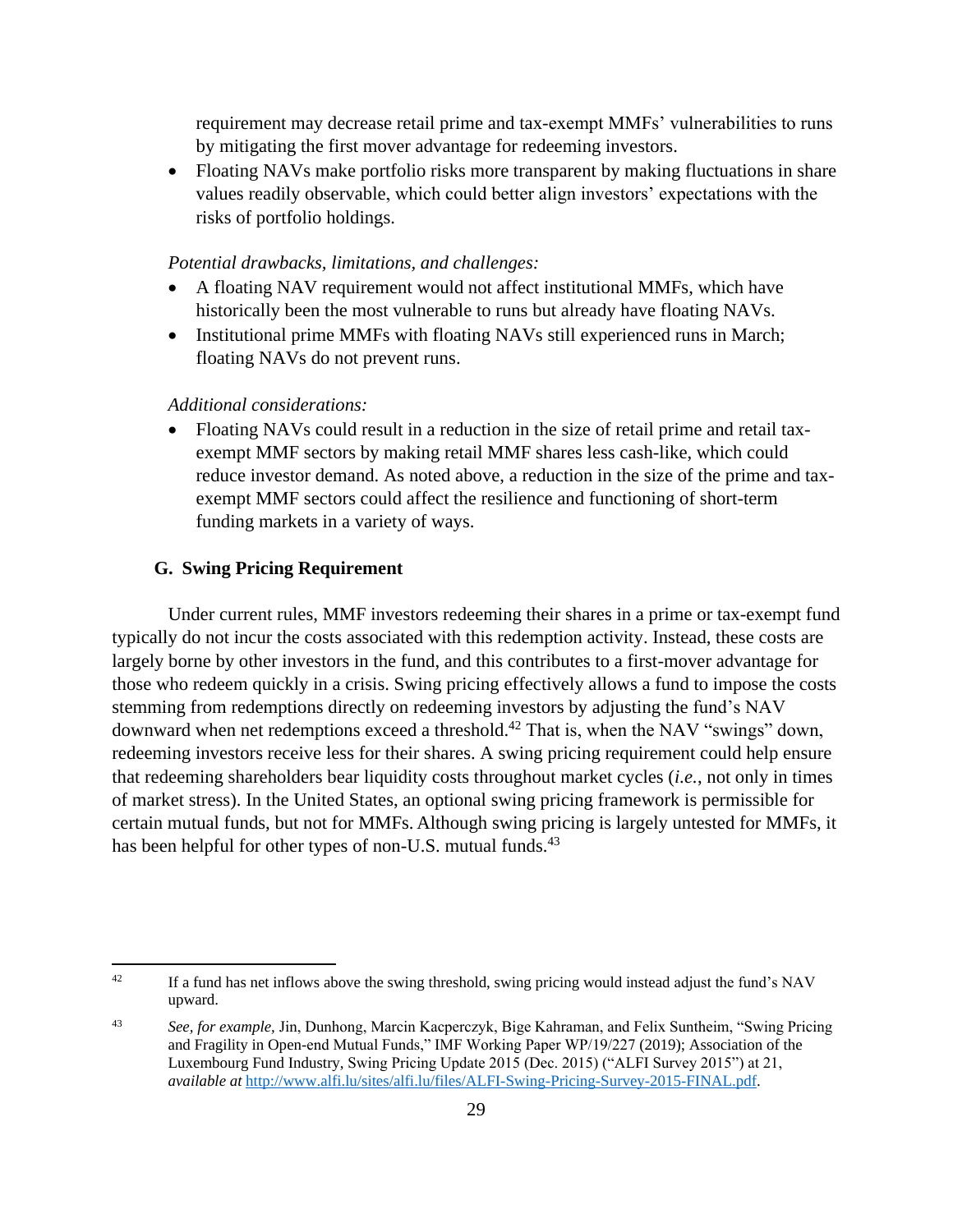- A properly calibrated swing pricing mechanism could reduce the vulnerability of MMFs to runs.
- Swing pricing can internalize the liquidity costs of investors' redemptions and thus reduce or eliminate the first-mover advantage for redeeming investors. By making redemptions costly, swing pricing can weigh against incentives to redeem in a stress event, so it can be particularly helpful as liquidity costs rise. Swing pricing also benefits investors who do not redeem by reducing dilution to the value of a fund's shares and insulating these investors from the effects of others' redemption activity.
- Swing pricing can improve long-run fund performance by reducing dilution.
- If swing pricing is available (and used occasionally) in "normal" times, its use can help investors understand that they bear liquidity risks in a MMF. Moreover, regular deployment of swing pricing would make its use in stress events less unsettling for investors.

# *Potential drawbacks, limitations, and challenges:*

- Eligible U.S. mutual funds have yet to implement swing pricing, largely because implementation would require substantial reconfiguration of current distribution and order-processing practices. MMFs could face similar challenges.
- Unlike other mutual funds, some MMFs strike their NAVs more than once per day and allow intraday purchases and redemptions for any orders received prior to a given NAV strike. The potential management of swing pricing considerations multiple times per day could be particularly challenging in times of market stress.
- It may be challenging to design and calibrate a swing pricing mechanism that can effectively internalize liquidity costs for redeeming investors, especially during stress events.

# **H. Capital Buffer Requirements**

Capital (or "NAV") buffers, which could be structured in a variety of ways, can provide dedicated resources within or alongside a fund to absorb losses and can serve to absorb fluctuations in the value of a fund's portfolio, reducing the cost to taxpayers in case of a run.<sup>44</sup> For a floating NAV fund, capital buffers could be reserved to absorb the fund's losses only under certain rare circumstances, such as when it suffers a large drop in NAV or is closed.

<sup>44</sup> *See, for example*, Craig M. Lewis, "Money Market Fund Capital Buffers," (April 6, 2015), *available at* [https://papers.ssrn.com/sol3/papers.cfm?abstract\\_id=2687687;](https://papers.ssrn.com/sol3/papers.cfm?abstract_id=2687687) Samuel G. Hanson, David S. Scharfstein, and Adi Sunderam, "An Evaluation of Money Market Fund Reform Proposals," (May 2014), *available at* [https://www.imf.org/external/np/seminars/eng/2013/mmi/pdf/Scharfstein-Hanson-Sunderam.pdf.](https://www.imf.org/external/np/seminars/eng/2013/mmi/pdf/Scharfstein-Hanson-Sunderam.pdf)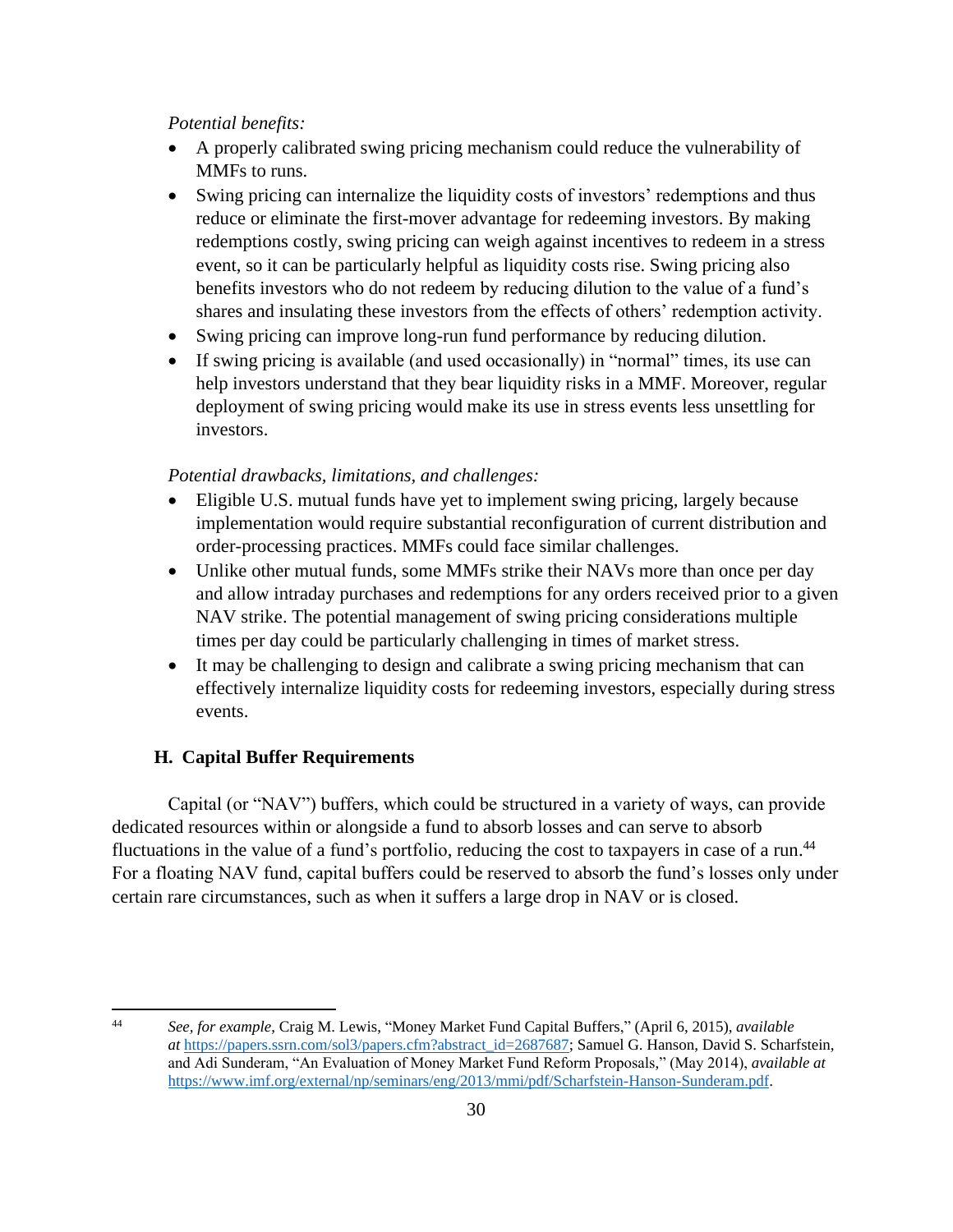- A capital buffer adds ex ante loss-absorption capacity to a MMF that would mitigate MMF shareholders' risk of losses and their incentives to redeem in a stress event.
- A buffer would mitigate the MMF industry's reliance on discretionary, ex post sponsor support by assuring that MMFs already have resources in place to absorb losses.
- Owners of capital will have incentives to mitigate risk-taking by the fund. For example, if capital is provided by the fund's sponsor, the sponsor will have an explicit incentive to manage portfolio risks to preserve the capital.

# *Potential drawbacks, limitations, and challenges:*

- A capital buffer financed from unaffiliated investors could be complex to administer.
- Sizable capital buffers are costly to finance, and building adequate capital buffers from MMF income could take substantial time, particularly in a low interest rate environment, and could disadvantage current MMF investors for the benefit of future MMF investors.
- Calibrating the appropriate size for a capital buffer could be a challenge; MMFs would continue to be vulnerable if the buffer is too small, but one that is too large would be unnecessarily costly.
- A capital requirement could increase MMF industry concentration because provision of initial capital would be a substantial burden for some asset managers and could cause them to exit the industry. In addition, such a requirement may favor banksponsored funds.

#### *Additional considerations:*

• The costs of financing a capital buffer would be borne by MMF sponsors and investors, and these costs could result in a reduction in the size of the prime and taxexempt MMF sectors. As noted above, a reduction in the size of these MMFs could affect the resilience and functioning of short-term funding markets in a variety of ways.

#### **I. Require Liquidity Exchange Bank Membership**

To provide a liquidity backstop during periods of market stress, prime and tax-exempt MMFs could be required to be members of a private liquidity exchange bank. The LEB would be a chartered bank. Under one LEB proposal, MMF members and their sponsors would capitalize the LEB through initial contributions and ongoing commitment fees. During times of market stress, the LEB would purchase eligible assets from MMFs that need cash, up to a maximum amount per fund. The LEB would not be intended to provide credit support.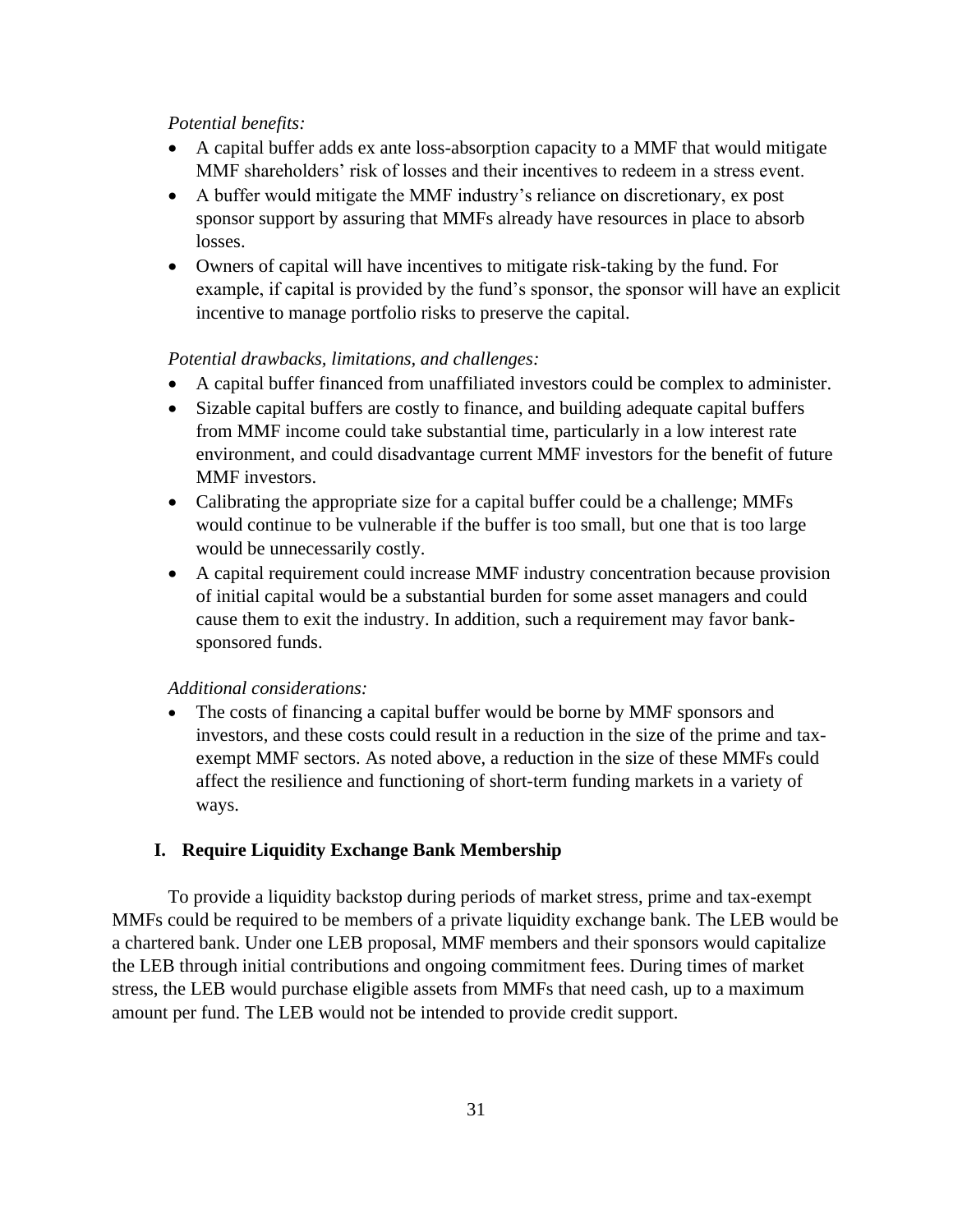- The existence of a liquidity backstop provided by an LEB could diminish investors' incentives to run.
- An LEB would commit private resources, including bank capital, ex ante to provide liquidity to MMFs. This framework could partially internalize the costs of liquidity protection for the MMF industry and reduce distortions that can arise from an expectation of official sector support in times of stress.
- Chartered banks generally have access to Federal Reserve liquidity through the discount window, although the duration and extent of access is not guaranteed. To the extent that the LEB has access to the discount window, that access may further mitigate liquidity pressures on MMFs and reduce the likelihood of fire sales.
- Pooling liquidity resources for MMFs may offer efficiency gains. An LEB would provide liquidity to MMFs that need it, rather than requiring each MMF to hold liquidity separately.

# *Potential drawbacks, limitations, and challenges:*

- Access to the LEB backstop during times of market stress, without further consideration of risk management measures, could have moral hazard effects that motivate some funds to take greater risks in the less-liquid parts of their portfolios.
- The LEB, which would not provide traditional banking services, is not intended to operate as a commercial bank, and commercial banks are not organized to buy assets from entities facing financial difficulties. As such, it is unclear whether such an entity would be able to obtain a banking charter.
- Access to the discount window by the LEB is not guaranteed, particularly in the size and term that may be needed to provide material liquidity support to MMFs under stress.
- To the extent that liquidity provided by the Federal Reserve exceeds what is provided to a typical commercial bank, the LEB would not be significantly different from other types of historical official sector support.
- As a bank, the LEB would be subject to supervision and regulation, including restrictions on transactions with affiliate funds.<sup>45</sup> In addition, investors in the LEB may themselves become bank holding companies. If an investor became a bank holding company, it would be subject to consolidated supervision and regulation, and would be required to serve as a source of strength to the LEB.<sup>46</sup>
- The LEB would need significant capital to both be in a position to provide meaningful liquidity for MMFs in stress events and be seen as a credible liquidity backstop. Building adequate capacity from MMF income could take several years, particularly in a low interest rate environment. Moreover, the need to comply with applicable leverage-based capital requirements on a continuous basis – even during

<sup>45</sup> 12 U.S.C. 371c; 12 CFR 223.

<sup>46</sup> 12 U.S.C. 1841 *et seq*.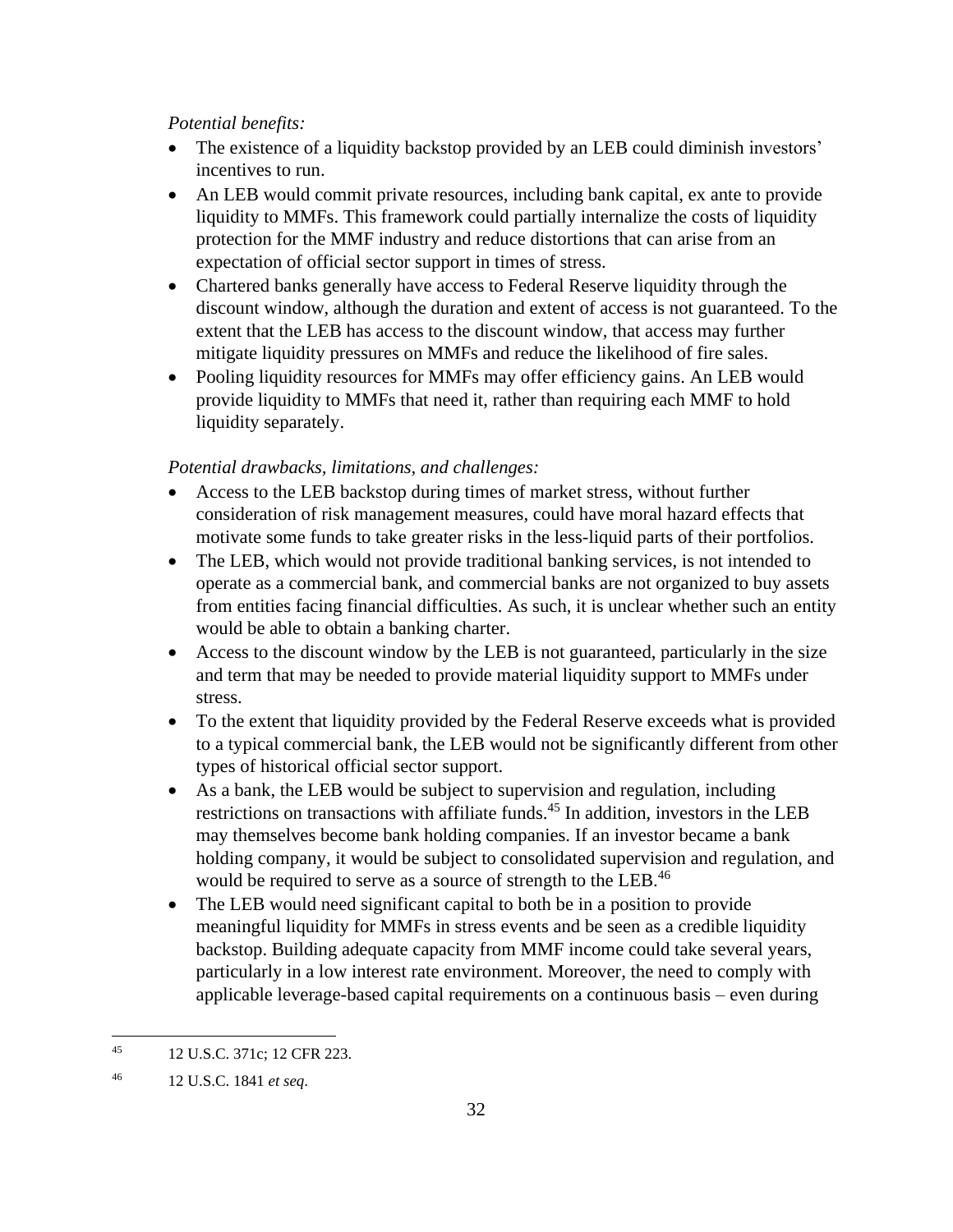periods of peak usage under stress – could render the LEB's lending capacity insufficiently robust in extremis.

- News that an LEB is running out of capacity could accelerate runs.
- Requiring fund sponsors to provide initial capital for an LEB would likely favor large and bank-affiliated sponsors and could cause some others to exit the industry, thus increasing industry concentration.
- Administering an LEB may raise complex governance and fairness concerns, particularly in times of stress.

# *Additional considerations:*

• Requiring membership in an LEB likely would impose a cost on sponsors and reduce yields for investors, both of which could result in a reduction in the size of the prime and tax-exempt MMF sectors. As noted above, a reduction in the size of these MMFs could affect the resilience and functioning of short-term funding markets in a variety of ways.

# **J. New Requirements Governing Sponsor Support**

In times of market stress, sponsor support has been a tool for stabilizing MMF share prices and providing liquidity. Support of funds was relatively common during the 2008 financial crisis as a number of MMF sponsors purchased large amounts of portfolio securities from their MMFs or provided capital support to their MMFs.<sup>47</sup> However, the discretionary nature of sponsor support contributes to uncertainty about who will bear risks in periods of stress, including when there is a run on a MMF. Moreover, the inability of one sponsor to provide support for a distressed fund accelerated the run on MMFs in September 2008. Currently, sponsors may provide support to MMFs under certain conditions established by rule 17a-9 under the Act, and must make public disclosure of any "financial support" to increase transparency about sponsor involvement.<sup>48</sup> However, bank sponsors are subject to limits on transactions with affiliates under section 23A of the Federal Reserve Act. In March, the Federal Reserve, in conjunction with the FDIC and OCC, provided temporary relief from these restrictions.<sup>49</sup> The SEC staff also issued a temporary no-action letter in March to permit the purchase of certain

<sup>47</sup> *See* SEC 2014 Reforms, at paragraph accompanying footnote 53; 2010 PWG Report. A sponsor may also provide support when the fund is not under stress. As one example, a sponsor may provide support in a form of capital contribution to maintain a fund's stable NAV when liquidating a fund that experienced small losses as assets matured.

<sup>48</sup> *See* Investment Company Act rule 17a-9 [17 CFR 270.17a-9]; SEC Form N-CR, Part C; and SEC Form N-MFP, Item C.18.

<sup>49</sup> *See* Letters dated March 17, 2020, *available at* [https://www.federalreserve.gov/supervisionreg/legalinterpretations/fedreserseactint20200317.pdf.](https://www.federalreserve.gov/supervisionreg/legalinterpretations/fedreserseactint20200317.pdf)